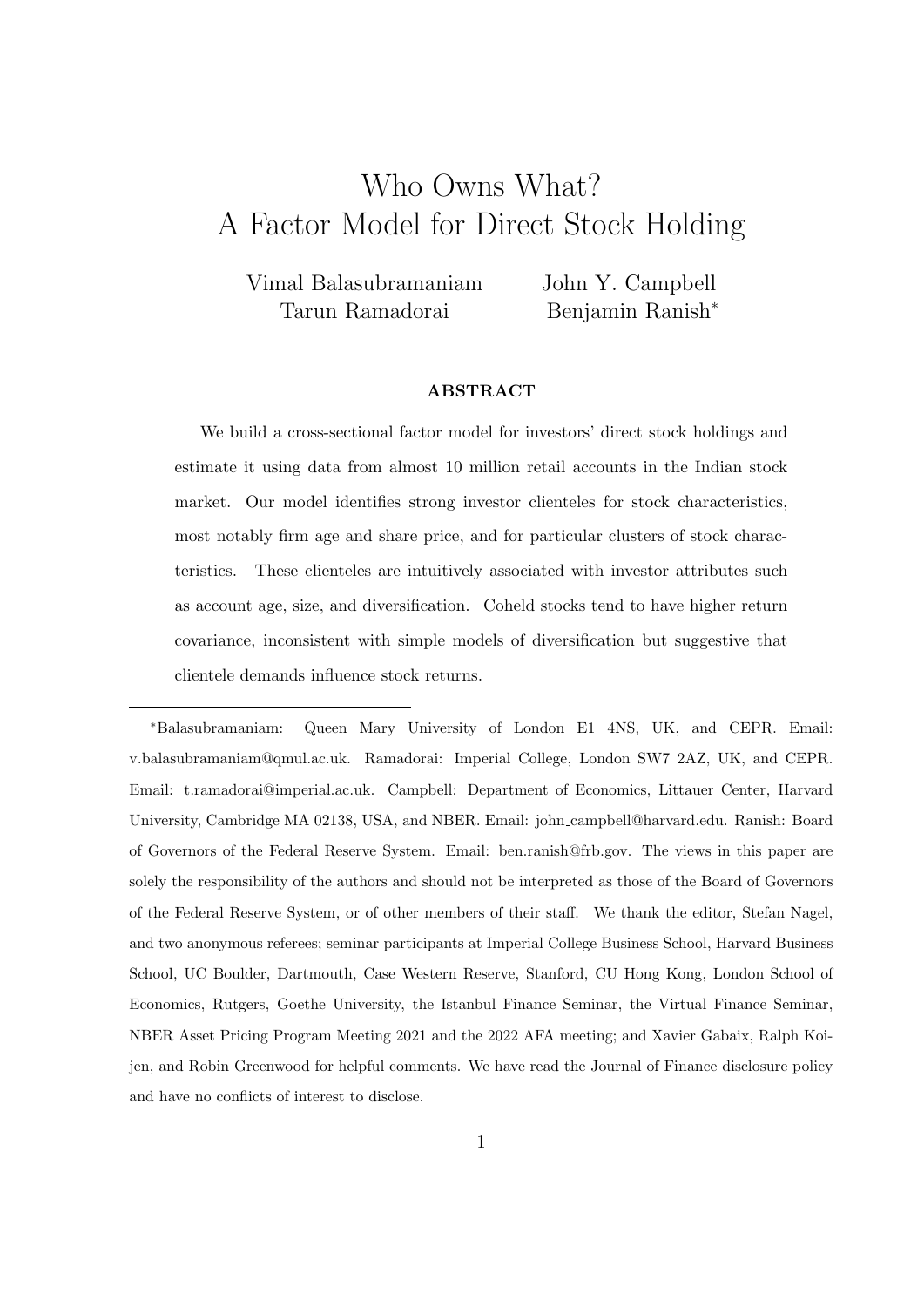Finance theorists have developed a rich variety of models that describe household portfolio choice. Most famously, the venerable CAPM says that all investors should hold the same risky portfolio, with different degrees of cash dilution to accommodate differences in risk aversion [\(Markowitz](#page-53-0) [1952,](#page-53-0) [Tobin](#page-54-0) [1958,](#page-54-0) [Sharpe](#page-54-1) [1964,](#page-54-1) [Lintner](#page-53-1) [1965\)](#page-53-1).

What evidence we have on household portfolios differs substantially from the CAPM prediction, documenting considerable heterogeneity in portfolio composition (for a survey, see [Curcuru et al.](#page-51-0) [\(2010\)](#page-51-0)). More complex theories to explain this heterogeneity can be broadly classified into two groups. One group focuses on heterogeneous financial circumstances such as non-traded income risks [\(Mayers](#page-53-2) [1972,](#page-53-2) [Vissing-Jørgensen](#page-55-0) [2002,](#page-55-0) [Fagereng, Guiso, and Pistaferri](#page-51-1) [2018\)](#page-51-1), investment horizons [\(Merton](#page-54-2) [1973\)](#page-54-2), or liquidity needs [\(Amihud and Mendelson](#page-49-0) [1986\)](#page-49-0). Another group emphasizes differences in investor familiarity with firms and beliefs about their returns [\(Merton](#page-54-3) [1987,](#page-54-3) [Harris and Raviv](#page-52-0) [1993,](#page-52-0) [Meeuwis, Parker, Schoar, and Simester](#page-54-4) [2018\)](#page-54-4), or heterogeneous preferences for firm characteristics such as ethical and environmental quality [\(Hong and Kacperczyk](#page-52-1) [2009,](#page-52-1) Pástor, Stambaugh, and Taylor [2020\)](#page-54-5).

Progress on assessing these explanations for household portfolio heterogeneity requires a more general characterization of the structure of heterogeneity: a parsimonious summary of "who owns what." Our goal in this paper is to provide such a characterization. We introduce a new framework to organize the empirical evidence in a way that can guide the refinement of theoretical explanations. We apply this framework to a comprehensive administrative dataset of household stockholdings in India, where we unearth robust evidence of clientele effects which can help to inform theories of household portfolio construction.

Our task is challenging for a number of reasons. The conceptual challenge is to model a sparse holdings matrix of  $N$  stocks by  $H$  households, where both  $N$  and  $H$  are large (3103 and 9.7 million, in our dataset for August 2011). Our response in this paper is to specify a cross-sectional factor model for stock holdings across households that is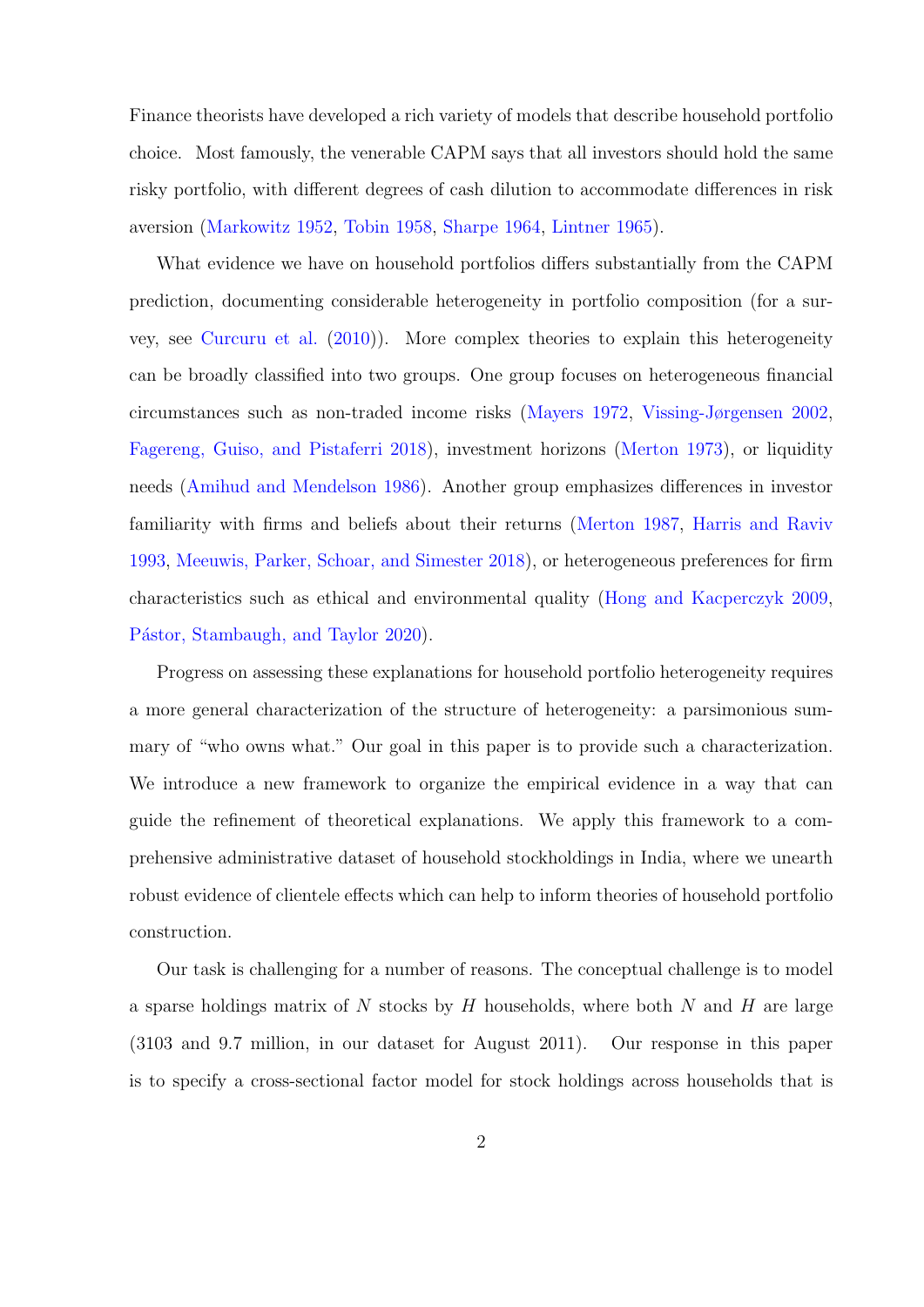analogous to the classic time-series factor model for stock returns over time [\(Fama and](#page-51-2) [French](#page-51-2) [1993,](#page-51-2) [Carhart](#page-51-3) [1997,](#page-51-3) [Fama and French](#page-52-2) [2015\)](#page-52-2). This allows us to exploit numerous insights and methods from the time-series factor literature and, as in that literature, permits "dimension reduction" using a small number of factor portfolios.

Another challenge, evident in the relatively small empirical literature on these important questions, arises from the difficulty of measuring the complete portfolios of households. Surveys rarely ask about the individual stocks that investors hold, while administrative data from brokerage firms may not capture the complete portfolios of investors with multiple accounts. Administrative data from Scandinavian countries have been used in recent research such as [Calvet, Campbell, and Sodini](#page-50-0) [\(2007\)](#page-50-0) and [Betermeier, Calvet,](#page-50-1) [and Sodini](#page-50-1) [\(2017\)](#page-50-1), but the important role played by mutual funds in these countries makes it hard to interpret individual stock holdings without also looking through mutual fund holdings to the underlying stocks held by funds.<sup>[1](#page-0-0)</sup> Our response is to use Indian administrative data on direct stock holdings, exploiting the very limited share of mutual funds in India emphasized by [Campbell, Ramadorai, and Ranish](#page-50-2) [\(2014\)](#page-50-2) and [Campbell,](#page-50-3) [Ramadorai, and Ranish](#page-50-3) [\(2019\)](#page-50-3).

As a first step towards a general description of household portfolio choice, we ask "what" characteristics of stocks are sought out by some investors and avoided by others. For each household and each stock characteristic, we measure the holdings-weighted characteristic of the household's portfolio, using portfolio shares as holdings. This captures the extent to which the household tilts its portfolio towards or against each characteristic. We then measure the clientele strength for each characteristic as the variance of the holdings-weighted characteristic across households. A characteristic that is strongly

<sup>1</sup>These problems are less severe for an extensive related literature that studies households' trading behavior and performance, rather than their portfolio composition—examples include [Barber et al.](#page-50-4) [\(2009\)](#page-50-4), [Barber and Odean](#page-50-5) [\(2000,](#page-50-5) [2001\)](#page-50-6), [Grinblatt and Keloharju](#page-52-3) [\(2000\)](#page-52-3), [Kaniel, Saar, and Titman](#page-52-4) [\(2008\)](#page-52-4), [Odean](#page-54-6) [\(1998\)](#page-54-6), [Seru, Shumway, and Stoffman](#page-54-7) [\(2010\)](#page-54-7).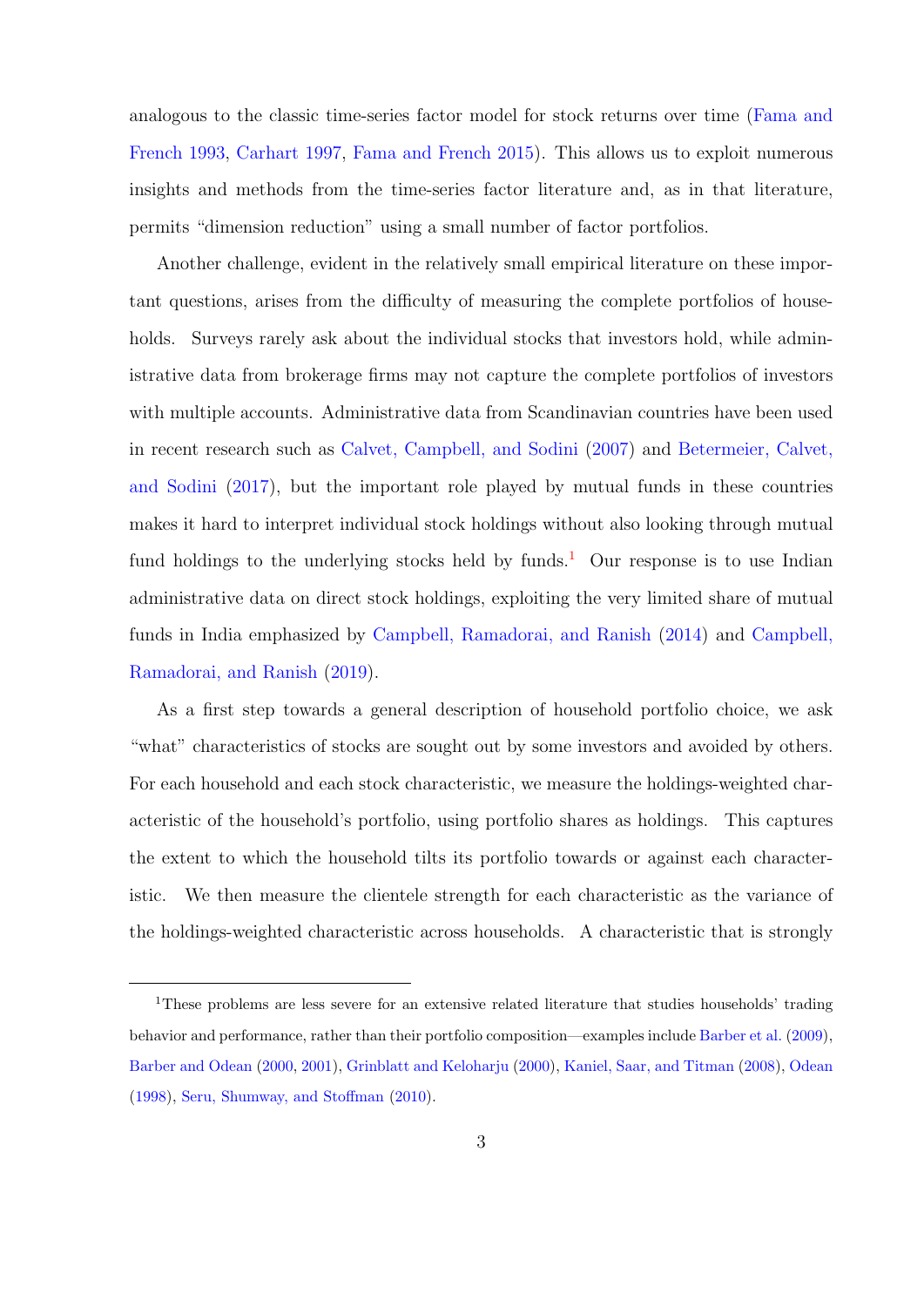positive for some household portfolios and strongly negative for others is a characteristic that appears to matter in household portfolio formation: we say that such a characteristic has a strong clientele effect. This logic is analogous to using the return variance of a long-short portfolio such as the HML or SMB portfolios of [Fama and French](#page-51-2) [\(1993\)](#page-51-2) as a measure of the tendency for value stocks to move together relative to growth stocks, or for small stocks to move together relative to large stocks.

In a refinement of this approach, we distinguish two components of characteristic clientele strength: one coming from the popularity of individual stocks with extreme characteristic values, and one coming from the tendency of investors to hold pairs of stocks with similar characteristics. These two components are analogous to the contributions of individual stock variances and of cross-stock covariances to the return variance of a factor portfolio, but in the holdings context, as a result of severe heteroskedasticity, the variance contributions tend to be more important than they are in the context of returns.

Some of our stock characteristics are continuous, and we measure these as crosssectional ranks across the distribution of stocks, while others are discrete dummy variables. Among the continuous characteristics we consider, firm age (the number of years since listing) has the strongest investor clientele but stock price, turnover, and recent past returns also have strong clienteles. The characteristics of stocks that are emphasized in time-series factor models such as the [Fama and French](#page-51-2) [\(1993\)](#page-51-2) model are relatively less important. While some of these characteristics are correlated with one another in the cross-section of stocks, we find very similar results when we orthogonalize the characteristics across stocks.

It is striking that the two strongest of these clientele effects are for firm age and stock price. Firm age is potentially correlated with more fundamental stock characteristics like volatility and market capitalization, but it is more important in our analysis than these other characteristics; and stock price is an arbitrary characteristic, since firms can reset it as they wish using stock splits. This suggests the potential relevance of a behavioral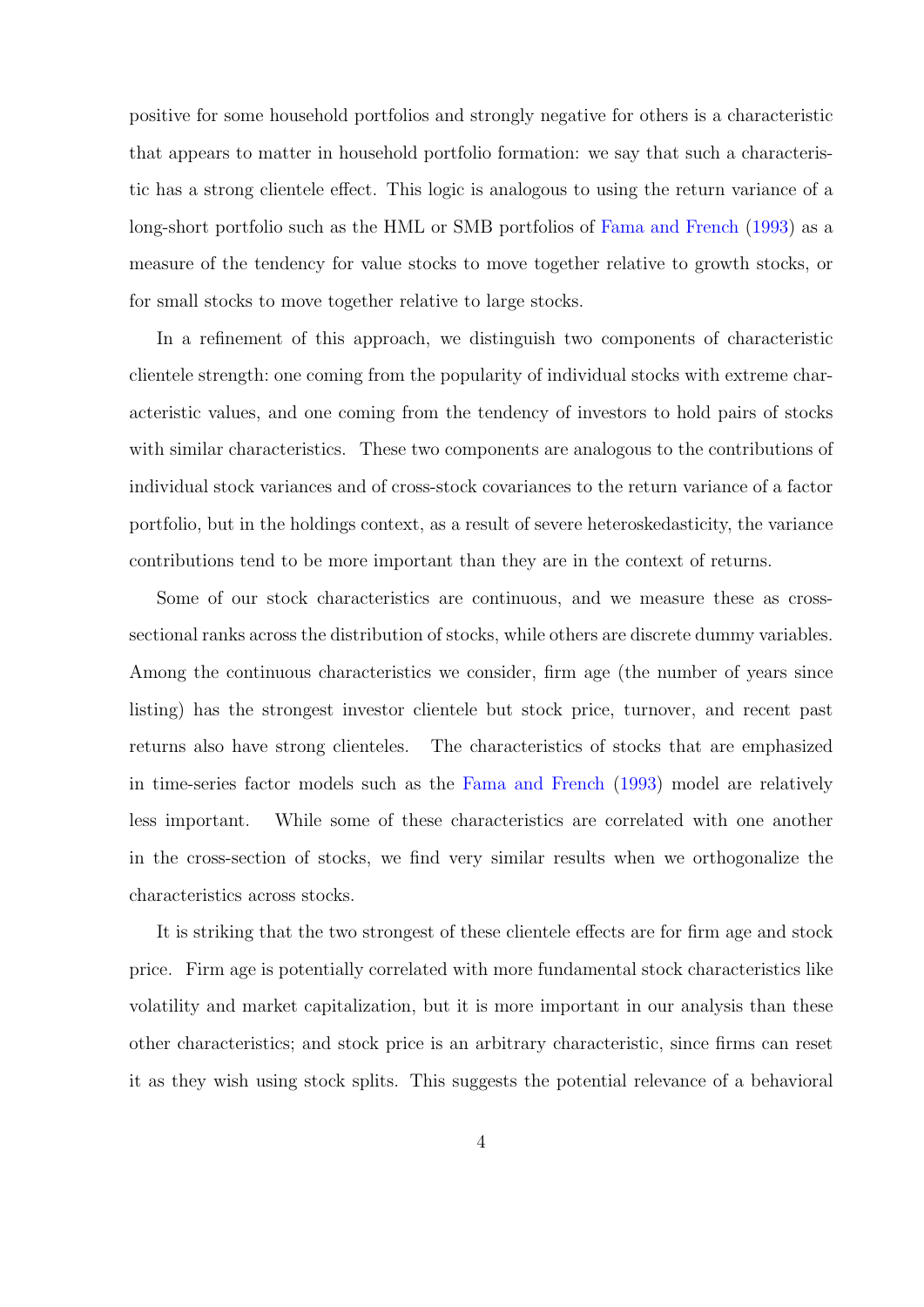theory in which investor attention is drawn to certain characteristics whether or not they are fundamentally important. These findings are also of interest to corporate finance, given the extensive literature showing how managers can "cater" to investor clienteles using policies such as stock splits [\(Shue and Townsend](#page-54-8) [2021,](#page-54-8) [Baker, Greenwood, and](#page-49-1) [Wurgler](#page-49-1) [2009,](#page-49-1) [Baker and Wurgler](#page-49-2) [2013\)](#page-49-2).

Among our discrete characteristics, the strongest clientele effect is for dividend-paying stocks, consistent with the findings of [Graham and Kumar](#page-52-5) [\(2006\)](#page-52-5) in US brokerage account data. We also find a strong clientele effect for stocks that are members of business groups, a prominent feature of corporate finance in India, South Korea and other emerging markets [\(Anagol and Pareek](#page-49-3) [2019,](#page-49-3) [Khanna and Yafeh](#page-53-3) [2007,](#page-53-3) [Khanna and Palepu](#page-52-6) [2000\)](#page-52-6).

We show that stock characteristics form clusters that tend to be coheld by Indian investors. The most important cluster, as identified by principal components analysis of characteristic tilts, consists of old (established) stocks that tend to pay dividends and have high turnover and volatility. Some investors strongly prefer these stocks, while others strongly prefer to hold stocks with the opposite characteristics: young firms (recent IPOs) that typically do not pay dividends and have low turnover and volatility. A second cluster contains easily traded "lottery-like" stocks [\(Mitton and Vorkink](#page-54-9) [2007,](#page-54-9) [Kumar](#page-53-4) [2009\)](#page-53-4): young firms with low share prices, high turnover, high returns, and positive skewness. A third cluster comprises dividend-paying stocks with low beta, low turnover, and high past returns.

To develop our understanding of clienteles further, we turn our attention to the attributes of investors and ask "who" makes up clienteles that favor the same stocks. We find intuitive patterns in which larger, older, and better diversified accounts tilt their portfolios towards the first and third clusters described above—established stocks and dividend-paying low-beta stocks—but disfavor young, lottery-like stocks. In contrast, smaller accounts with high turnover and less diversified accounts have the opposite preferences and favor young, lottery-like stocks, consistent with the findings of [Mitton and](#page-54-9)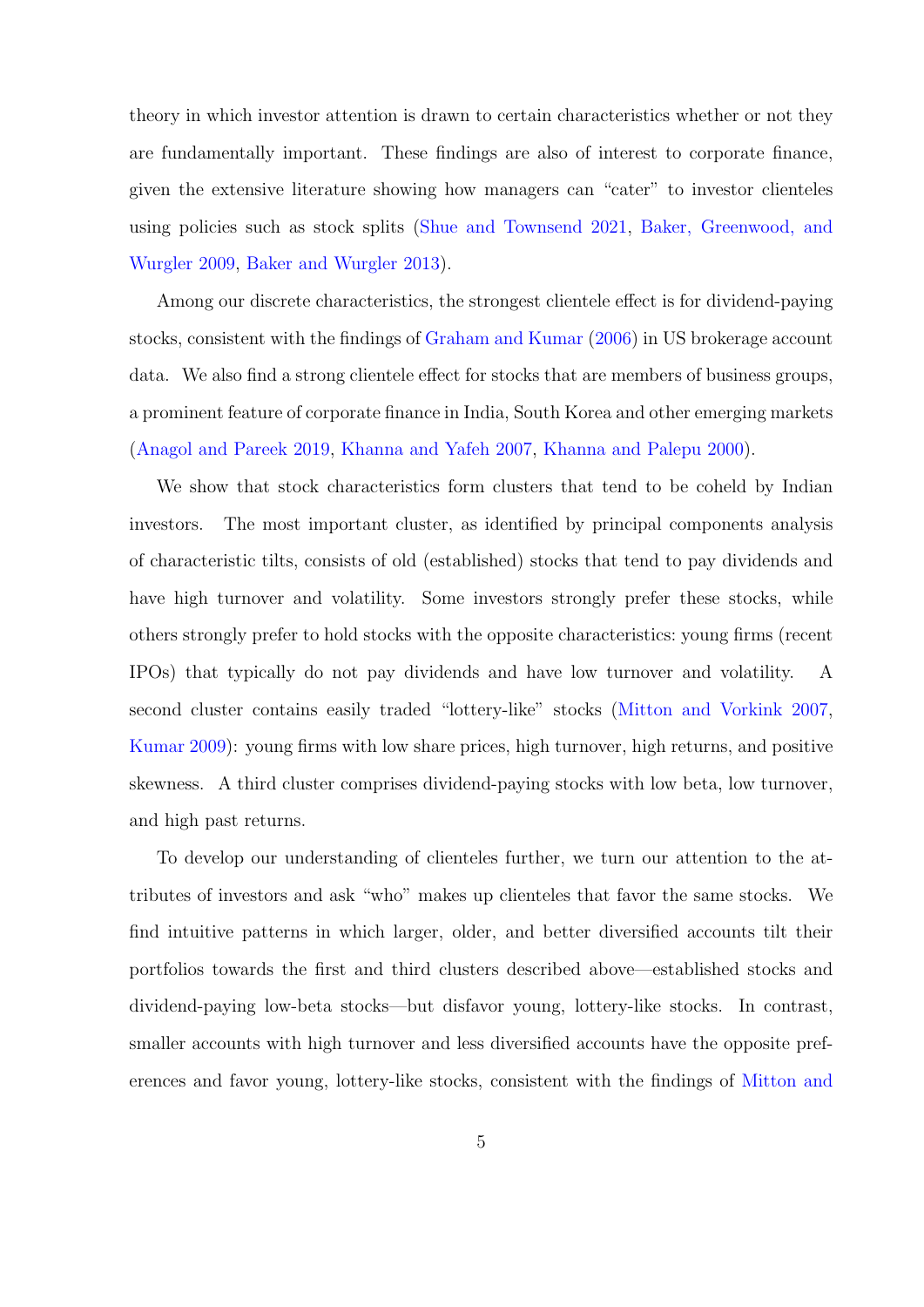[Vorkink](#page-54-9) [\(2007\)](#page-54-9) and [Kumar](#page-53-4) [\(2009\)](#page-53-4) in US brokerage account data. We also find that accounts holding a single stock prefer young, large stocks or "mega-IPOs."

In a rational model of income risk hedging, investor attributes that drive portfolio tilts should line up with income risks. This would be plausible for geographical location attributes — observed only as four zones of India — which do have a modest effect in our multifactor analysis, but is less likely for an attribute such as account age. With the caveat that our data only allow us to measure attributes of accounts rather than attributes of the underlying investors (such as their age, income, or sector of employment), we note that behavioral models stress learning from experience [\(Malmendier and Nagel](#page-53-5) [2011,](#page-53-5) [Anagol,](#page-49-4) [Balasubramaniam, and Ramadorai](#page-49-4) [2021\)](#page-49-4), making account age a very natural attribute under such an interpretation of the evidence.

We develop our analysis further by estimating a factor model at the stock level to predict household stock holdings, telling us in more granular detail "who owns what." We use this model to parsimoniously summarize the coholdings matrix, which captures the average intensity with which households hold stocks and pairs of stocks together in portfolios. We work with observable factors, as in the modern empirical literature following [Fama and French](#page-51-2) [\(1993\)](#page-51-2), [Carhart](#page-51-3) [\(1997\)](#page-51-3), [Fama and French](#page-52-2) [\(2015\)](#page-52-2). However we also use methods from the unobservable factor literature [\(Chamberlain and Rothschild](#page-51-4) [1983,](#page-51-4) [Connor and Korajczyk](#page-51-5) [1986,](#page-51-5) [2019,](#page-51-6) [Ahn and Horenstein](#page-49-5) [2013\)](#page-49-5) to characterize the potential importance of omitted unobservable factors.

The observable factors in our model come in two varieties. "Account-attribute factors" are attributes of stock holding accounts that do not depend on the particular stocks held by these accounts, such as account age, size, location, and the number of stocks held. These factors are analogous to macroeconomic factors in a time-series model. In contrast, "portfolio-attribute factors" are based on the characteristics of the other stocks held in each account: these factors are analogous to return-based factors in a time-series model such as the [Fama and French](#page-51-2) [\(1993\)](#page-51-2) SMB and HML factors. We estimate the loadings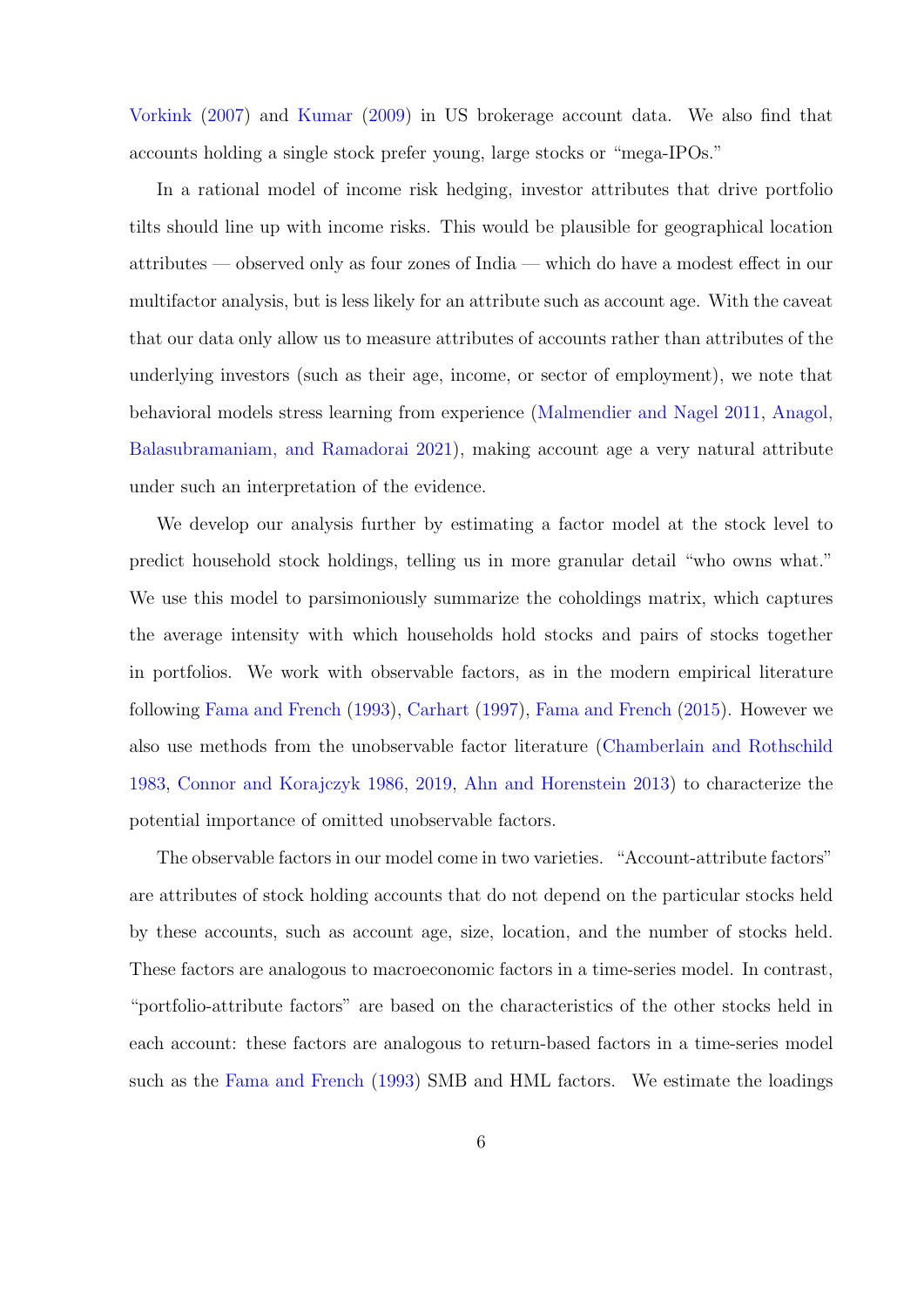of stocks on these factors using unrestricted cross-sectional regressions, and show that account-attribute factors account for over half the explanatory power of the factor model, with account size playing a particularly important role. The most important portfolioattribute factors capture the tendency for certain accounts to hold stocks that are members of business groups linked by common ownership.

We conclude our analysis by exploring the relation between measured coholdings and return comovement across stocks. We show that there is a significantly positive relation across stock pairs between coholdings and stock return covariances, a finding which suggests that investor clienteles may be important drivers of stock return comovements. The positive relation between coholdings and covariances is also visible across pairs of characteristic portfolios.

This pattern is inconsistent with the hypothesis that Indian households seek to minimize risk, conditional on the number of stocks held. If households were doing this, they would hold stocks with particularly low variances and covariances. While the stocks that are popular in single-stock portfolios do tend to be large stocks with relatively low risk, coheld stocks tend to have higher than average covariances. The relation between coholdings and covariances is also inconsistent with the joint hypothesis that Indian households seek to maximize the Sharpe ratios of their portfolios and that average stock returns are described by standard factor models. We find that household portfolios are far from optimally diversified if we impose the CAPM, under which the market portfolio is meanvariance optimal, or the [Carhart](#page-51-3) [\(1997\)](#page-51-3) model in which the mean-variance portfolio is a combination of the market and three additional factors.

Our work is connected to the small but growing literature which uses detailed data to describe household portfolio construction. For example, [Dorn and Huberman](#page-51-7) [\(2010\)](#page-51-7) identifies idiosyncratic volatility as a relevant attribute of stocks that investors pay attention to in their stock selection. [Massa and Simonov](#page-53-6) [\(2006\)](#page-53-6) and [Døskeland and Hvide](#page-51-8) [\(2011\)](#page-51-8) show that Scandinavian households hold stocks that have a more positive correlation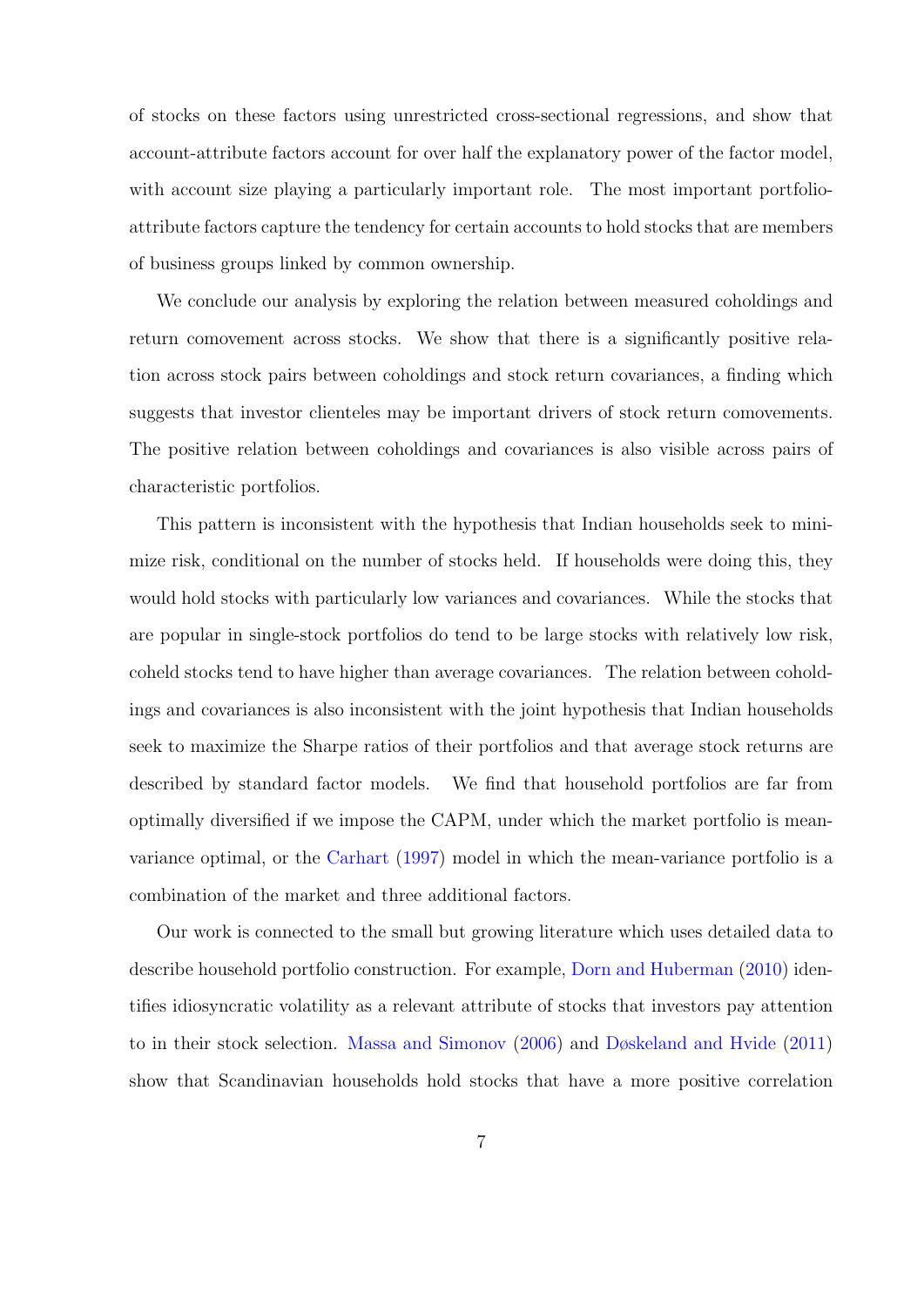with their labor income than average, indicating a tendency to "anti-hedge". [Betermier](#page-50-7) [et al.](#page-50-7) [\(2021\)](#page-50-7) show that factors constructed from household clienteles line up well with cross-sectional patterns in average stock returns in the Norwegian stock market. Other authors investigate household mutual fund holdings (rather than direct stock holdings), with diverse results. For example, [Betermeier, Calvet, and Sodini](#page-50-1) [\(2017\)](#page-50-1) look at portfolio tilts in household mutual fund choices, showing evidence consistent with risk-based theories, while [Grinblatt et al.](#page-52-7) [\(2016\)](#page-52-7) show that differences in IQ help to predict mutual fund choices, more consistent with the importance of behavioral factors.

Some of our findings on household stock holding behavior have parallels in the literature on institutional stock holding. For example [Coval and Moskowitz](#page-51-9) [\(1999\)](#page-51-9) document local bias in the stocks held by US mutual fund managers, and we document a similar pattern among Indian households. Our work can also be regarded as complementary to efforts such as [Koijen and Yogo](#page-53-7) [\(2019\)](#page-53-7) to empirically characterize the structure of institutional investors' portfolio demands. Relative to [Koijen and Yogo](#page-53-7) [\(2019\)](#page-53-7) we focus more on the extensive margin of portfolio selection, reflecting the concentration of many household portfolios.

<span id="page-7-0"></span>The organization of our paper is as follows. Section [I](#page-7-0) lays out the factor structure that we use to organize our empirical research. Section [II](#page-14-0) describes our Indian dataset. Section [III](#page-22-0) measures the strength of investor clienteles over a range of stock characteristics and attributes of investors. Section [IV](#page-32-0) estimates multifactor models of stock holdings, not only our model with observable factors but also models with unobserved principalcomponents-based factors. Section [V](#page-41-0) compares empirically observed coholdings with those predicted by the factor models, uses our observable factors to explain clienteles, and relates coholdings and clienteles with return covariances. Section [VI](#page-46-0) concludes. An Internet Appendix provides additional details on the empirical analysis.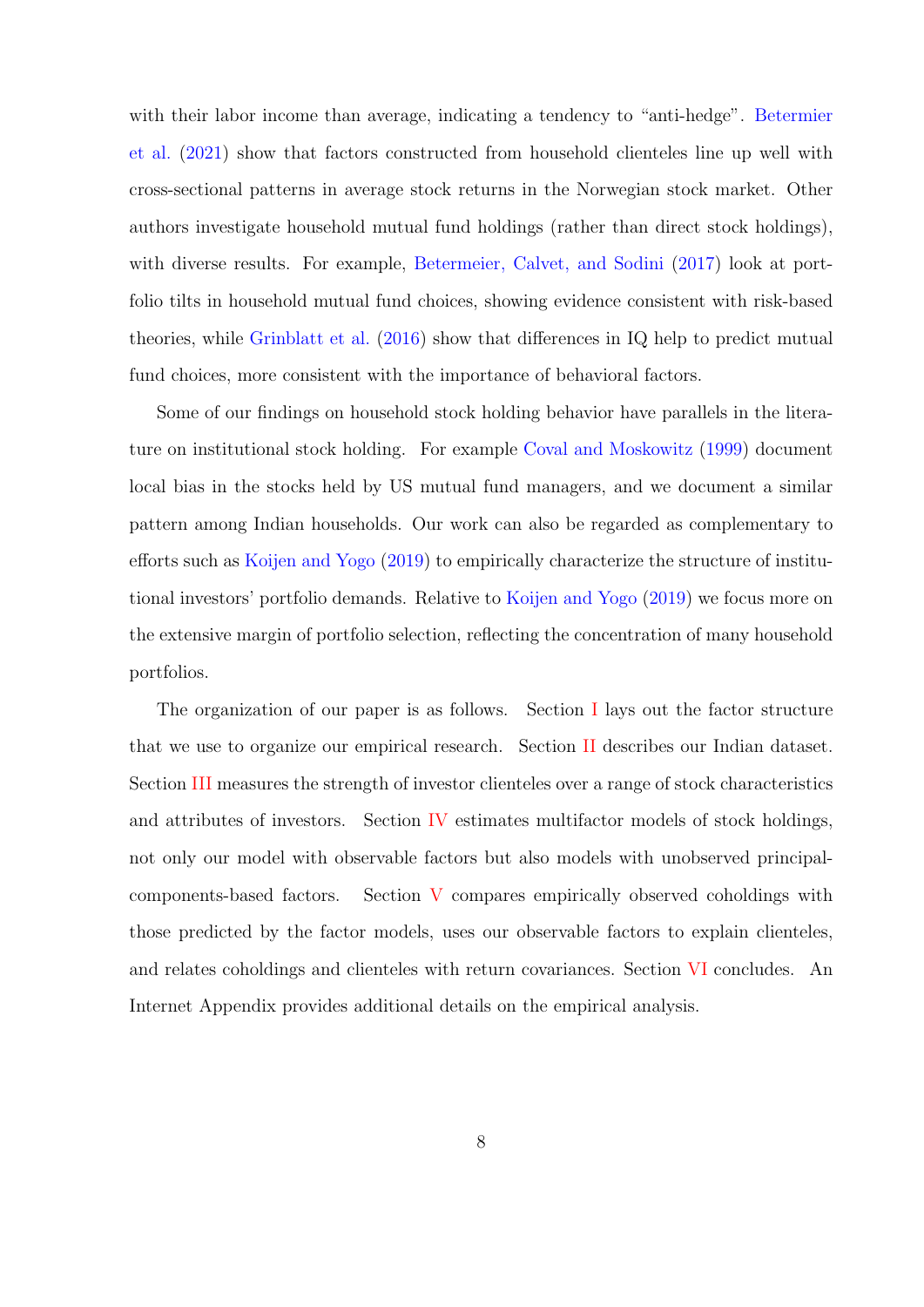## I. Factor Structure in Stock Holdings

In this section, we introduce some concepts that we use to structure our empirical investigation of cross-sectional patterns in stock holdings. We first define the holdings matrix, which summarizes the holdings of  $N$  stocks by  $H$  households. From this, we derive a stock coholdings matrix and show how it can be used to measure the strengths of different types of investor clienteles. We describe how we collapse  $N$  stocks into a set of  $K$ characteristics to make the analysis lower-dimensional. Later in the paper, we return to the stock level and describe a cross-sectional factor model for stock holdings, analogous to the familiar time-series factor models used to describe stock returns.

## A. Stock Holdings and Coholdings

Traditional time-series factor models for stock returns work with stocks  $i = 1, ..., N$  observed over time periods  $t = 1, ..., T$ . Our goal is to empirically describe the patterns in market participants' stock holding decisions. This means that we are interested in another important dimension, namely,  $h = 1, ..., H$ , which indexes households in our current application, but could also capture institutional investors or other types of market participants more generally. To reduce the dimensionality of the problem, we begin by collapsing the time dimension into a single period.<sup>[2](#page-0-0)</sup> This eliminates the need for time subscripts in our notation.

#### A.1. The stock holdings matrix

We first define an N by H stock holdings matrix of households' stock holdings  $Q$ . The choice of this letter refers to "quantum" or "quantity". The elements  $Q_{ih}$  are positive

<sup>&</sup>lt;sup>2</sup>In our empirical application, we study a single month, August 2011, which is the last month in our sample period and therefore provides us the maximum past history for each investor. The internet appendix shows the stability of our inferences when we re-estimate using data from other years.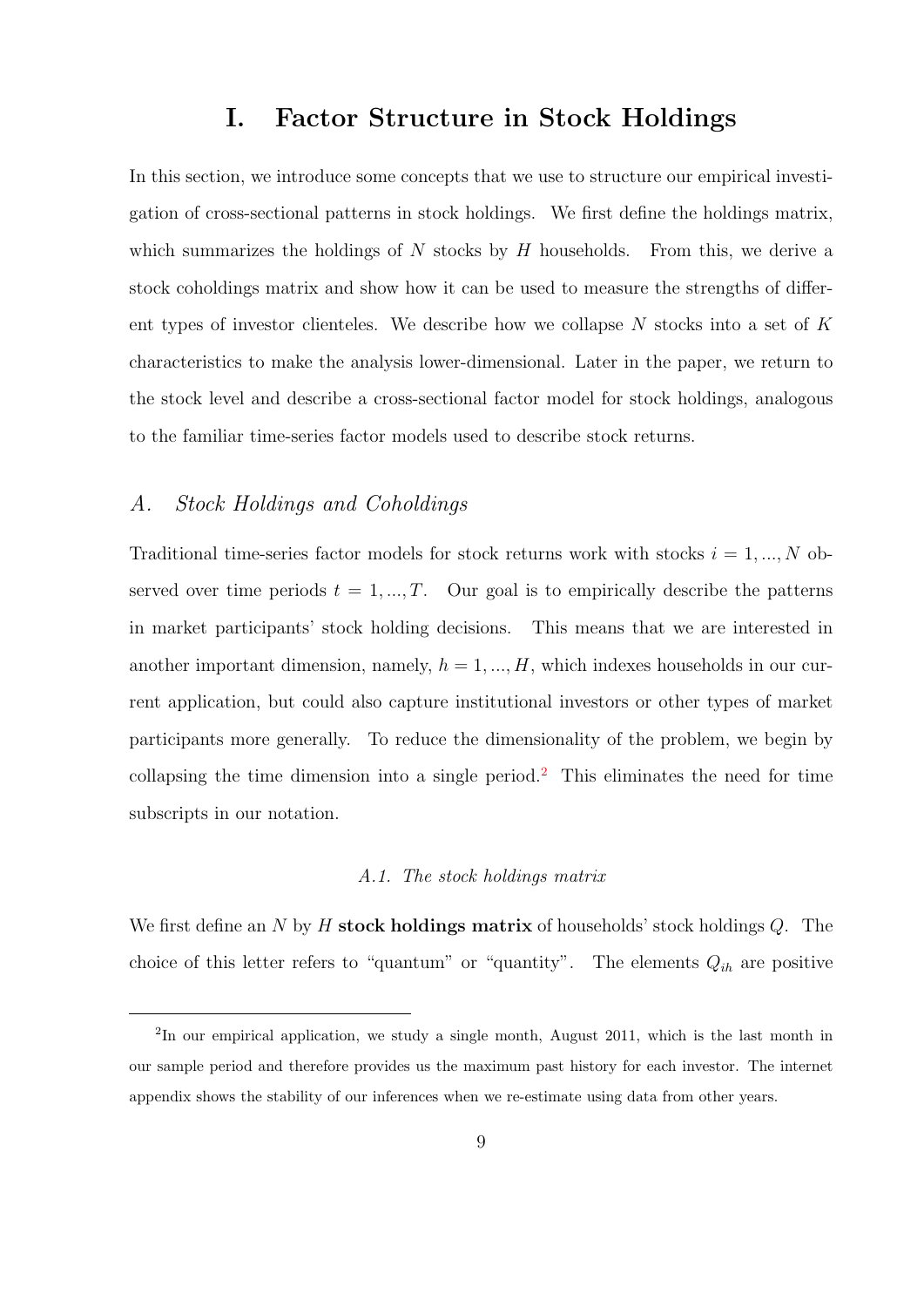whenever household h holds stock i, and zero otherwise. We denote the N-vector of household h's stock holdings (i.e., the h'th column vector of  $Q$ ) by  $Q_h$ , and call it the household's stock holdings vector.

#### A.2. Elements of the stock holdings matrix

There are several ways to define the elements of the stock holdings matrix Q, and we make a choice that has desirable properties in our empirical setting. In common with other studies of retail investors (see, e.g., [Grinblatt and Keloharju](#page-52-8) [\(2001\)](#page-52-8) and [Liao, Peng,](#page-53-8) [and Zhu](#page-53-8) [\(2020\)](#page-53-8)) our setting has extreme variability across households in the number of stocks held and the amount invested. We therefore define the elements of  $Q$  in a way that ensures each household has equal weight in our analysis, despite this variability across households. This ensures that our conclusions reflect the behavior of a representative individual stock investor.

Specifically, we set the stock holdings vector for household  $h, Q_h$ , to be the vector of portfolio shares for household  $h$ . Since portfolio shares add to one, this approach equalizes the sum of the elements of Q across households:  $\iota'Q_h = 1$  for all h, where  $\iota$  is a vector of ones.

#### A.3. The stock coholdings matrix

Consider the demeaned stock holdings vector for household h:

<span id="page-9-0"></span>
$$
\tilde{Q}_h = Q_h - H^{-1} \sum_{h'=1}^H Q_{h'},\tag{1}
$$

where demeaning takes place across all households. The empirical **stock coholdings matrix**, defined over N stocks, is the  $N \times N$  matrix

$$
\Omega_h = H^{-1} \sum_{h=1}^H \tilde{Q}_h \tilde{Q}'_h.
$$
\n(2)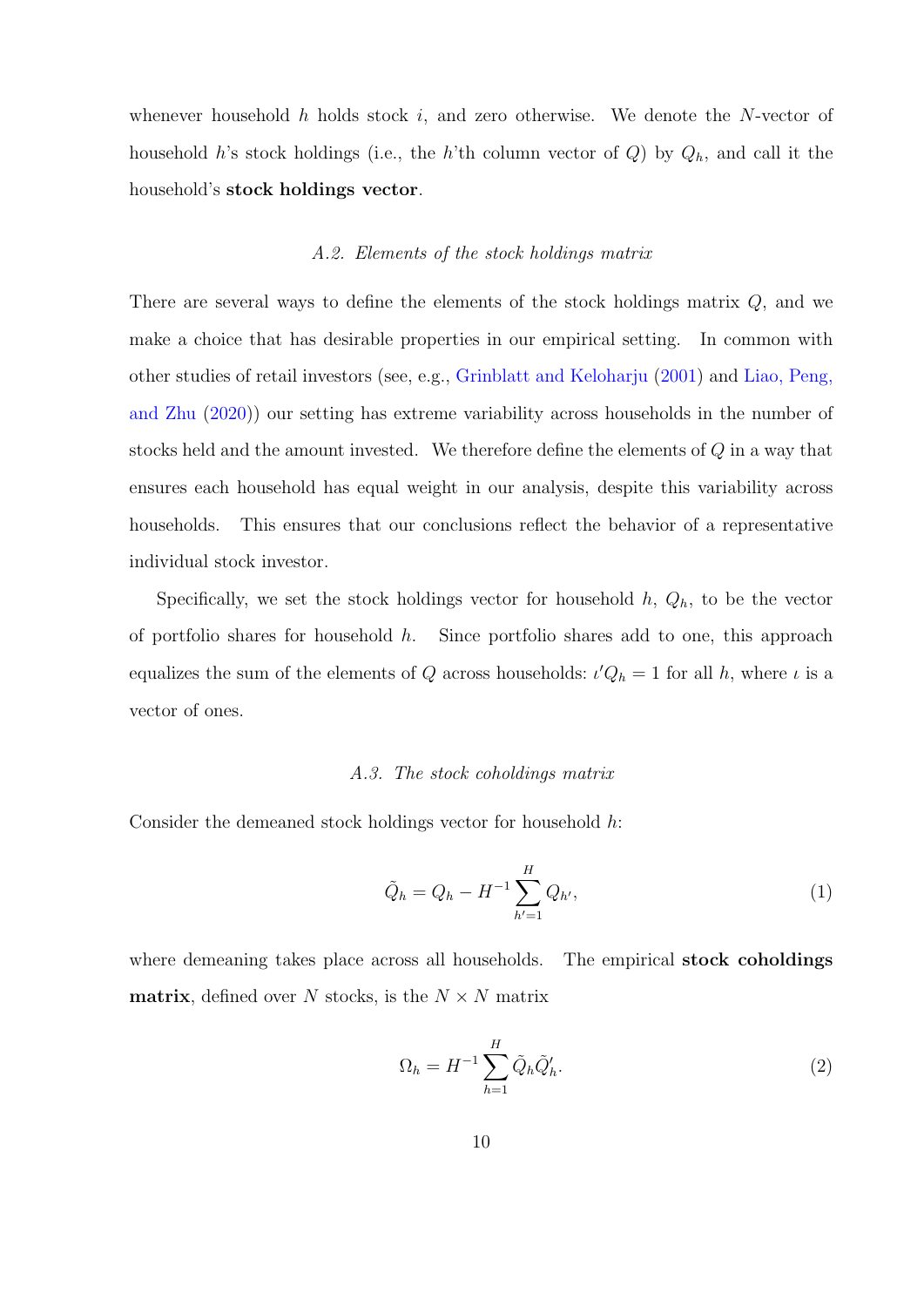The stock coholdings matrix  $\Omega_h$  is analogous to the familiar empirical covariance matrix of stock returns. To construct the stock return covariance matrix, we also begin with a single time period and calculate the outer product matrix of returns in that period (after time-series demeaning returns), and subsequently average these outer products over time. Thus, the empirical stock return covariance matrix uses time periods where the stock coholdings matrix uses households, but otherwise the two matrices have the same structure. The stock coholdings matrix must be positive semi-definite whenever  $H > N$ , just as the empirical covariance matrix of stock returns must be positive semi-definite whenever  $T > N$ .

The diagonal elements of  $\Omega_h$  measure the variances of stock holdings across households. Because households have sparse stock holdings vectors  $Q_h$ , with many zero elements and a few positive ones, the variance of stock holdings is high for stocks that are more widely held.<sup>[3](#page-0-0)</sup> Thus, we can also say that the diagonal elements of  $\Omega_h$  capture the popularity or holdings intensity of each stock among individual investors.

Similarly, the off-diagonal elements of  $\Omega_h$  measure the covariances of stock holdings across households. The same logic as above implies that these off-diagonal elements capture the popularity or coholdings intensity of pairs of stocks among individual investors.

## B. Characteristics and Clientele Effects

We are interested not so much in specific stocks as in characteristics of stocks. For each continuous stock characteristic of interest, we define c as a zero-mean  $N$ -vector of the cross-stock rank of the characteristic on the interval [−0.5, 0.5].

<sup>3</sup>The intuition is easiest to see in a simplified example where all households own only a single stock. Then, the elements of  $Q_h$  are either zero or one, and the *i*'th diagonal element of  $\Omega_h$  is the variance of a binomial random variable that equals one with probability equal to the holding probability p of the stock. The variance of a binomial is  $p(1-p)$  which is increasing in p for all  $p < 1/2$ . The largest p in our dataset is about 0.4.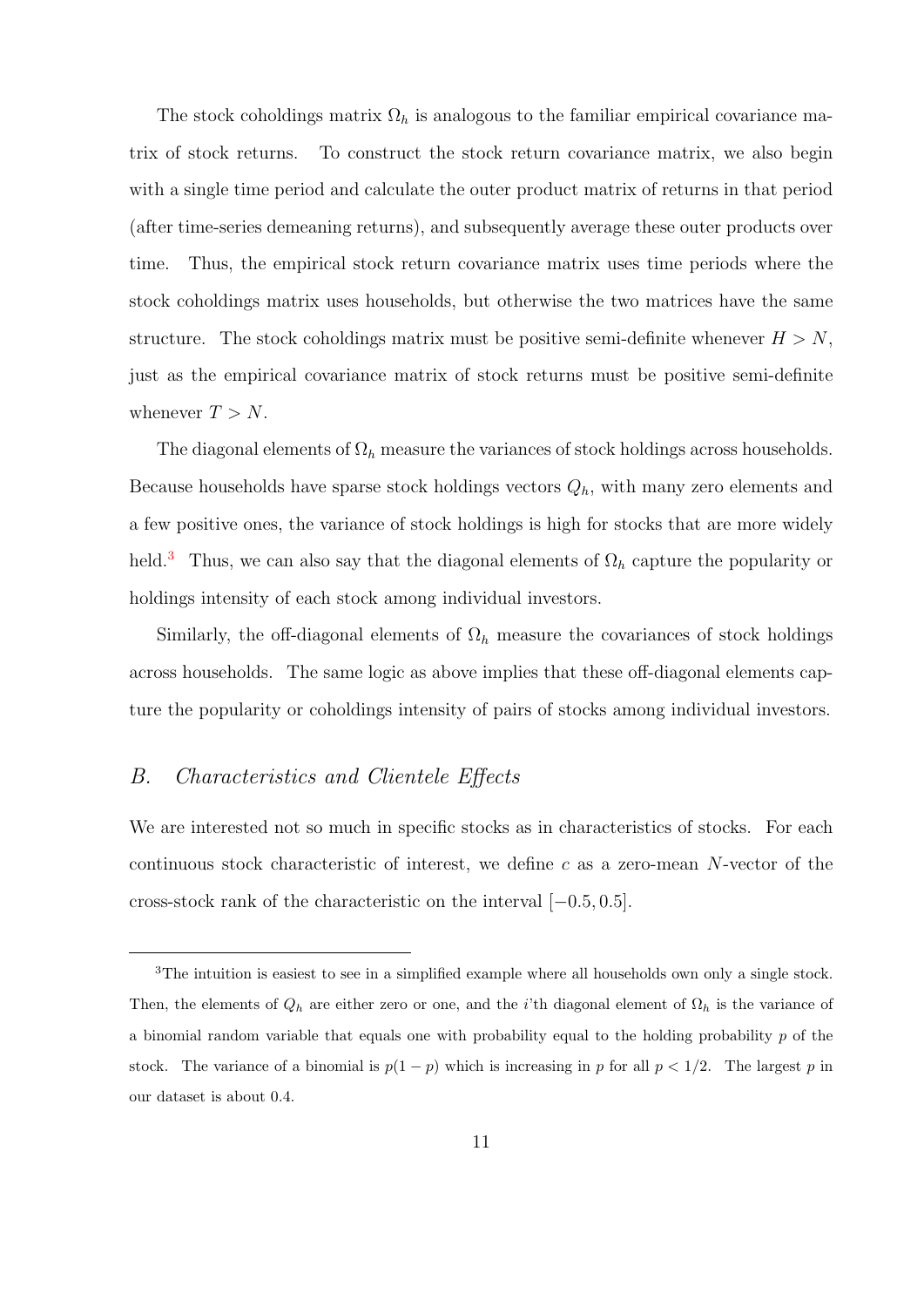Although each stock characteristic has an equal-weighted average of zero across all stocks, the holdings-weighted average characteristic across stocks need not be zero. Households on average may tilt their portfolios towards stocks with certain characteristics, but in general, these tilts will reflect the supply of those characteristics as well as household demand. Accordingly, we focus not on the average characteristic but on the variance of the holdings-weighted characteristic across households. This captures the tendency for a characteristic to be strongly favored by some households and strongly disfavored by others: we say that such a characteristic has a strong clientele effect.

To study the clientele for a particular characteristic we calculate  $c'Q_h$ , the holdingsweighted characteristic, or equivalently the characteristic-weighted holding, for each household h. Since each characteristic has mean zero in the cross-section of stocks, we can also describe  $c'Q_h$  as the **characteristic tilt** of the household's portfolio. We define **char**acteristic clientele strength as the empirical variance of  $c'Q_h$  across households:

<span id="page-11-0"></span>
$$
\sigma^2(c'Q_h) = c'\Omega_h c. \tag{3}
$$

In the time-series analysis of returns, the analogous object to  $c'Q_h$  is  $c'R_t$ , the characteristicweighted return, in each period. The analogous approach to our measurement of characteristic clientele strength is to argue that a pervasive characteristic represents a potentially important risk if a long-short portfolio formed by sorting stocks on this characteristic has a high time-series variance of returns [\(Kozak, Nagel, and Santosh](#page-53-9) [2018\)](#page-53-9).

The quadratic form in equation [\(3\)](#page-11-0) can be decomposed into a contribution from the diagonal elements of  $\Omega_h$  and a contribution from the off-diagonal elements. The diagonal component reflects the extent to which intensely held stocks have extreme characteristic values, while the off-diagonal component reflects the extent to which stocks with extreme characteristic values tend to be held together. Even though we have many stocks, so that one might expect the diagonal component to be modest as it generally is in a time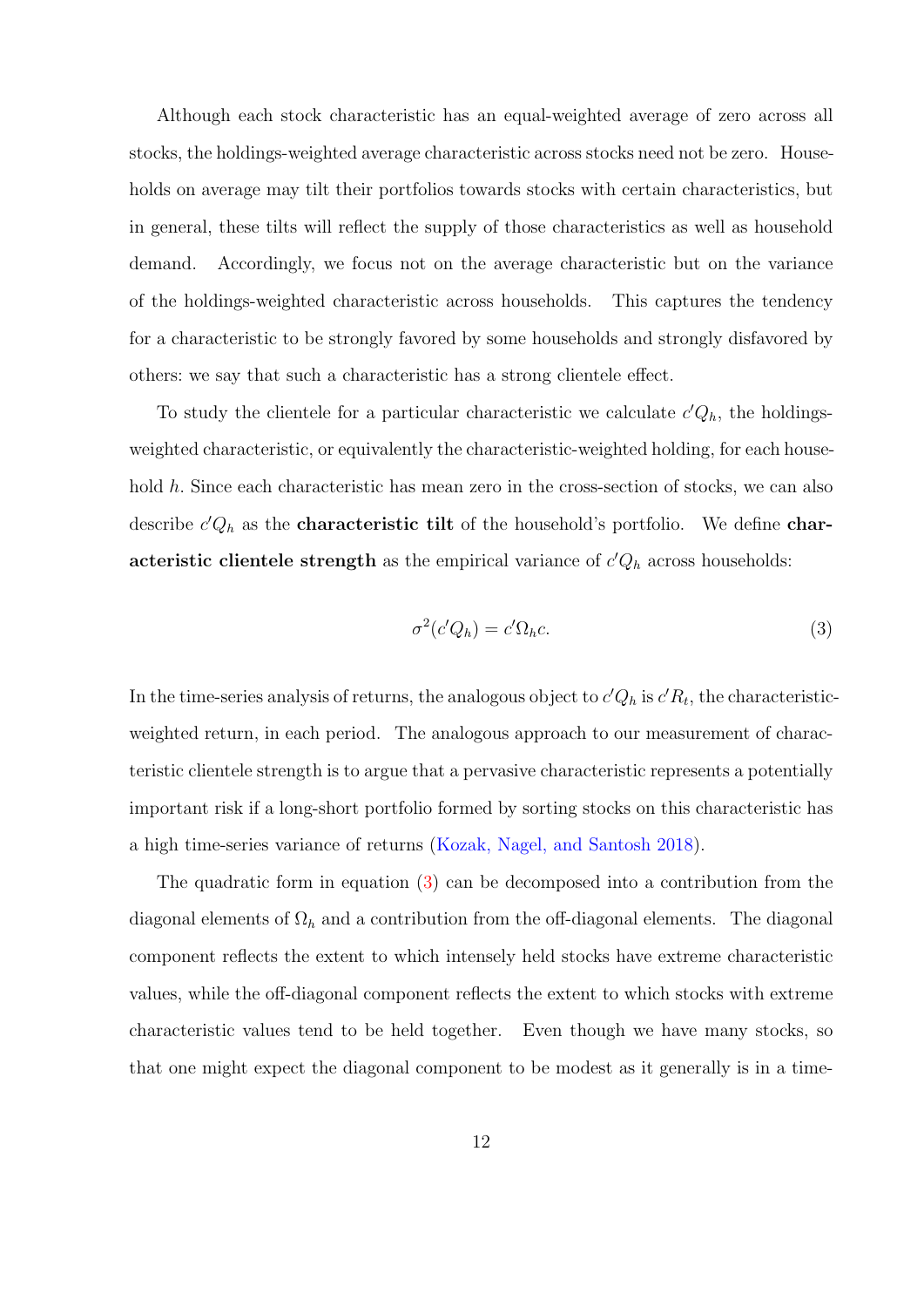series context, extreme heteroskedasticity in holdings intensity across stocks and the large number of concentrated household portfolios imply an important role for the diagonal component in our context.

Our choice of portfolio share as the elements of Q makes our characteristic clientele strength measure  $c'\Omega_h c$  representative of a typical household's stock investment. This necessarily means that it primarily reflects investor preferences within the set of widely held stocks. In other words, elements of the stock coholdings matrix are small in magnitude for the numerous stocks which are rarely held by households. As a check that our conclusions about characteristic clientele strength are applicable to the broader universe of stocks, we alternately exclude the most widely held stocks, and recompute  $c, Q$ , and  $c'\Omega_h c$  using this reduced dataset.

## C. From Stock Coholdings to Characteristic Coholdings

While we have defined clientele effects for particular stock characteristics, we are also interested in whether investors group stock characteristics into clusters when they construct portfolios.

To permit such analysis, we define  $Q^*$  to refer to the K by H characteristic holdings matrix which summarizes households' holdings of different stock characteristics. To go from the stock holdings matrix to the characteristic holdings matrix, we aggregate the elements of the stock holdings matrix along each of K characteristic dimensions.

Consider  $k = 1, ..., K$  characteristics. For each stock characteristic k of interest, we define  $c_k$  as a zero-mean N-vector of the rank of each stock's characteristic on the interval [-0.5, 0.5]. For each household,  $c'_k Q_h$  then captures the ranked household holding of characteristic k. The K by H matrix  $Q^*$  which has  $c'_k Q_h$  in each of its entries is then the characteristic holdings matrix. The entries of this matrix describe the holdings-weighted tilts towards  $K$  different stock characteristics for each of the  $H$  households.<sup>[4](#page-0-0)</sup>

 $4$ As we later describe, in our empirical work, we orthogonalize these K characteristics against each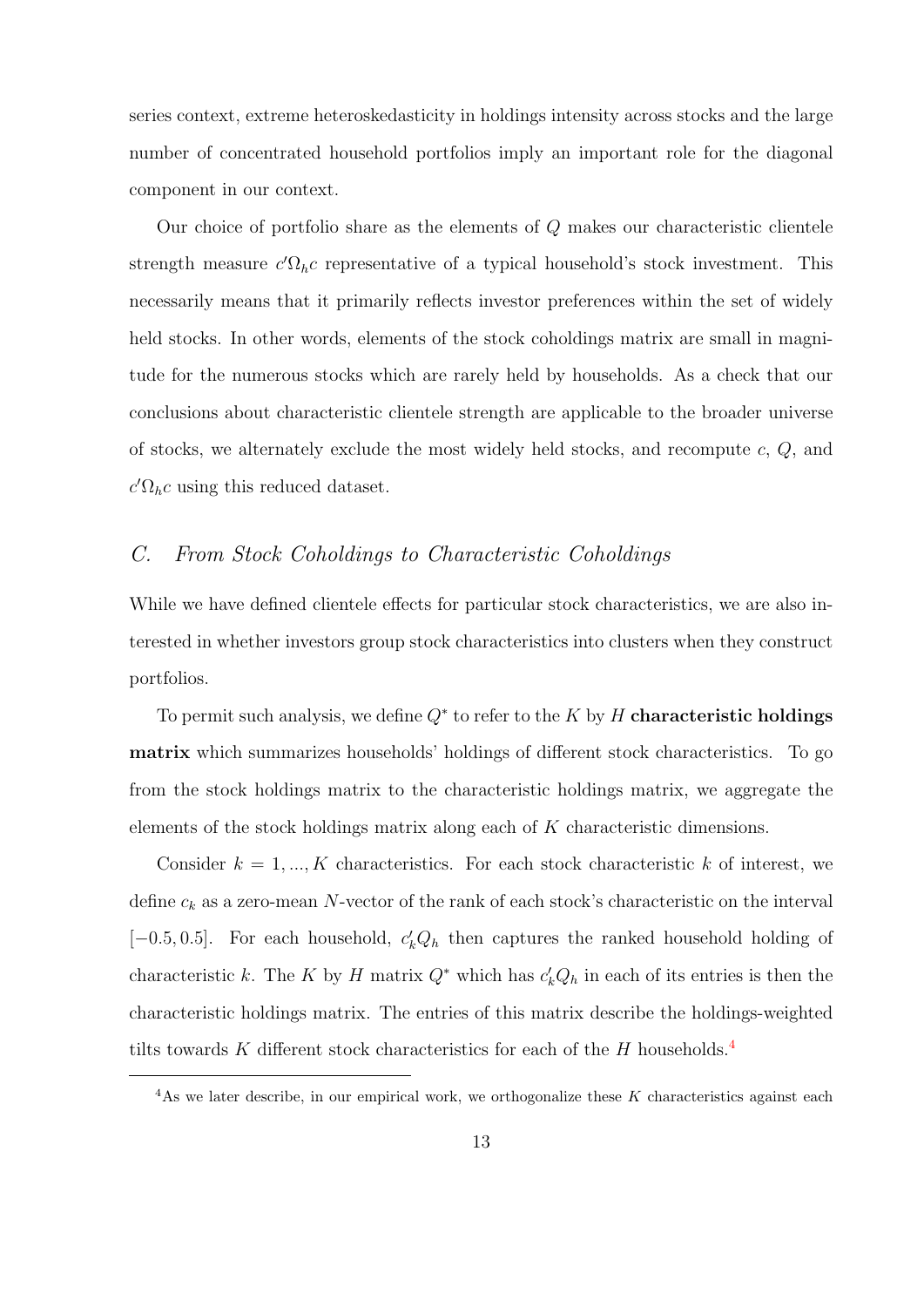Following the notation we have used at the stock level, we define the K-vector of household h's characteristic holdings (i.e., the h'th column vector of  $Q^*$ ) by  $Q_h^*$ , and call it the household's **stock characteristic vector**. We demean  $Q_h^*$  across households, as in equation [\(1\)](#page-9-0), to obtain the demeaned stock characteristic vector  $\tilde{Q}_h^*$ . Then the empirical characteristic coholdings matrix, defined over K stock characteristics, is the  $K \times K$ matrix

$$
\Omega_h^* = H^{-1} \sum_{h=1}^H \tilde{Q}_h^* \tilde{Q}_h^{*\prime}.
$$
\n(4)

The diagonal elements of  $\Omega_h^*$  are the variances defined in equation [\(3\)](#page-11-0), our measures of clientele strength that capture the intensity with which particular stock characteristics are held. The off-diagonal elements of  $\Omega_h^*$  capture the intensity with which particular pairs of stock characteristics are held, averaging across all households.

To detect characteristic clusters in the data, we extract principal components of the characteristic coholdings matrix  $\Omega_h^*$ , to decompose investor preferences for characteristics into orthogonalized basis vectors. We then regress observed stock characteristic tilts  $c'_k Q_h$ on these unobserved principal components to assign characteristics to clusters.

## D. Linking Who with What

Thus far, we have discussed measures of clientele strength for stock characteristics, but we have not linked the attributes of investors to the characteristics of the stocks they hold. A simple first step is to regress investors' characteristic tilts  $c'_k Q_h$  on investor attributes  $F<sub>h</sub>$ . These investor attributes might include demographics such as investors' geographical location, but they might also include attributes of their portfolios such as total portfolio size, the extent of time they have been in the market, their portfolio turnover, and so on.

other using an ordering procedure informed by our clientele strength analysis. This provides confidence that we capture preferences for different characteristics over and above their correlation with one another in the cross-section of individual stocks.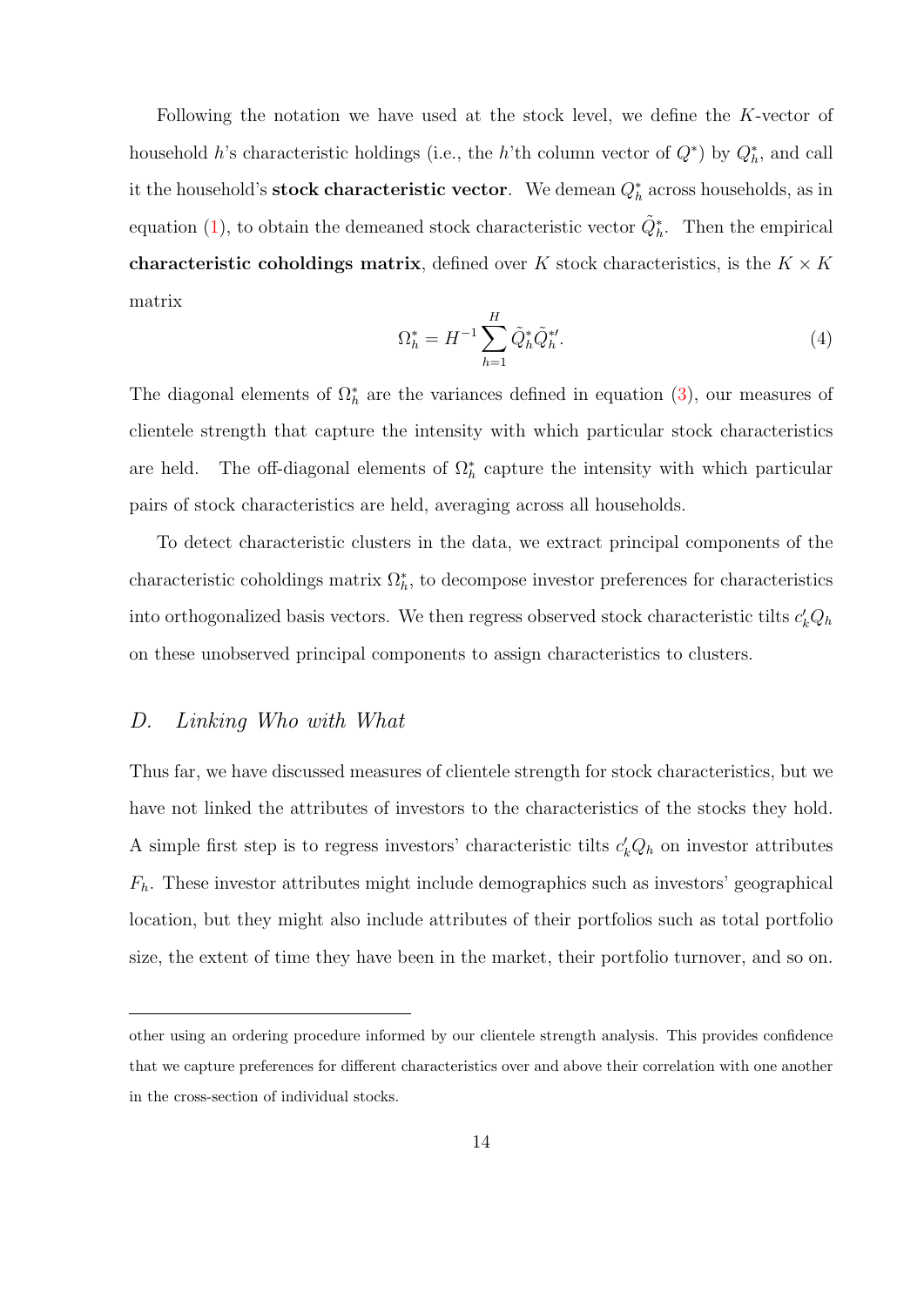A second step is to combine characteristics into clusters using the principal component analysis discussed above, and regress these principal components, computed at the household level, on investor attributes.

This analysis can be conducted in a univariate fashion, to answer simple questions such as whether investors with larger portfolios, or those who are better diversified, hold particular clusters of characteristics, or in a multivariate fashion in which (orthogonalized) characteristic tilts are regressed simultaneously on a number of investor attributes.

Such analysis can also be conducted at the stock level rather than the characteristic level. As we later describe, we do so by setting up and estimating a factor model (analogous to classic factor models in the literature explaining stock returns) to explain stock holdings, where factors  $F_h$  vary across investors rather than across time.

## II. Indian Equity Market Data

## <span id="page-14-0"></span>A. Equity Ownership

Our data on Indian stock holdings, which are also used in [Campbell, Ramadorai, and](#page-50-2) [Ranish](#page-50-2) [\(2014\)](#page-50-2), [Anagol, Balasubramaniam, and Ramadorai](#page-49-6) [\(2018\)](#page-49-6), [Campbell, Ramadorai,](#page-50-3) [and Ranish](#page-50-3) [\(2019\)](#page-50-3), and [Anagol, Balasubramaniam, and Ramadorai](#page-49-4) [\(2021\)](#page-49-4), come from India's two share depositories with the approval of India's apex capital markets regulator, the Securities and Exchange Board of India (SEBI). We observe data from the beginning of February 2002, but because the cross-sectional relationships we study are fairly stable over time, we focus primarily on August 2011. This is the last month of data in our sample, and consequently, provides us the maximum past history for each account.

The older and larger of the two depositories, National Securities Depository Limited (NSDL), accounts for 64% of the roughly 9.7 million individual accounts we study in August 2011, with the remainder held at Central Depository Services Limited (CDSL). These two depositories together record almost all trading in and holdings of Indian equity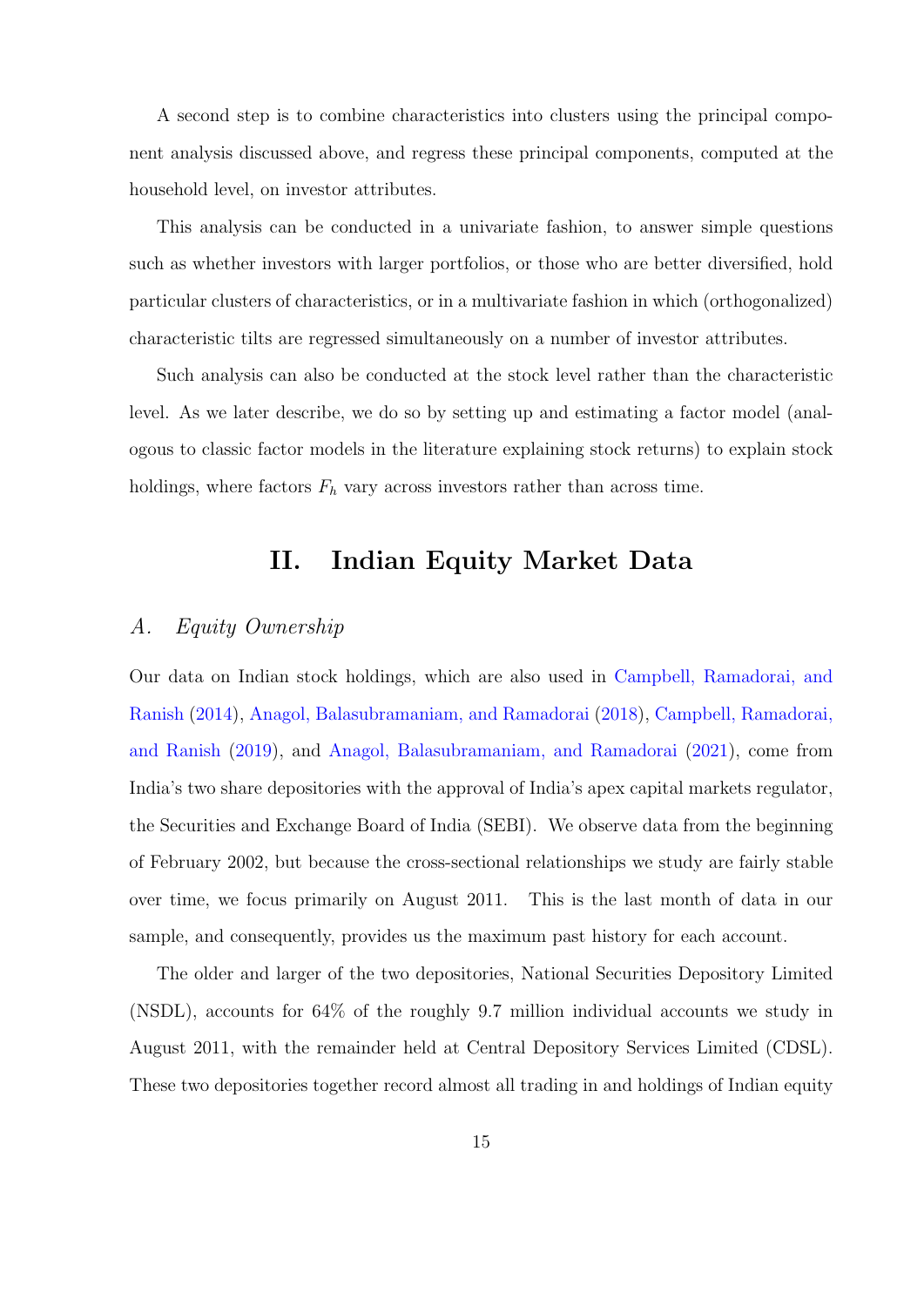at the account-issue level at a monthly frequency.[5](#page-0-0)

We do not observe data on holdings of equity derivatives or mutual funds. However, during our sample period derivatives and mutual funds are relatively unimportant for Indian individual equity investors. While single-stock futures markets are quite active in India [\(Martins, Singh, and Bhattacharya](#page-53-10) [2012,](#page-53-10) [Vashishtha and Kumar](#page-54-10) [2010\)](#page-54-10), a minority of accounts invest in equity derivatives over our sample period. Moreover, while mutual funds have grown in popularity in India, the typical investor that holds individual equities in our sample has no bonds or mutual funds.<sup>[6](#page-0-0)</sup> Additionally, we estimate that  $89\%$  of individuals' aggregate equity holdings in 2011 were direct, as opposed to holdings of equity mutual funds, unit trusts and unit-linked insurance plans.<sup>[7](#page-0-0)</sup>

The sensitive nature of these data mean that there are limitations on the demographic information provided to us. The information we do have includes the state in which the investor is located, whether the investor is located in an urban, rural, or semi-urban part of the state, and the type of investor. We use investor type to identify individual investor

<sup>7</sup>See Table A1 of the internet appendix to [Campbell, Ramadorai, and Ranish](#page-50-2) [\(2014\)](#page-50-2).

<sup>&</sup>lt;sup>5</sup>The share depositories were established to promote dematerialization, i.e., the transition of equity ownership from physical stock certificates to electronic ownership records. While equity securities in India can be held in both dematerialized and physical form, settlement of all market trades in listed securities in dematerialized form is compulsory. To facilitate the transition from the physical holding of securities, the stock exchanges do provide an additional trading window, which gives a one time facility for small investors to sell up to 500 physical shares. However, the buyer of these shares has to dematerialize such shares before selling them again, thus ensuring their eventual dematerialization. Statistics from the Bombay Stock Exchange (BSE) and the National Stock Exchange (NSE) highlight that virtually all stock transactions take place in dematerialized form.

<sup>6</sup>A 2011 SEBI survey estimates that fewer than one million Indian households invest in derivatives. See https://www.sebi.gov.in/sebi data/attachdocs/1326345117894.pdf. A 2009 SEBI survey found that about 65% of Indian households owning individual equities did not own any bonds or mutual funds. See http://www.sebi.gov.in/mf/unithold.html.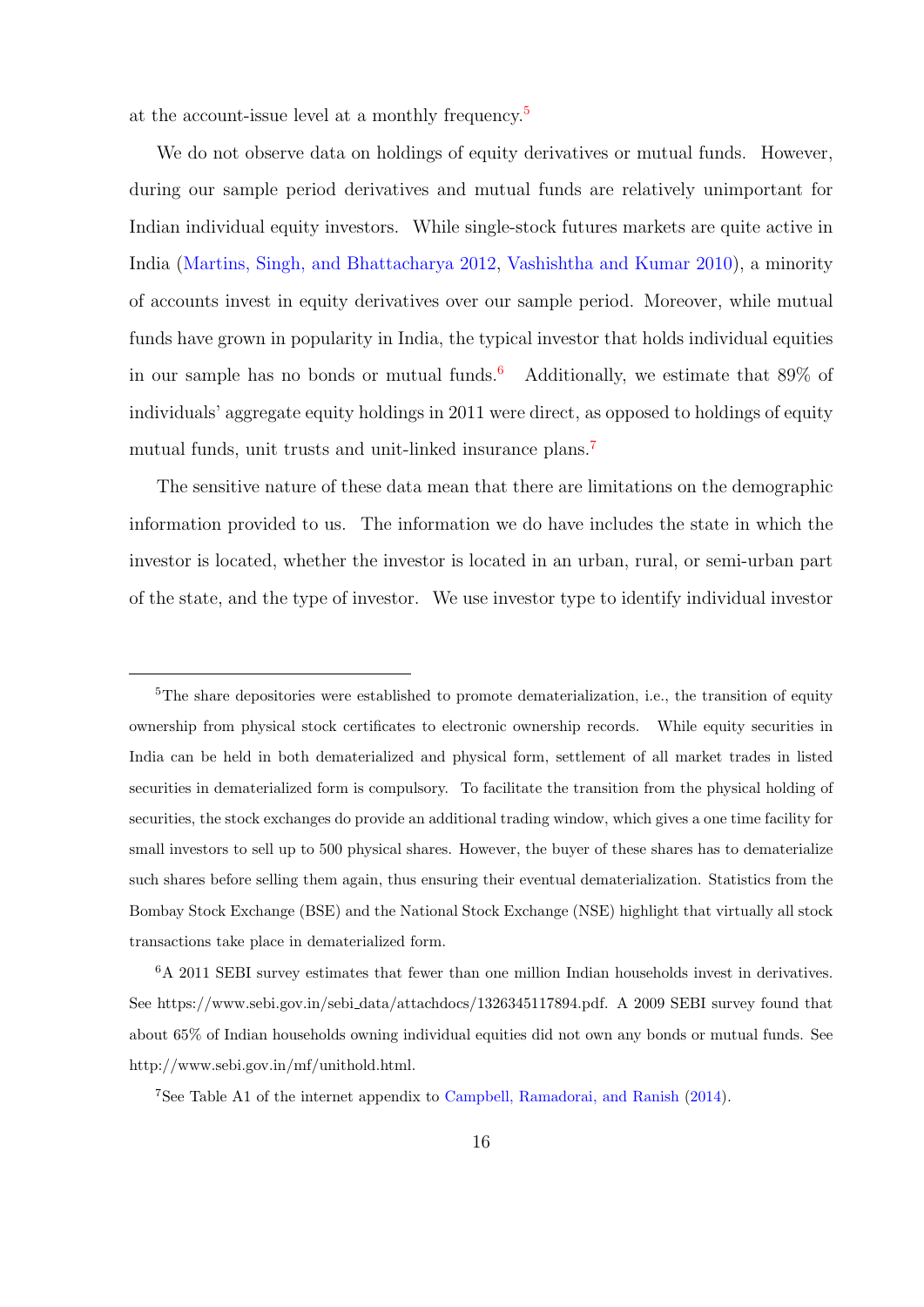accounts.[8](#page-0-0) A given individual investor can hold multiple accounts, so we aggregate accounts that share the same Permanent Account Number (PAN)—a unique identifier issued to all taxpayers by the Income Tax Department of India. This aggregation may not always correspond to household aggregation if a household has several PAN numbers, for example, if children or spouses have separate PANs. In addition, we are unable to link accounts by PAN between NSDL and CDSL. However, conversations with our data provider suggest that few retail investors have multiple depository relationships.

Given our interest in household portfolio construction, we restrict our current analysis to the portfolios of retail investors in the market, and do not at this stage consider the portfolios of institutions or government entities (which we also observe). We also exclude non-public equities, which the typical household may have difficulty acquiring. Furthermore, since there is no requirement in India that publicly listed equities have a large investor base, we remove de-facto private equities. We define these as stocks in the bottom 25th percentile ranked by the number of shareholders invested at the end of the previous month. This cutoff corresponds to removing equities with fewer than 1,177 investors at the end of July 2011 from the August 2011 cross-section of stocks that we study. After applying these filters, our final sample comprises 3,103 Indian equities and the portfolios of 9.7 million individual accounts that hold at least one of these stocks at the end of August 2011.

### B. Stock Characteristics

We match our data on Indian equity holdings to data on returns, dividends, market capitalization, share price, book value, turnover, and the age, industry, location, and business group affiliation of the firm. These data are primarily drawn from the CMIE Prowess database, with Datastream and Compustat Global used to supplement and validate these

<sup>8</sup>We exclude "individuals" that hold at least 5% of a stock with market capitalization above 500 million Rs (approximately \$10 million), reclassifying these accounts as beneficial owners.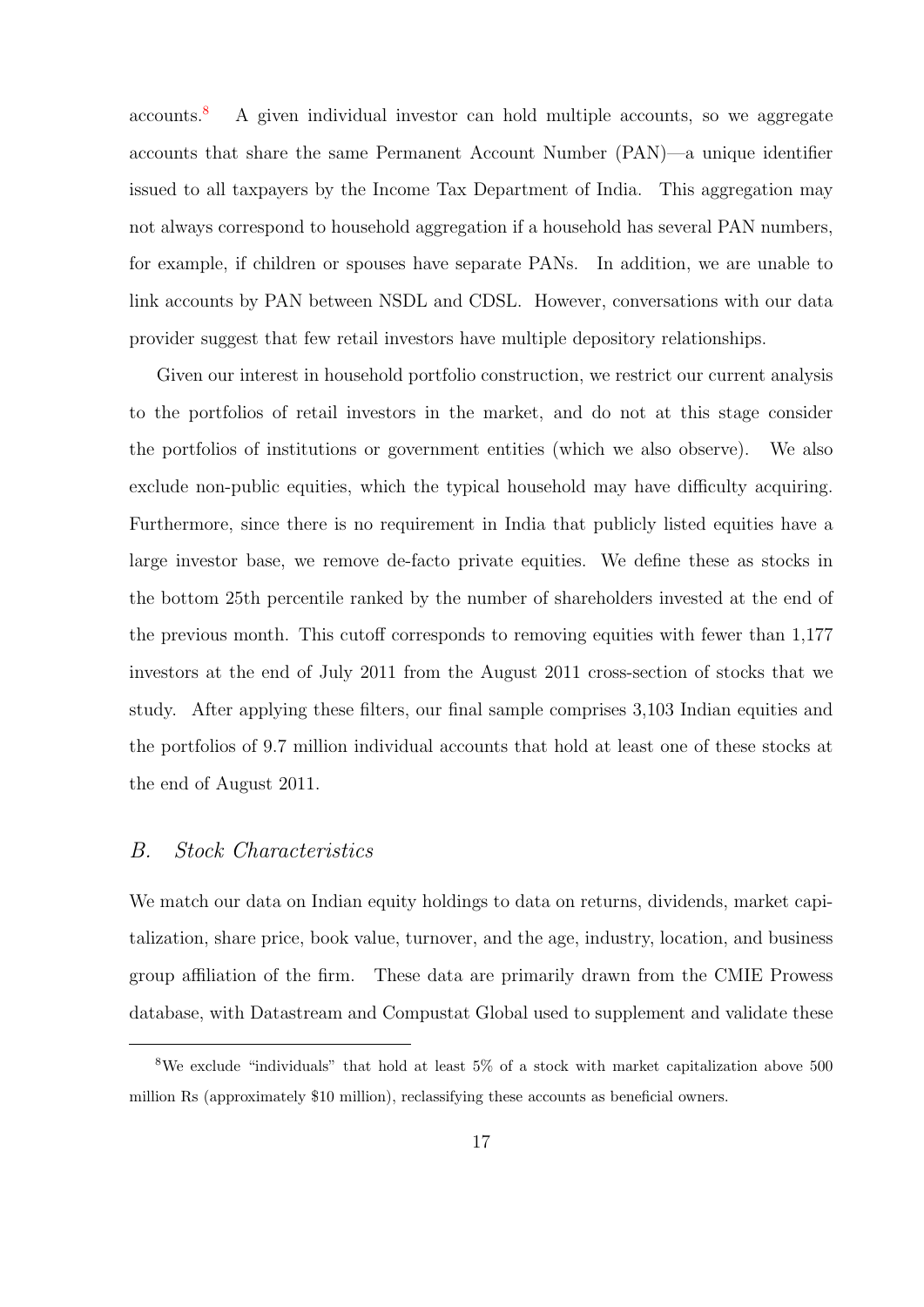data.[9](#page-0-0)

Some of our stock characteristics are categorical variables, and others are continuous. Because the distribution of raw continuous characteristics is often skewed and fat-tailed, we rank stocks by their characteristic values and use the demeaned rank as our stock-level characteristic measure for each continuous characteristic. By construction, this demeaned rank has a uniform distribution ranging from  $-0.5$  to 0.5, with a mean of zero.<sup>[10](#page-0-0)</sup>

We handle missing stock characteristics as follows. For stocks missing an industry assignment, we assign values to their industry dummies equal to the fraction of stocks in the given industry. For other missing characteristics which take continuous values, we use all available characteristics in a regression to impute values for the missing characteristics.<sup>[11](#page-0-0)</sup> This has little impact on our results as our use of rank-normalized characteristics limits the influence of any measurement errors, and characteristics are missing for relatively few stock holdings.<sup>[12](#page-0-0)</sup>

<sup>9</sup>Where two or more data sources differ, we first select the two sources that are more consistently in close agreement for the stock. From these two, we use the source that is more consistently in close agreement across stocks. For stock returns, we also (1) manually validate the 25 largest and smallest percentage returns observed in the data and (2) manually collect and fill missing returns for the few instances in which a stock with a missing return comprises an average portfolio share of at least 1%.

<sup>10</sup>Stocks may have the same value of a given characteristic. For each unique value of the characteristic, we compute the average of the ranks spanned by stocks with this value, and assign this average to each of those stocks. Since a given value is never shared by many stocks, the distribution of ranks remains approximately uniform and the mean c remains zero.

<sup>11</sup>Prior to imputation we apply a log transformation to share price and market capitalization, as the distribution of these variables has a fat right tail. We further winsorize the book-market ratio, returns, volatility and skewness that are used for imputation purposes at the 5th and 95th percentiles of their cross-sectional distribution.

<sup>12</sup>Specifically, for August 2011, we impute stock age for  $6.2\%$ , the book-market ratio for  $3.2\%$ , and lagged returns, volatility and skewness for about 0.24% of stock holdings. We impute industry for 2.7% of stock holdings. Other characteristics do not require imputation.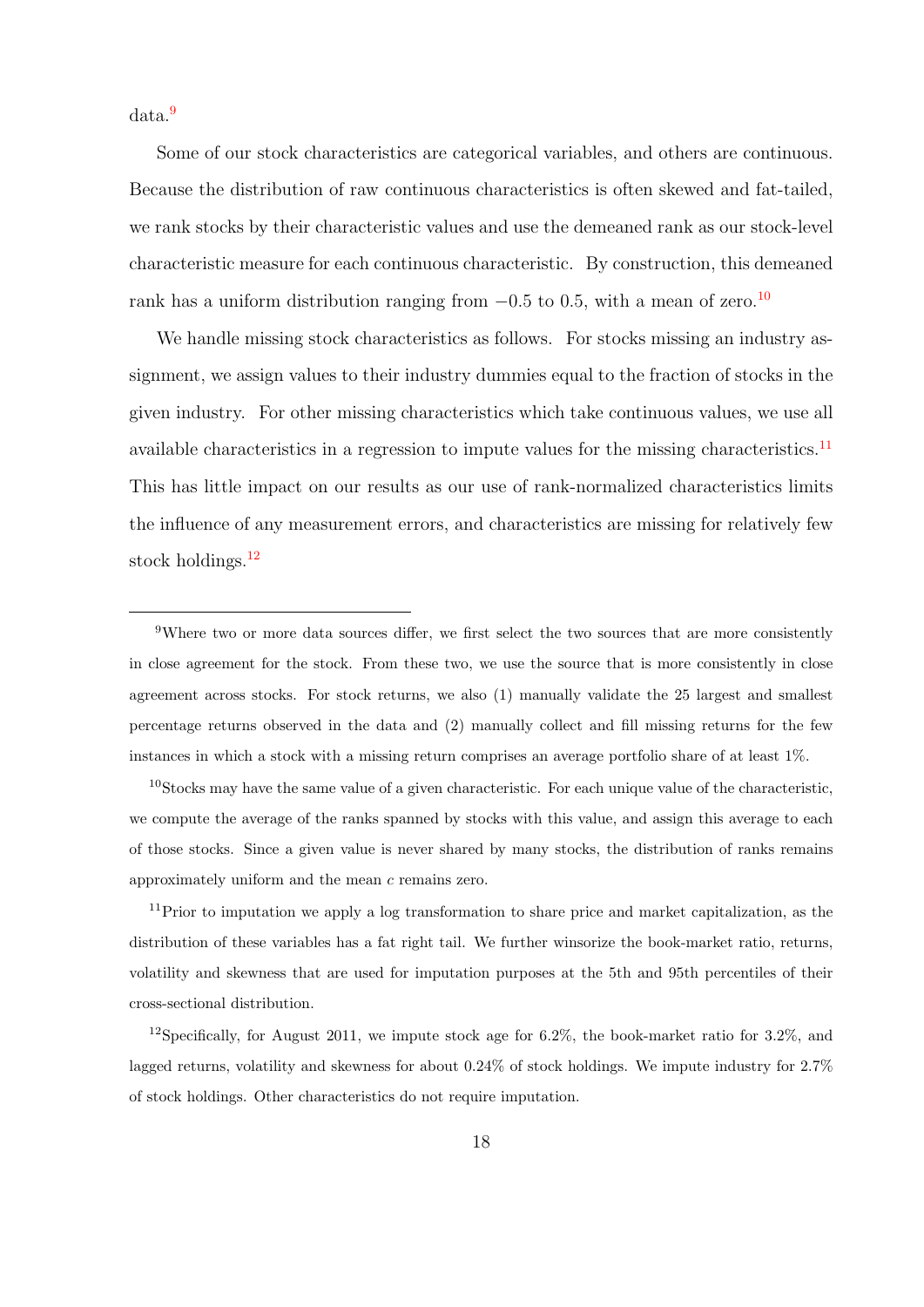The continuous stock characteristics we consider are share price, stock age (years since listing), realized volatility, market capitalization, realized returns, turnover, market beta, book-market ratio, and realized skewness. Turnover and all the return-based stock characteristics are computed over the year from September 2010 through August 2011, using weekly data to compute return volatility and skewness. The book-market ratio is computed using the latest available book values from the previous calendar year-end as is done by [Fama and French](#page-51-2) [\(1993\)](#page-51-2).

## C. Summary Statistics

In the early 21st Century, equity market participation in India underwent dramatic expansion. The number of individual depository accounts increased roughly four-fold from 2.4 million in 2003 to 9.7 million at the end of our sample period in August  $2011^{13}$  $2011^{13}$  $2011^{13}$  The period also saw a significant jump in the number of accounts in January 2008, when the extraordinarily large IPO of Reliance Power brought over a million new investors into the market.

#### $<<$  TABLE I HERE  $>>$

Table I summarizes attributes of the household accounts and the composition of their stock portfolios in the August 2011 cross-section that we study. The median account is slightly over four years old at this date (where age is measured from the first month in which the account holds any stock) and roughly  $10\%$  of accounts are ten or more years old. While some stockholders do exit the market, the large share of young accounts reflects the enormous growth in households holding equities during the years before 2011.

<sup>&</sup>lt;sup>13</sup>We illustrate this fact in the top-left panel of Internet Appendix Figure A.1. It does not reflect increases in dematerialization, as even at the beginning of our sample period, most Indian stocks were held in dematerialized form.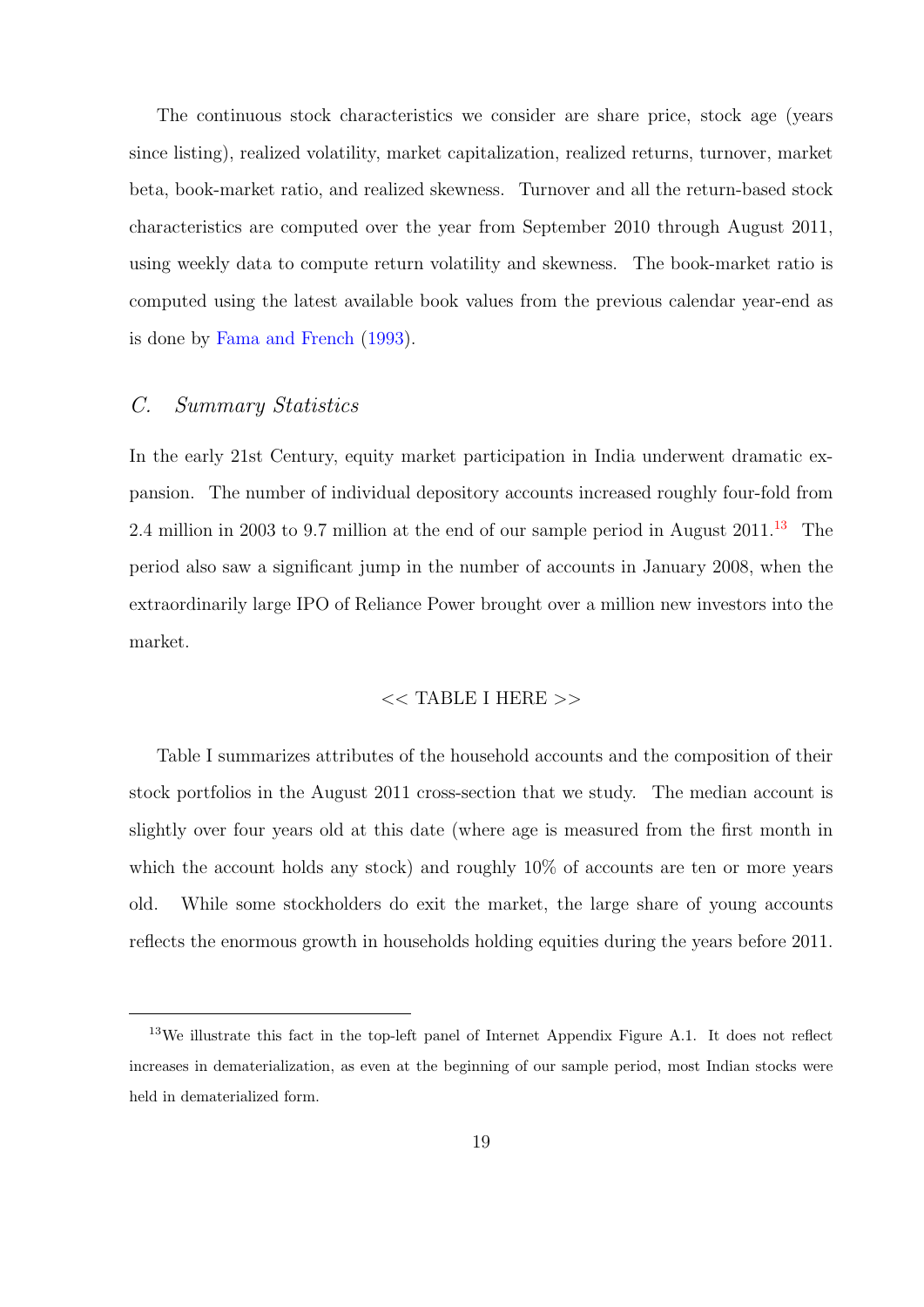As documented in [Campbell, Ramadorai, and Ranish](#page-50-3) [\(2019\)](#page-50-3), the account size distribution is dispersed and right-skewed, with a median account size of US\$ 780, and a mean account size of over US\$ 11,000, close to the 90th percentile value of US\$ 13,000. This distribution of account sizes is similar to the United States when accounting for the differences in per-capita GDP between the two countries, as we show in Internet Appendix Figure A.2. [Jayaraj and Subramanian](#page-52-9) [\(2008\)](#page-52-9) show that the median (wealthiest) deciles of Indian households had average total asset values of about \$3,000 (\$35,000) in 2008, meaning that the stock portfolios we study represent a non-trivial share of wealth for many of the investors in the data.

Our empirical work utilizes several other account attributes, including the number of stocks held by the account (of the total set of 3,103 stocks that we consider), the number of stocks traded, and portfolio turnover. Table I shows that all these attributes are dispersed and right-skewed. The median account in the data holds four stocks, and the mean number of stocks held is 8.45. Only the top decile of individual accounts holds 20 or more stocks. Relatedly, the median account makes trades in only one stock over the year prior to August 2011, while accounts at the 90th percentile trade 13 different stocks over the prior year. We also measure trading activity by account turnover, computed as the dollar value of shares traded between September 2010 and August 2011 divided by the current account value. We winsorize this ratio at the 99th percentile to remove the influence of outliers. This measure of trading activity is similarly dispersed and right-skewed.

The bottom half of Table I summarizes the characteristics of the stocks held in investor portfolios. The median retail investor holds large stocks, with a portfolio at the 95th percentile of the firm size distribution. The other characteristics of median stock holdings are in line with this tilt towards large stocks, since larger stocks in our sample tend to have higher share prices, lower book-market ratios, and lower past realized volatility and skewness. However stock characteristic tilts vary significantly across accounts, with a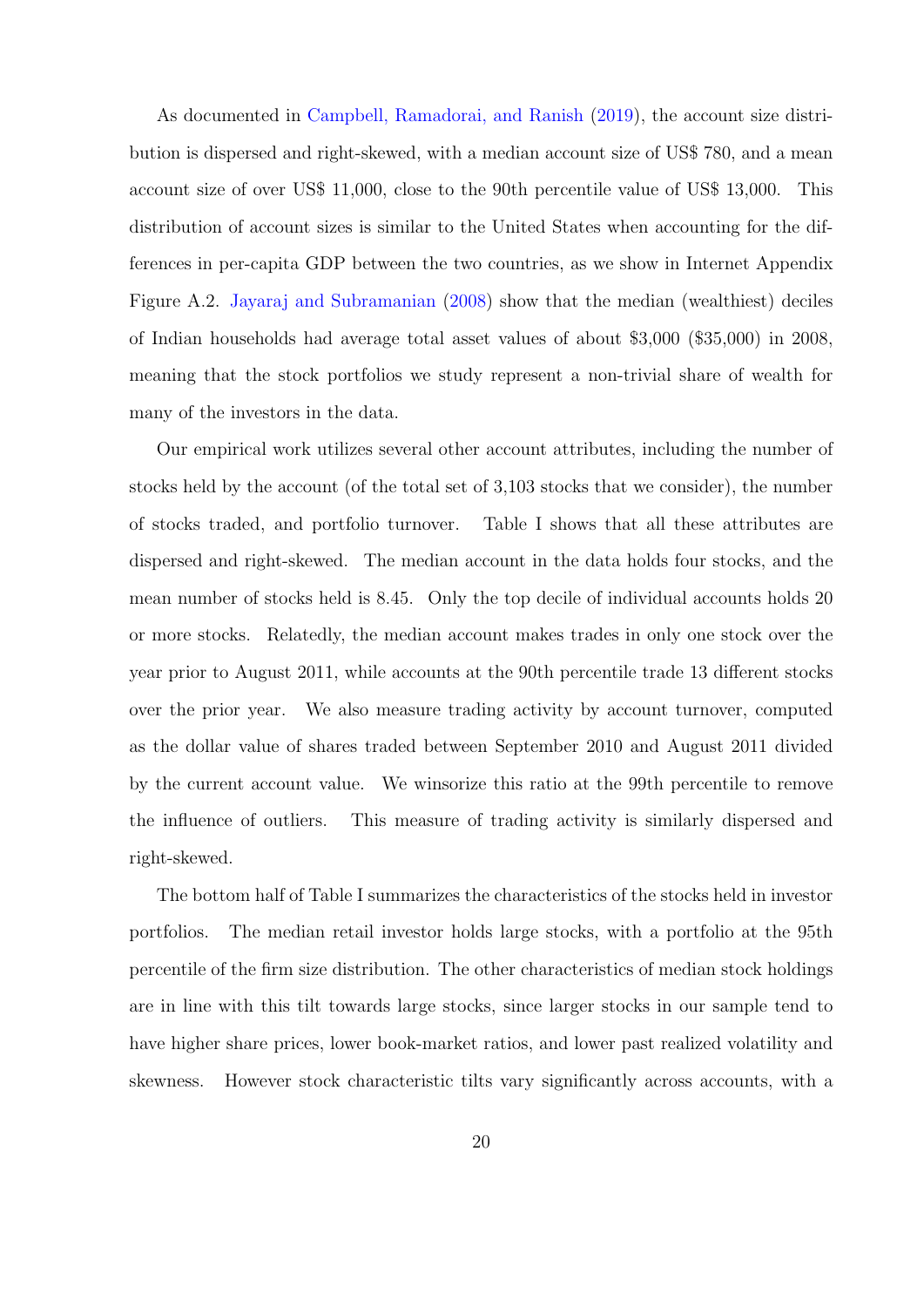standard deviation close to 0.20 for most continuous characteristics and as high as 0.27 for stock age. We explore the volatility of these tilts in greater detail in section [III.](#page-22-0)

Table I also indicates the shape of the distributions of characteristic tilts across investors, by reporting the 10th, 25th, 75th, and 90th percentiles of the distributions, and Table A.I in the Internet Appendix additionally reports the skewness and excess kurtosis of these distributions. The distributions are generally reasonably close to normal, with moderate skewness and excess kurtosis. The exception is the distribution for market capitalization: since the median market cap tilt is so large, above-median tilts are necessarily closer to the median than below-median tilts, implying strong negative skewness and large excess kurtosis of the market cap tilt distribution.

Details on other investor attributes are reported in the Internet Appendix. Figure A.1 shows the distribution of accounts across four regions of India. The wealthier west of India contributes 43% of all accounts, the east of India contributes roughly 11% of all accounts, and the remaining accounts are divided roughly equally between the north and south of India. The figure also shows the distribution of stock holdings across seven industries and business groups. Business groups—sets of independently listed companies with a large ownership stake and common control by a single underlying entity—are quite common in developing countries (see e.g., [Anagol and Pareek](#page-49-3) [2019\)](#page-49-3), and in our data, 886 of the 3,103 stocks are affiliated with 266 business groups. In the average account, the top 10 business groups account for 31% of stock holdings, with remaining business groups accounting for a further 16% of stock holdings.

Figure A.3 in the Internet Appendix shows correlations between account attributes and characteristic tilts in investor portfolios. Within the set of account attributes, there are positive correlations between account age, account size, the number of stocks held, and the number of stocks traded, but all correlations are below 0.6. The strongest correlations are within the set of characteristic tilts. Portfolio tilts towards larger stocks (measured by market capitalization) are strongly positively correlated with tilts towards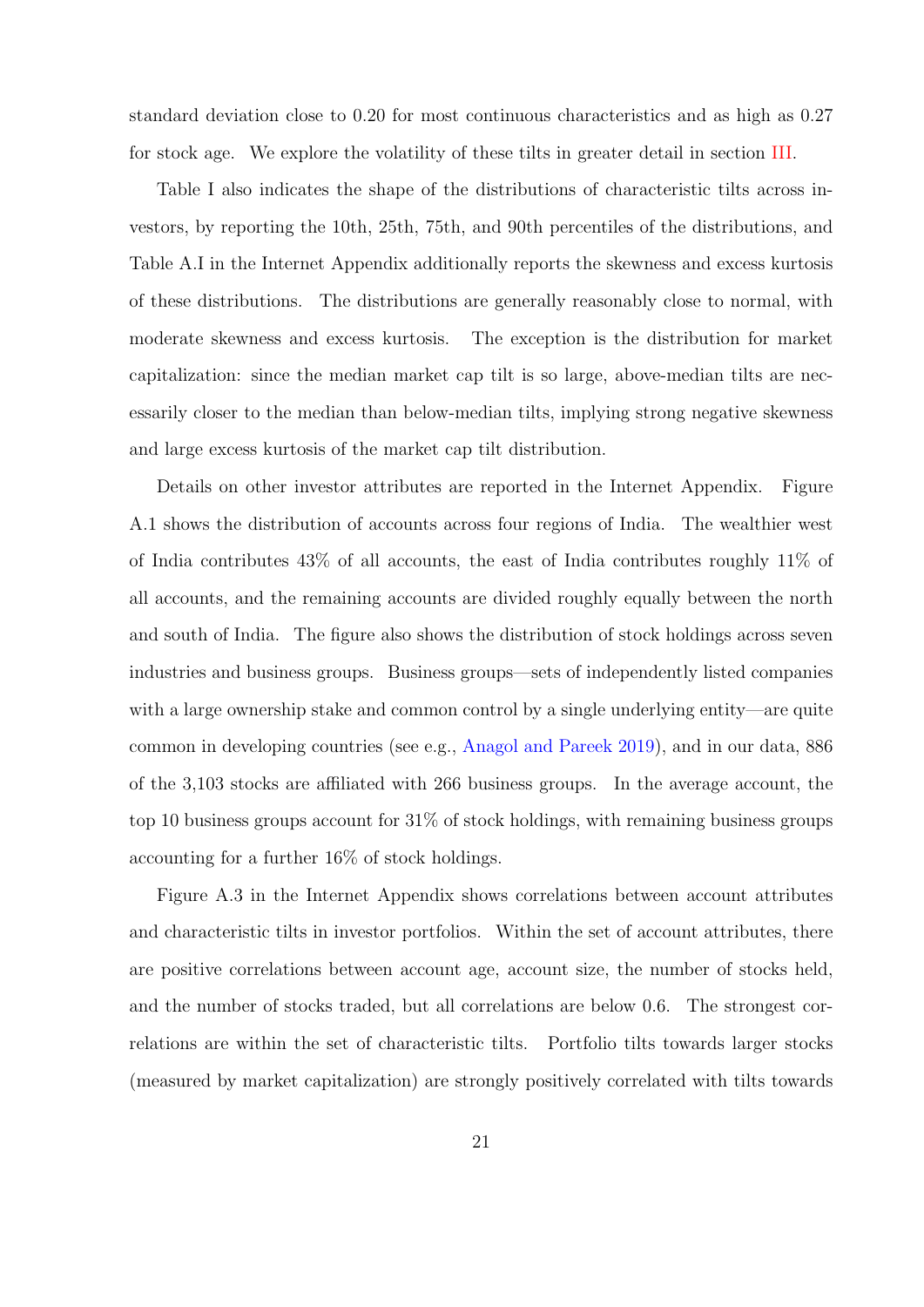high-share price stocks  $(0.78)$  and negatively correlated with tilts towards value stocks with high book-market ratios  $(-0.57)$ . Share price and market cap tilts are both negatively correlated with realized volatility tilts. Tilts towards stocks with high past returns have strong correlations with other characteristic tilts. These correlations reflect both investor preferences and the correlation of characteristics in the cross-section of stocks, a problem we handle later in the paper by orthogonalizing characteristics across stocks.

#### $<<$  FIGURE 1 HERE  $>>$

Figure 1 plots the cross-sectional distribution of the number of investors holding each stock in August 2011. The most widely held stock is Reliance Power Limited, held by roughly 40% of all accounts, comprising roughly 4 million accounts. The top five stocks ranked by holdings are each held by over 10% of all individual accounts, and the top ten stocks are each held by over 7.5% of all accounts. At the other extreme, roughly 62% of all stocks in our sample are held by fewer than  $0.1\%$  of individual accounts.<sup>[14](#page-0-0)</sup> The characteristics of stock holdings in the summary statistics, therefore, heavily reflect holdings of popular stocks. This distribution highlights the distinction between an analysis of the composition of a typical investor's portfolio and an analysis of the investor clientele for a typical stock.

#### $<<$  FIGURE 2 HERE  $>>$

Figure 2 similarly plots the cross-sectional distribution of the average portfolio share held in each stock, where the average is taken both over all individual investors and over those investors who hold the stock. (For example, roughly 80% of all stocks have a portfolio weight of 10% or less in the portfolios of investors who hold it, and roughly 80% of

<sup>&</sup>lt;sup>14</sup>The left censoring of the distribution in Figure 1 results from the filter that we described in the data section, which results from dropping the bottom 25% of stocks based on the number of accounts holding the stock at the end of July 2011.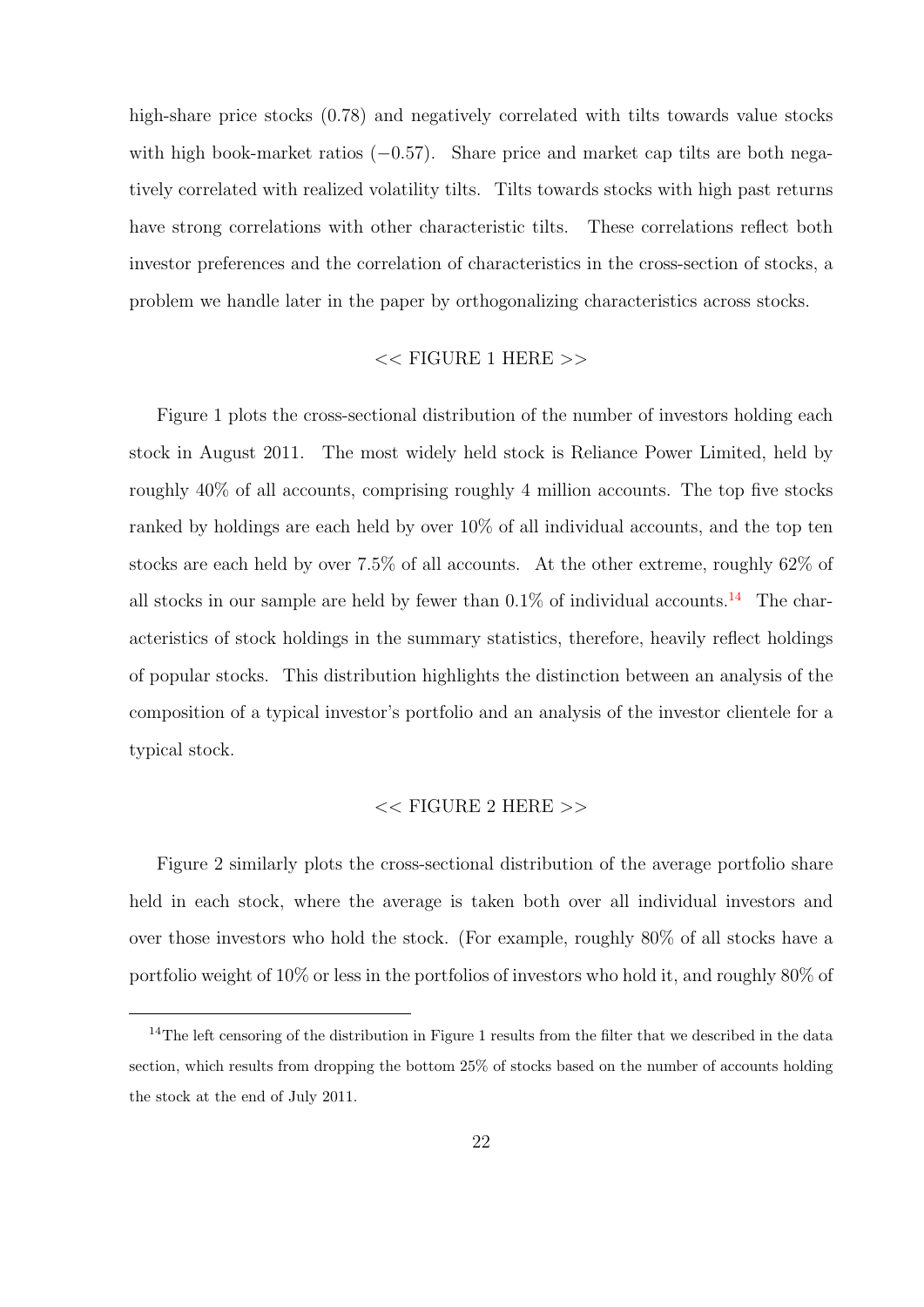all stocks have a weight of approximately 0.02% on average across all investors' portfolios, including those who do not hold it). This figure further illustrates the extreme differences between a few stocks that are widely held with high portfolio weights, and many stocks that are rarely held and have low portfolio weights even when held.

## III. Clientele Effects

<span id="page-22-0"></span>In this section we apply our methodology to evaluate the strength of clientele effects in Indian stock holdings.

#### A. Stock Characteristic Clienteles

As discussed in section [I,](#page-7-0) the strength of the clientele effect for a stock characteristic can be measured by the empirical variance of the characteristic tilt  $c'Q_h$  across households, where c is a stock characteristic rank ranging from  $-0.5$  to 0.5, and the *i*'th element of  $Q_h$  is the weight of stock i in investor h's portfolio. The use of portfolio weights ensures that each investor has equal weight in the holdings matrix  $Q_h$ , although investors with concentrated portfolios will contribute more strongly to the stock coholdings matrix and to characteristic clientele strength.

#### << TABLE II HERE >>

Table II shows this measure of clientele strength for a range of stock characteristics that we observe in the data. These include the nine continuous stock characteristics described in Table I, but also include a range of categorical variables such as whether or not the stock belongs to a business group, and dummies for industry membership of seven industry groups. To place continuous and categorical variables on an equal footing, we divide the variances of categorical variables by three to account for the fact that the maximum variance of a binary variable is three times the variance of a uniformly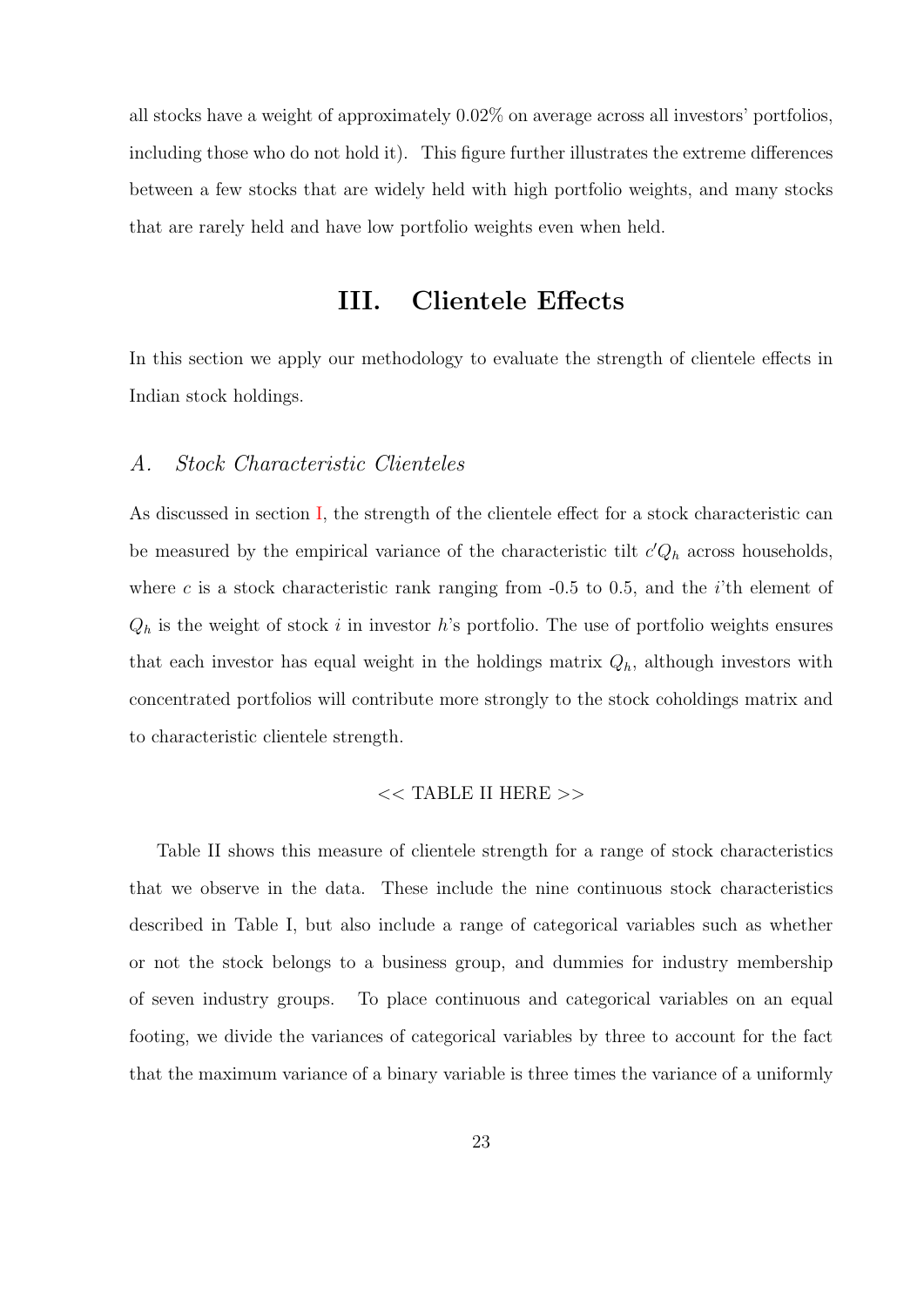distributed variable with a range of one.<sup>[15](#page-0-0)</sup> We indicate the categorical variables with italic font in the row labels for these variables.

The table has two panels, in the first of which we present "raw" clientele strength measures, and in the second of which we orthogonalize characteristics relative to one another. Orthogonalization helps to ensure that the clienteles we identify for particular characteristics are not merely the result of correlation in the cross-section of stocks between those characteristics and other characteristics which investors really care about. We proceed sequentially, first identifying the characteristic with the strongest clientele and orthogonalizing all other characteristics to it using kernel regression, then identifying the two strongest characteristics and orthogonalizing all other characteristics to them using multivariate kernel regression, and so forth.[16](#page-0-0)

In the table, stock characteristics are presented in descending order of their clientele strength when the characteristics are orthogonalized. The first column in each panel shows the total clientele strength, with categorical variables renormalized. The second column in each panel shows the percentage of clientele strength that comes from offdiagonal elements or coholdings, rather than diagonal elements or holdings. Off-diagonal contributions are always smaller than diagonal contributions in this table where all in-vestors are included.<sup>[17](#page-0-0)</sup> The ordering of clientele strength across characteristics is similar

<sup>&</sup>lt;sup>15</sup>The maximum variance of a binomial variable is  $1/4$ , while the variance of a uniformly distributed variable with a range of one is 1/12.

<sup>&</sup>lt;sup>16</sup>Internet Appendix Section A describes the orthogonalization procedure in detail. Internet Appendix Table A.II also presents our measures of clientele strength for a set of stock characteristics that have each been orthogonalized with respect to every other characteristic (i.e. to preserve only the idiosyncratic component of the characteristics). The strength ranking of clienteles using these fully orthogonalized characteristics is generally similar, though the strength of the clienteles generally declines.

<sup>&</sup>lt;sup>17</sup>The off-diagonal contribution is more important for investors with larger portfolios, as well as for those with well diversified portfolios (a Herfindahl-Hirschman index, or sum of squared portfolio weights, of 0.2 or less, corresponding to the diversification of an equally weighted portfolio containing five or more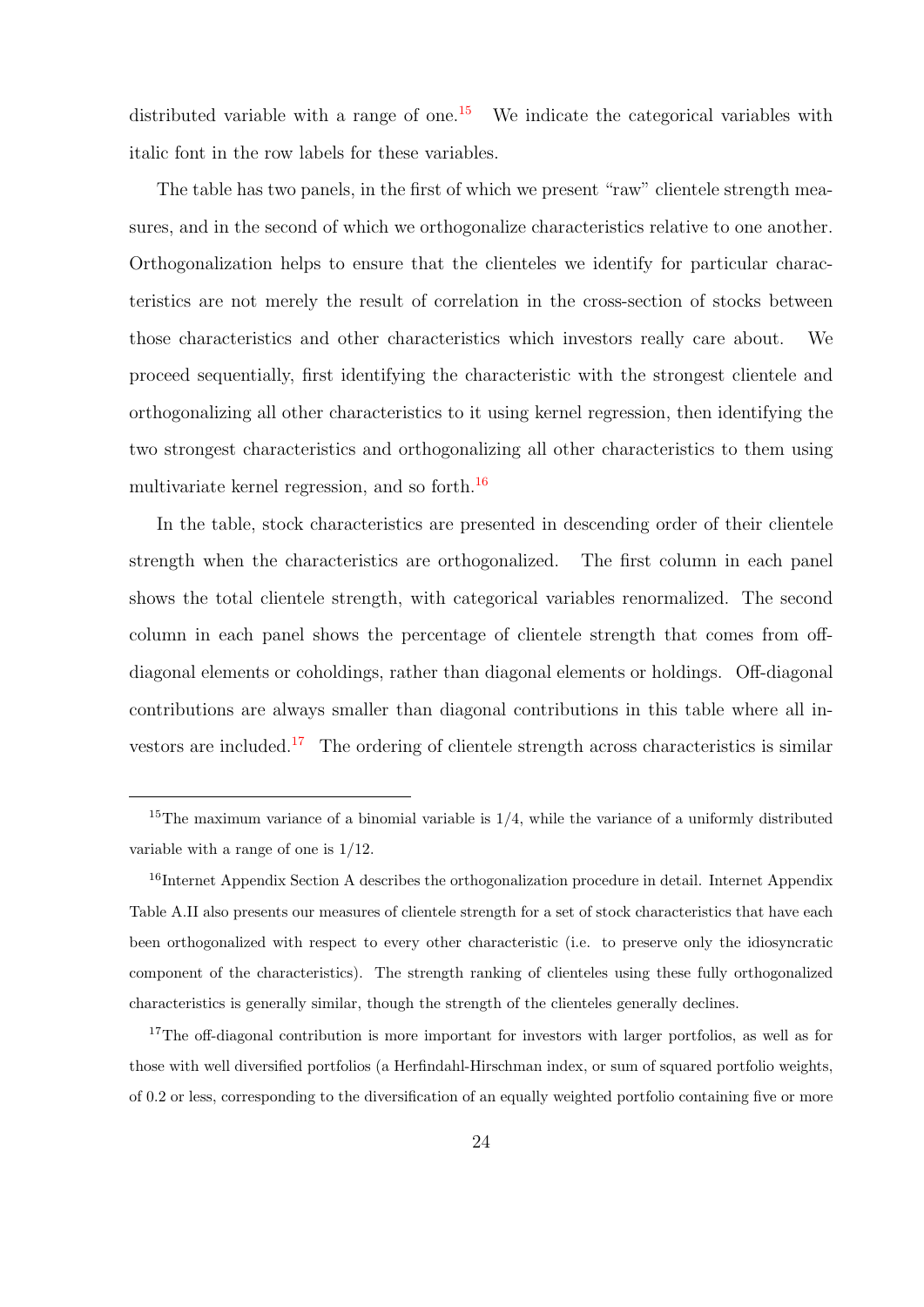whether we consider total clientele strength or the diagonal and off-diagonal contributions separately, so for simplicity, we focus our discussion on total clientele strength. For reference, the third column in each panel shows the raw standard deviations of characteristic tilts across households without renormalizing categorical tilts.

The strongest clientele effect in Table II is associated with stock age. Some Indian individual investors strongly prefer to hold young companies (recent IPOs), while other investors strongly prefer established companies. Internet Appendix Tables A.III and A.IV show that the stock age effect is strongest regardless of whether we look at all investors, investors with large portfolios, or only well diversified investors. The age effect remains strongest even if we exclude the top 10, 50, 100, or even 500 most popular stocks from the clientele strength calculation.

Looking at other continuous characteristics, the second strongest clientele effect is associated with share price. As noted earlier, portfolio tilts towards share price are strongly correlated (0.78) with tilts towards market capitalization; but the clientele strength for share price is noticeably stronger than that for market cap when these characteristics are studied separately without orthogonalization, and share price dominates when we orthogonalize characteristics. The weaker clientele effect for market cap reflects a relatively uniform preference among individual investors for large Indian companies. Thus we find evidence that some investors prefer to hold high-priced stocks, while others prefer lowpriced stocks; and investors do not seem to be responding to share price as a proxy for other more fundamental characteristics of Indian companies.[18](#page-0-0)

stocks). These results are shown in Tables A.III and A.V in the Internet Appendix.

<sup>&</sup>lt;sup>18</sup>In the Internet Appendix we report summary statistics on the distribution of share price in relation to both stock splits and IPOs in Figures A.4 and A.5. There are relatively few stock splits during our sample period, and wide variability in prices both before and after stock splits. Similarly, while IPOs do tend to take place at share prices higher than average in the Indian stock market, there is wide variability in IPO prices. While corporate managers do have tools to determine share prices, and theories of optimal share price determination such as [Li and Ye](#page-53-11) [\(2021\)](#page-53-11) may be relevant in India, there appears to be enough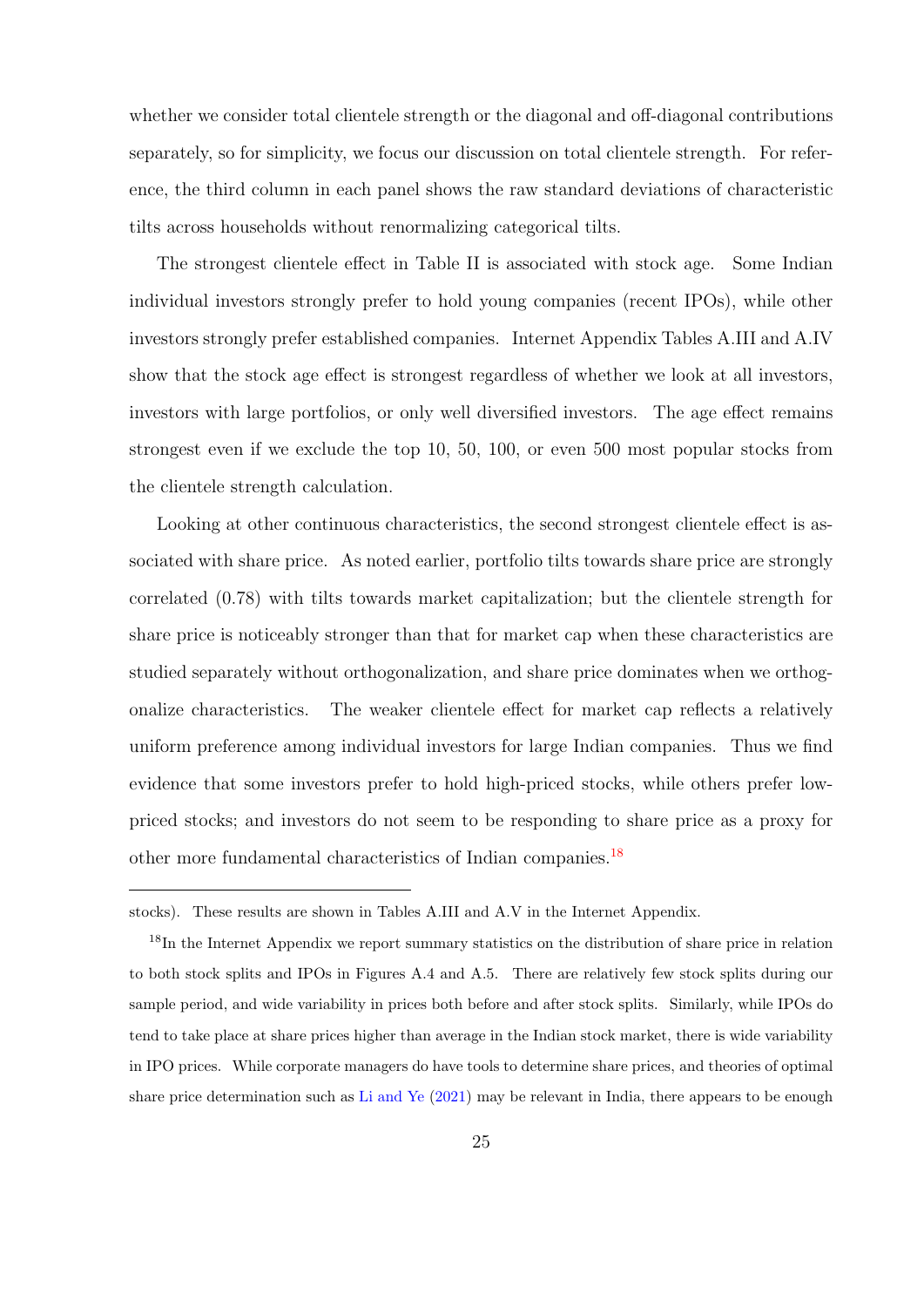Among other continuous stock characteristics, both stock turnover and past realized returns also have relatively strong clientele effects in our data. The turnover clientele effect may reflect the tendency for some investors to prefer liquid stocks and others to focus on illiquid stocks in their portfolios. Turnover is positively correlated with volatility and market beta in the cross-section of Indian stocks, and it drives these other characteristics down the orthogonalized ranking of clientele strength. The clientele effect for past realized returns could arise because some investors trade momentum while others trade reversal. We caution, however, that since our data are a snapshot at a point in time, we cannot distinguish momentum preferences from preferences for other stock characteristics that happened to do well in the period September 2010–August 2011.

Perhaps surprisingly, the clientele effects for [Fama and French](#page-51-2) [\(1993\)](#page-51-2) styles (market beta, book-market, and market capitalization) are weaker than those we have already discussed, indicating more limited investor heterogeneity in preferences for these style characteristics. However, even these clientele effects are quite strong in an absolute sense as we now discuss.

There are several ways to judge the absolute strength of a clientele effect. One approach is to compare clientele strength to what we would observe under a series of simple alternative models. Table A.VI in the Internet Appendix reports clientele strength, broken into the holdings and coholdings components, for three alternative models applied to orthogonalized characteristics. If stocks are randomly picked with probability proportional to the free-float capitalization of the stock—which we view as a realistic benchmark, in contrast with, say, equal-weighted random stockpicking—then we obtain different clientele strengths for each characteristic which are reported in the table. Similarly, if we assume that investors hold optimally mean-variance diversified portfolios conditional on the number of stocks they hold (which we estimate using a lasso procedure that we describe later in the paper), then we again obtain different values for each characteristic which are re-

noise in share prices to identify a separate investor clientele effect for this variable.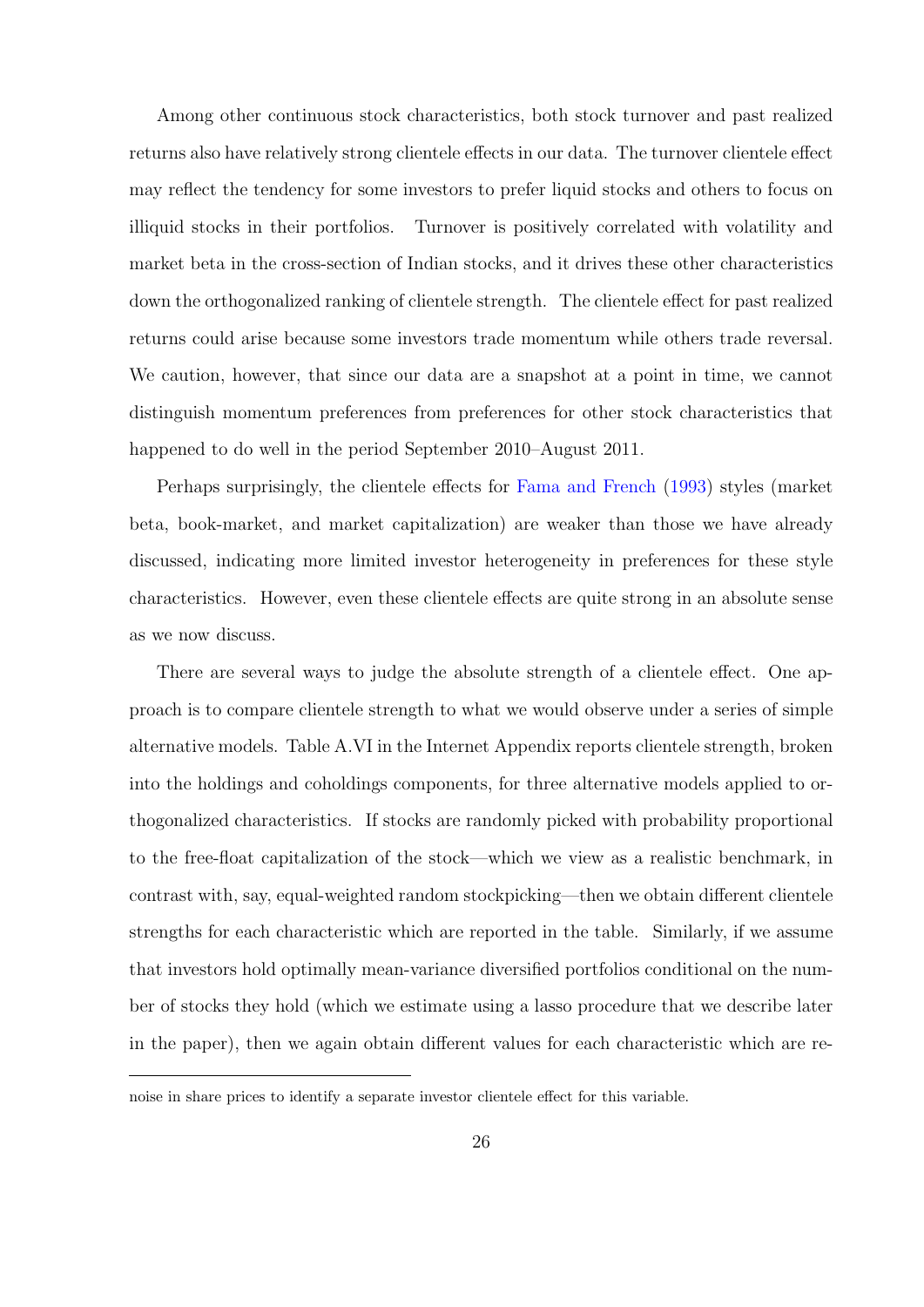ported in the table. We find that clientele effects in our Indian data are strong relative to all these alternatives. For a few characteristics, mean-variance optimization implies stronger coholdings components of clientele strength than we find in the data, but overall clientele strength is always considerably stronger in the data than can be explained by any of these alternative models.

Another way to assess the absolute strength of a clientele effect is to compare it with the hypothetical maximum strength that we would observe if investors only held stocks at the extremes of the characteristic distribution, with equal probabilities at each extreme. In this hypothetical extreme case, single-stock investors would have characteristic tilts of 0.5 or −0.5 with equal probabilities, and their clientele strength would be 0.25. Using the empirical distribution of the number of stocks held, the hypothetical maximum clientele strength is only slightly smaller at 0.2488, of which 0.0791 comes from the diagonal holdings term and 0.1697 from the off-diagonal coholdings term. The clientele effects we estimate in the data have strengths which range from 30% (stock age) down to 10% (market cap) of the hypothetical maximum. Table A.VI shows that the diagonal components of the empirically estimated effects are 83% to 30% as large as the hypothetical maximum, while the off-diagonal components are only 5% to 1% as large.

Looking beyond continuous stock characteristics, Table II also reveals strong investor clientele effects for discrete categories of stocks. For example, whether or not a stock pays dividends exhibits the second strongest clientele effect of all stock characteristics observed in the data, showing that some investors prefer dividend-paying stocks while others eschew them. This finding supports the emphasis of [Graham and Kumar](#page-52-5) [\(2006\)](#page-52-5) on dividend clienteles. There is also a strong clientele for stocks that belong to business groups, with some investors attracted to such stocks and others avoiding them.<sup>[19](#page-0-0)</sup> The existence of clienteles for these categorical stock characteristics is consistent with theories

<sup>&</sup>lt;sup>19</sup>Internet Appendix Table A.III shows that this business group clientele effect is even stronger among large individual investors.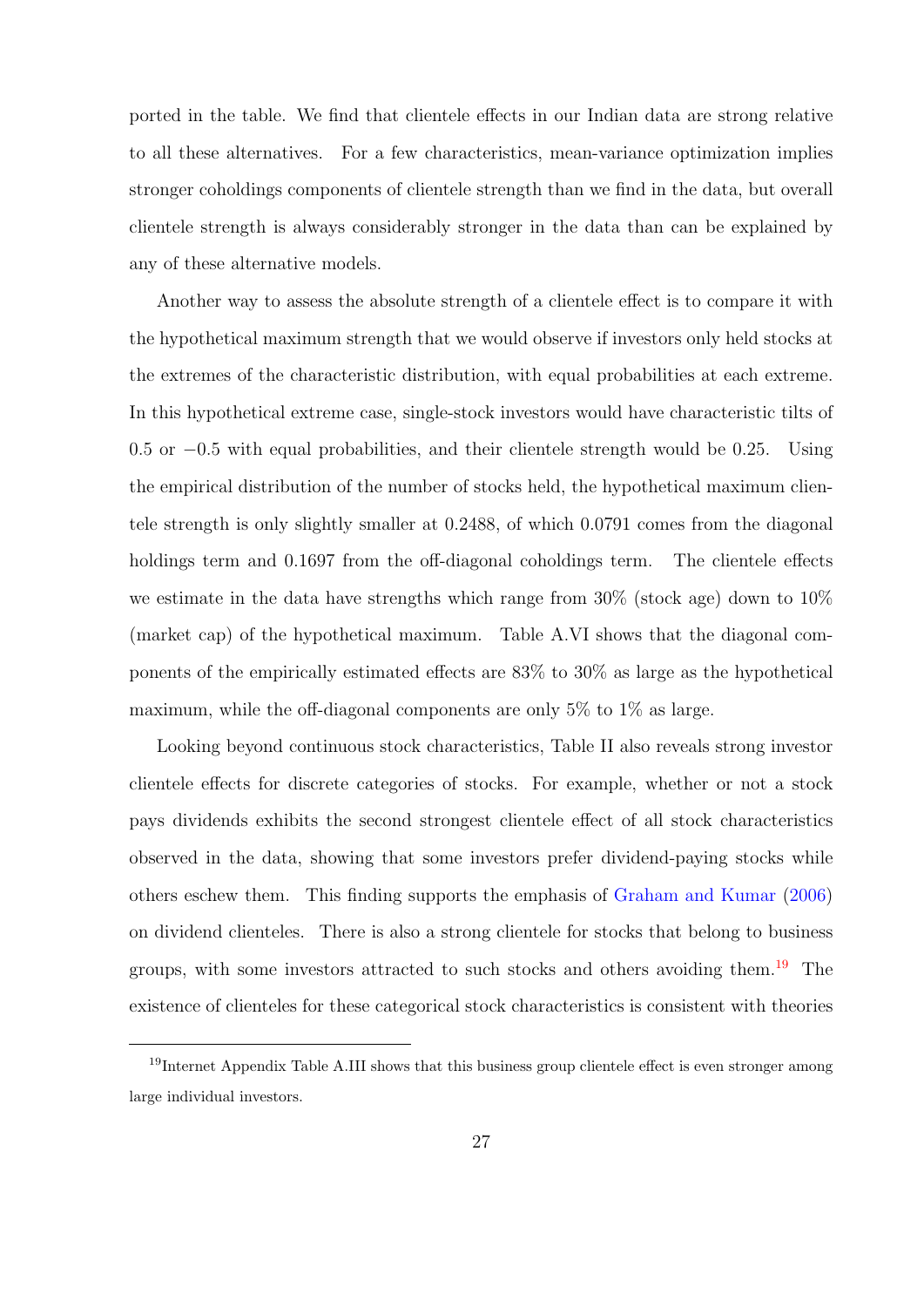in which investors classify risky assets into "styles" [\(Barberis and Shleifer](#page-50-8) [2003\)](#page-50-8).

#### B. Stock Characteristic Clusters

#### $<<$  FIGURE 3 HERE  $>>$

In this subsection we assess whether there are clienteles for clusters of stock characteristics in the Indian equity market. To reduce the dimensionality of the analysis, we consider only our nine continuous stock characteristics together with the categorical dividend paying characteristic which has a particularly strong clientele effect. We apply the approach discussed in section [I,](#page-7-0) using orthogonalized characteristic tilts to create the K by H characteristic holdings matrix  $Q^*$  which has  $c'_k Q_h$  in each of its entries. This matrix describes the holdings-weighted average tilts towards  $K$  different orthogonalized stock characteristics for each of the  $H$  households. We use this to compute the empirical characteristic coholdings matrix  $\Omega_h^*$ , and finally extract principal components (PCs) of  $\Omega_h^*$ . The first three PCs account for a large fraction of the total variance of household tilts to the characteristics with the strongest clienteles, as reported in Figure 3, and we focus on these three PCs in our analysis of characteristic clusters.

Figure 3 visualizes characteristic clusters by regressing observed stock characteristic tilts (i.e, the rows of the characteristic holdings matrix) simultaneously on three principal components, which are simply linear combinations of the stock characteristic tilts and by construction are orthogonal to one another. Figure 3 plots the loadings from these regressions, and reveals the types of stock characteristics that are grouped together into these three distinct clusters.

PC1, shown in red, captures an investor clientele for old (established) stocks that pay dividends and have high turnover and volatility. Since clientele effects are defined by variance, this can also be interpreted as a preference by some investors to hold young (IPO), non-dividend-paying stocks with low turnover and volatility, i.e, the characteristic cluster defines a spectrum along which investors are located. PC2, shown in blue, captures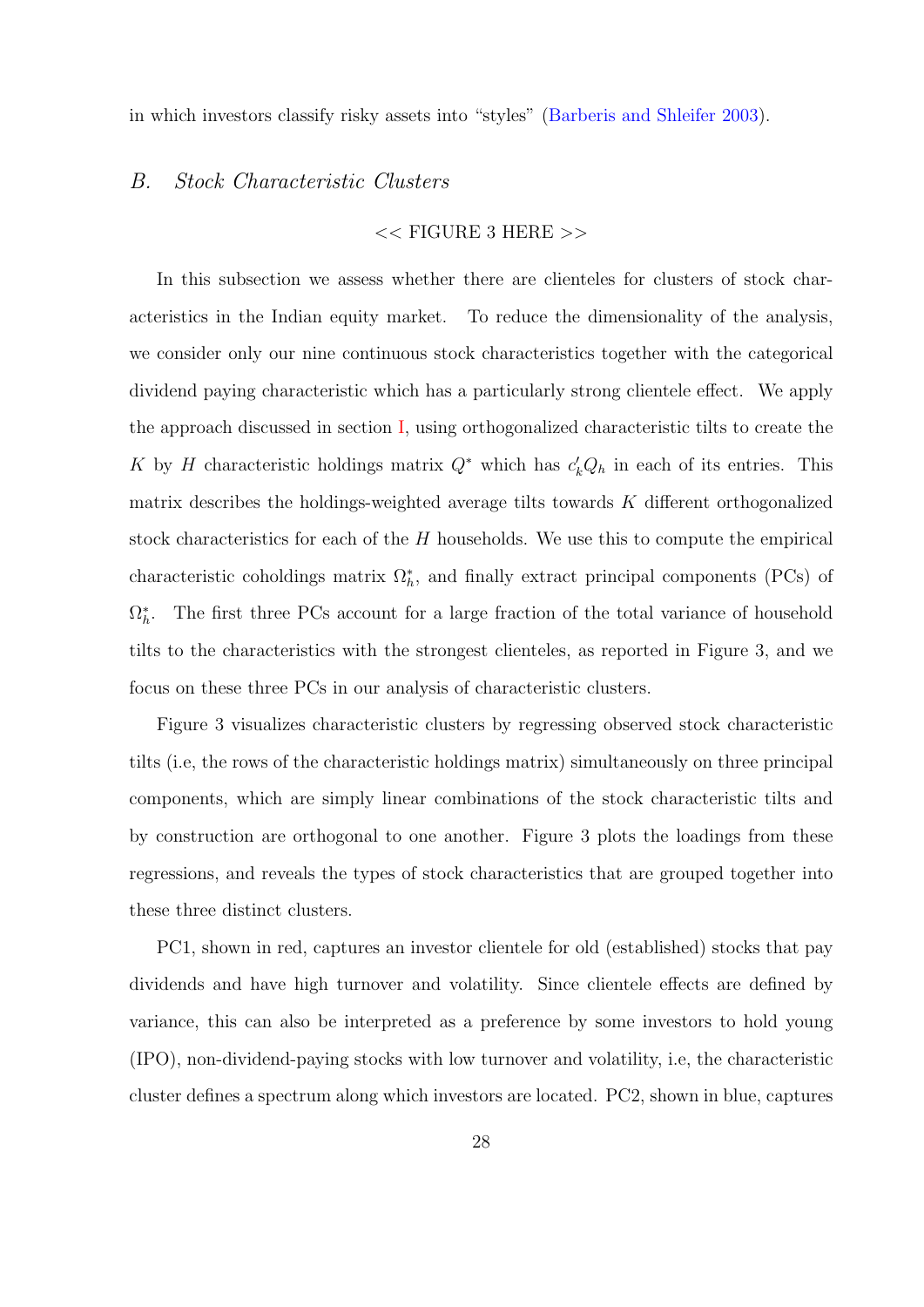an investor clientele for (or against) young stocks with low share prices, high turnover, high returns, and positive skewness. We view this as a clientele effect for "lottery-like" stocks. PC3, shown in green, shows that dividend-paying stocks with low beta, low turnover, and high past returns constitute the third characteristic cluster in individual portfolios.

#### << FIGURE 4 HERE >>

Figure 4 verifies the clusters revealed by the principal components analysis in a simpler fashion. Panel A of the figure shows how tilts towards each of ten characteristics, ordered by their clientele strength, are correlated across investor portfolios. The figure essentially plots  $\Omega_h^*$ , but normalized by the variances along the diagonal to convert covariances into correlations. The figure color-codes these correlations using a heatmap, with deeper shades of red representing positive correlations, and blue indicating negative correlations. In Panel B of the figure, we re-order these characteristics based on the principal components analysis. The first four characteristics are dominant in PC1, the next three are dominant in PC2 while playing a smaller role in PC1, and the last three are relatively important in PC3. We see positive correlations among the characteristic tilts within each block, which are strongest for PC1 and weakest for PC3 reflecting the declining importance of successive PCs in the structure of the characteristic coholdings matrix  $\Omega_h^*$ .

In the Internet Appendix, we assess the robustness of these conclusions to variations in the weighting of individual accounts and the characteristics we consider. Figure A.6 repeats Figure 4 weighting accounts by their size, showing broadly similar correlations among characteristic tilts although the characteristics included in PC1 are less strongly correlated among large accounts relative to those in PC2 and PC3. Figure A.7 reconstructs Figure 3 after applying size weights to investors. These PCs capture clientele effects within the set of investors holding larger portfolios, and are thus a bit different.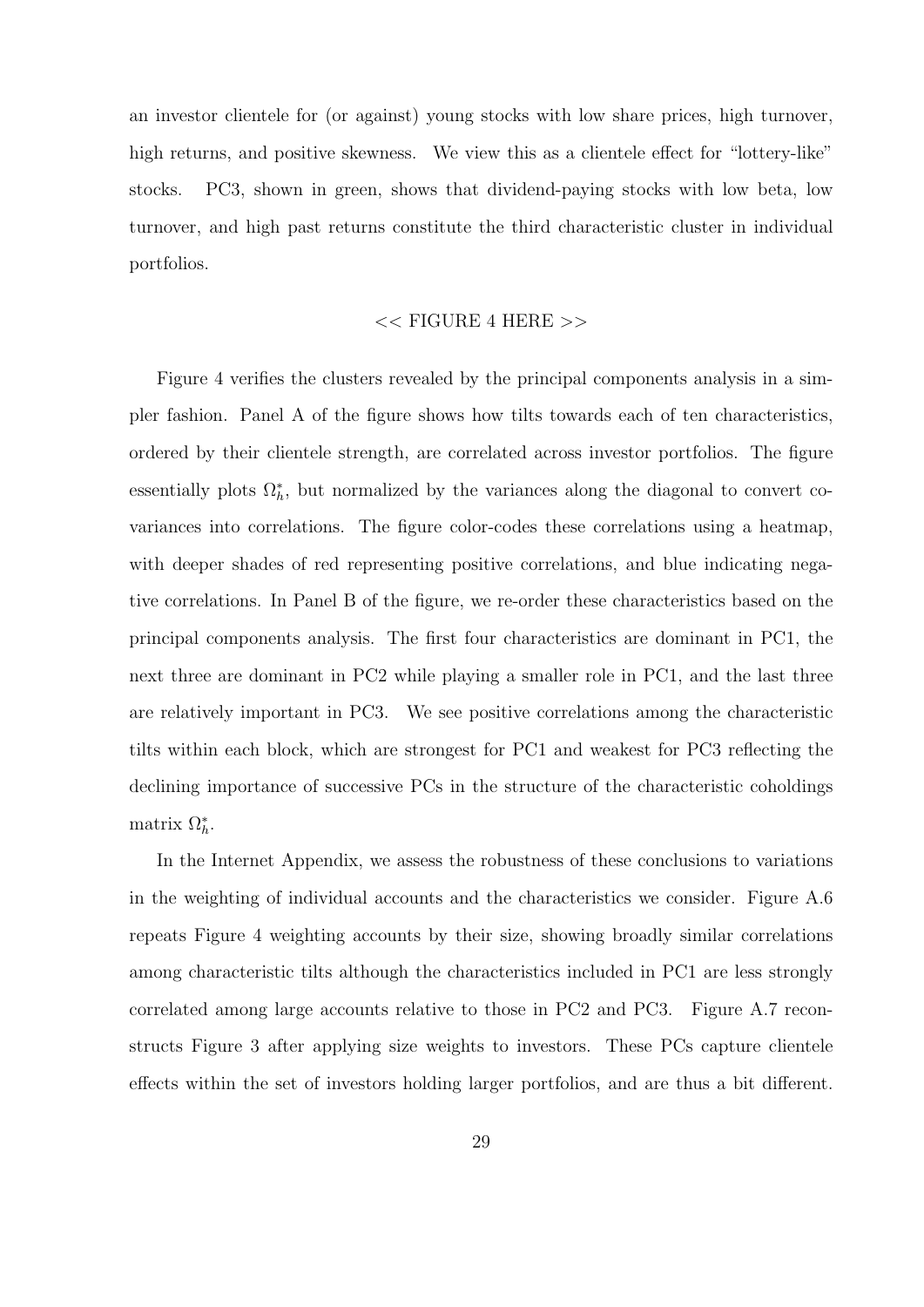For this group, PC1 continues to capture a strong clientele effect for stocks of extreme ages. PC2 and PC3 capture contrarian preferences for stocks with poor realized returns– but the PC2 clientele seeks negative skewness, low price, and low beta, while the PC3 clientele prefers high beta and high turnover. Figure A.8 repeats Figure 3 including all characteristic tilts (including discrete categories of stocks), and shows a similar structure for PC1, although somewhat different patterns for PC2 and PC3 when all characteristics are included.

## C. Who Owns What Characteristics?

Having identified strong clientele effects both for individual stock characteristics and for clusters of characteristics, our next step is to link preferences for particular characteristics with investor attributes. We do so by regressing tilts to characteristics and PCs onto a range of account attributes that we observe in the data.

We focus on ten account attributes that can be calculated without knowledge of the particular stocks held: continuous measures of account value, age, turnover, the number of stocks held, and the number of stocks traded; a dummy variable that captures whether an investor is extremely underdiversified, i.e., holding only a single stock in their account; and dummy variables for the four regions where investors may be located. Much as we do for stock characteristics, we transform continuous account attributes into ranks ranging from  $-0.5$  to  $0.5$ .<sup>[20](#page-0-0)</sup>

#### << TABLE III HERE >>

<sup>&</sup>lt;sup>20</sup>Households may have the same value of a given attribute. For each unique value of the attribute, we compute the average of the ranks spanned by households with this value, and assign this average to each of those households. While certain household attributes, such as account turnover (which is often zero) and the number of stocks held, are shared by a significant fraction of all households, this assignment of ranks reduces the variance of the ranked attribute across households by less than 10% while preserving the mean of zero.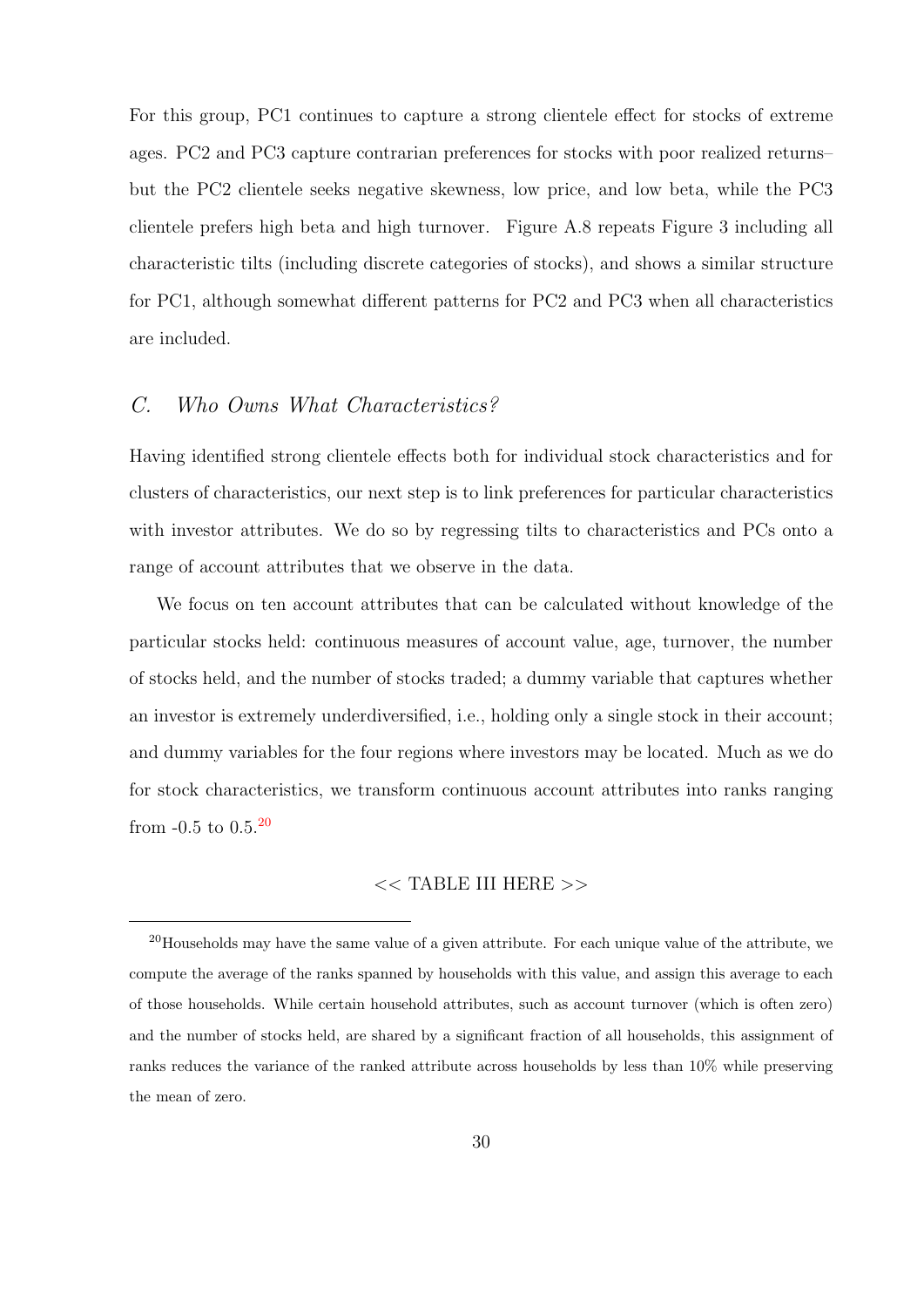Table III shows coefficients from univariate regressions of stock characteristic tilts onto these investor attributes. The table reveals that large accounts hold established dividend-paying stocks with high share prices, volatility, and past returns but low betas. These accounts also prefer growth stocks with relatively lower market cap that are not part of a business group. Well diversified and older accounts have many of the same preferences. $^{21}$  $^{21}$  $^{21}$  Accounts with high turnover, by contrast, tilt towards small, low-share-price, value stocks with high turnover, volatility, beta, and skewness (i.e., the easily traded "lottery-like" stocks detected earlier in PC2), and single-stock accounts hold young, non-dividend-paying stocks, affiliated with business groups, that have high market capitalization and low volatility (which we can characterize as "mega-IPOs").

## $<<$  TABLE IV HERE  $>>$

These findings are reinforced by Table IV, which repeats these univariate regressions on account attributes, but using the three principal components as left-hand side variables. The table reaffirms that larger, older, and better diversified accounts tend to tilt their portfolios towards PC1 and PC3 (i.e., established stocks and dividend-paying low-beta stocks), but disfavor PC2 (i.e., young, lottery-like stocks). In contrast, accounts with high turnover and extremely underdiversified accounts tend to favor the young, lotterylike stocks in PC2, but load negatively on both PC1 and PC3. The negative loading on PC1 is most pronounced for accounts holding a single stock, reflecting the fact that this one stock tends to be a young, large stock, that is, a mega-IPO.[22](#page-0-0)

 $21$ These patterns are broadly consistent with the findings of [Campbell, Ramadorai, and Ranish](#page-50-2) [\(2014\)](#page-50-2) in a study focusing exclusively on account age, and of [Campbell, Ramadorai, and Ranish](#page-50-3) [\(2019\)](#page-50-3) in a study focusing exclusively on account size.

<sup>&</sup>lt;sup>22</sup>Internet Appendix Table A.VII provides supporting evidence by showing that the single-stock dummy has a strong positive loading on the Reliance ADAG business group dummy. This business group contains Reliance Power, the firm which had a mega-IPO in 2008.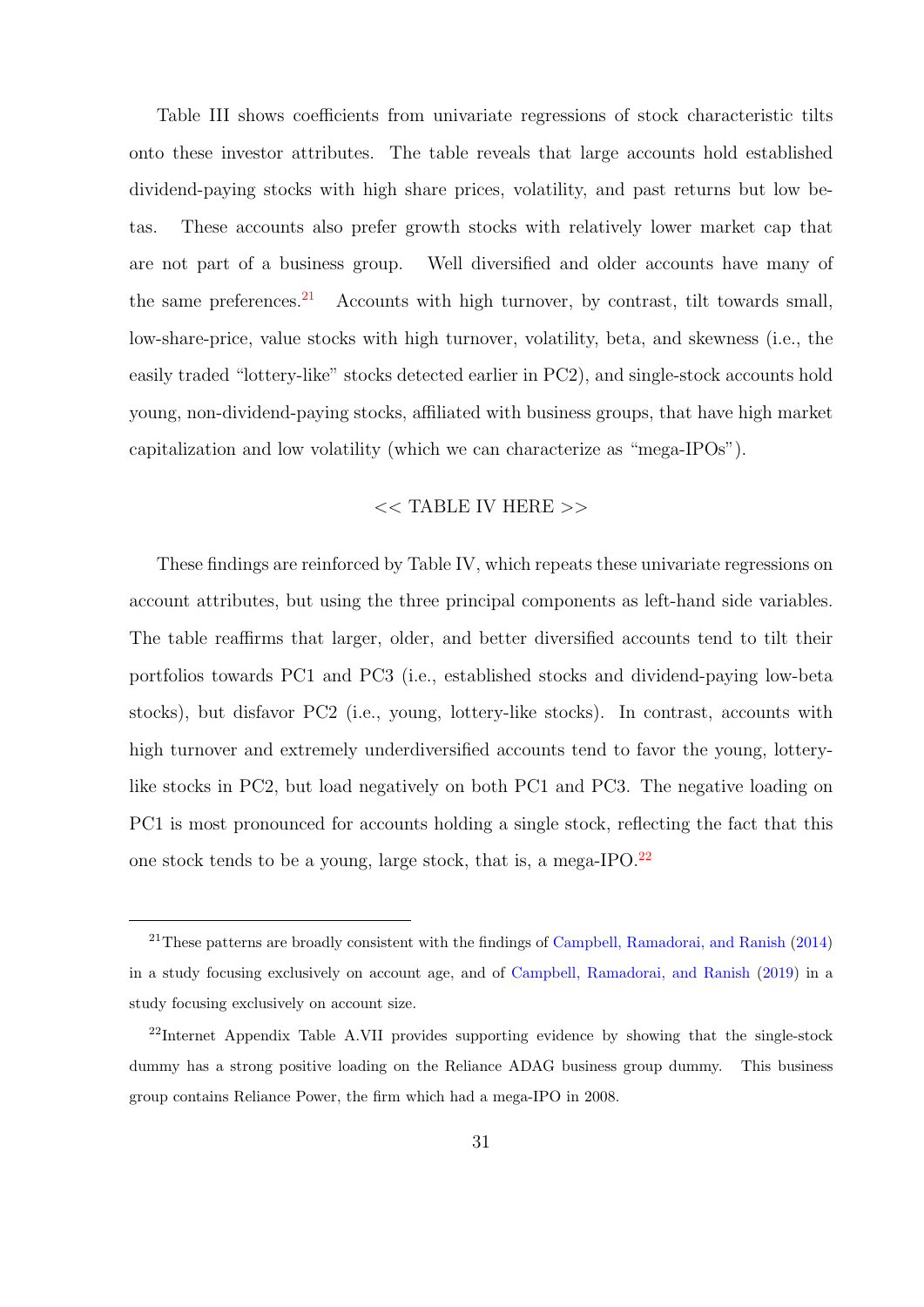## D. Robustness and Stability Over Time

The Internet Appendix extends these results in several directions. Tables A.VII to A.IX report regressions like those of Table III for discrete firm characteristics such as business group affiliation, industry group, and firm headquarters location. Table A.IX shows a pronounced regional home bias, with investors located in the South, West, and North of the country preferring stocks headquartered in those locations. Tables A.X and A.XI show that the patterns in Tables III and IV are robust to weighting accounts by their size, and Tables A.XII and A.XIII show that these patterns are robust to using multivariate regressions on all account attributes simultaneously rather than univariate regressions. Table A.XIV shows that the first three PCs from the full set of characteristic tilts have similar relationships with investor attributes as when the PCs are extracted from the subset used in our main analysis.

It is natural to ask whether the clientele effects we have identified are stable over time. The Internet Appendix also explores this question. Table A.XV shows that the ordering of characteristic clientele strength is largely stable when comparing August cross-sections in each year from 2002 through 2010 with the August 2011 cross-section we discuss in the body of the paper. Table A.XVI presents the average correlation of investors' characteristic tilts estimated using the August cross-sections in each year from 2003 through 2010, and shows that the resulting clusters are similar to those in Table 3, with the PC1 and PC2 clusters very stable over time, and some shifts in PC3. Table A.XVII utilizes average factor loadings from regressions identical to those in Table III, but estimated on the 2003-2010 August cross-sections, and shows that the relations between account attributes and characteristic tilts estimated in Table III also appear in earlier time periods. In Table A.XVIII, we fix the composition of the three PCs to be the same as in 2011, but estimate it over 2003-2010. Reassuringly, Table A.XVIII shows that the resulting portfolios have very similar clienteles as those observed in Table IV, which uses the August 2011 cross-section. Overall, these exercises reassure us that our inferences are not merely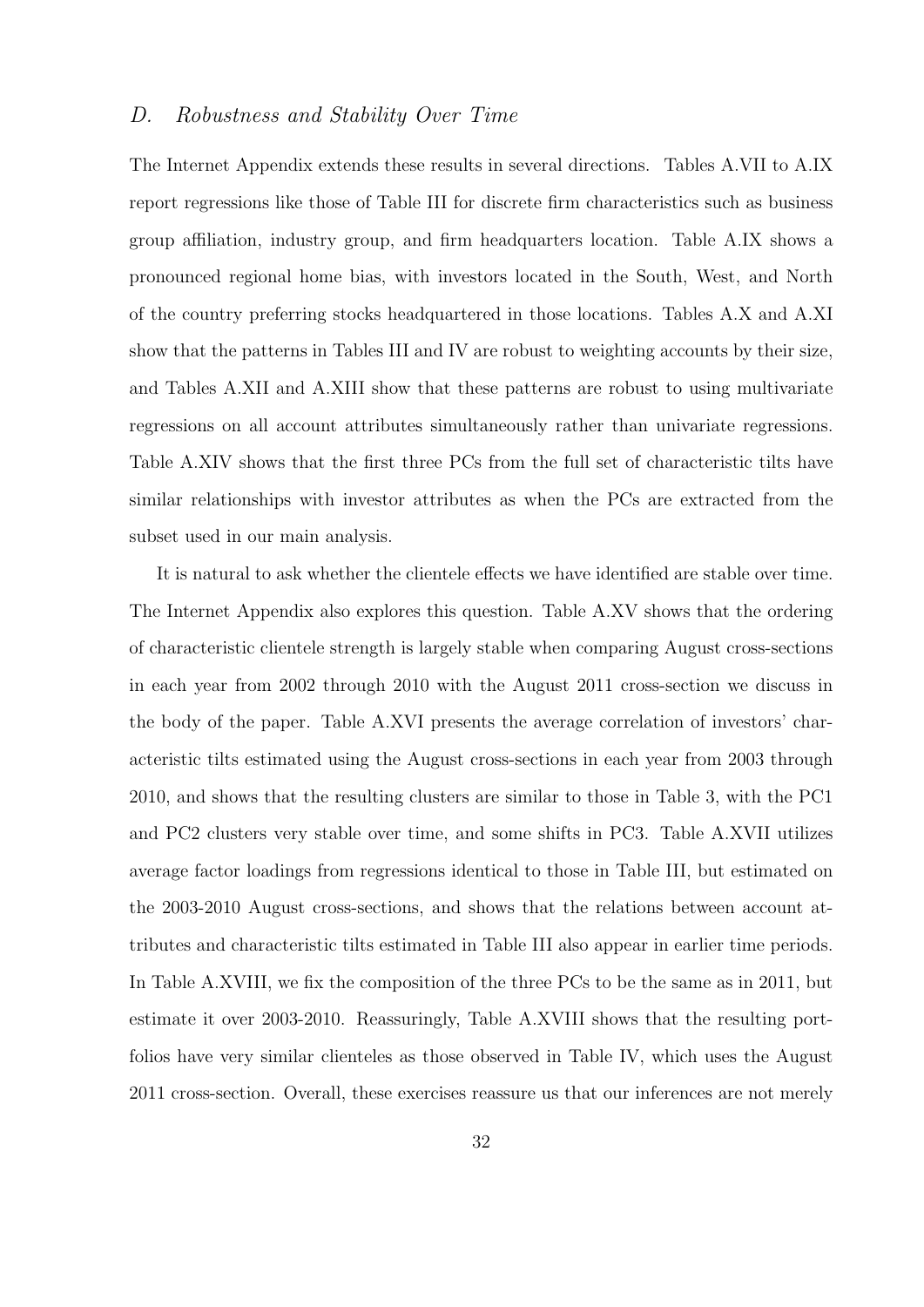<span id="page-32-0"></span>an artifact of the 2011 time period, and are stable over time.

## IV. Factor Models of Individual Stock Holdings

Our focus so far has been on stock characteristics rather than on individual stocks. For some applications, such as individual corporations learning about the clientele that holds their stocks, going down to the more granular stock level may be necessary. In this section we develop a methodology for doing this by estimating a factor model of individual stock holdings, and we contrast results from observed and unobserved factor models.

#### A. Observed Multifactor Model: Theory

Our approach is to estimate a factor model, a cross-sectional analog of the models commonly used to describe the variation in stock returns over time. Focusing on the portfolio share holdings matrix  $Q$ , for each stock  $i$  we can estimate a cross-sectional regression:

<span id="page-32-1"></span>
$$
Q_{ih} = \alpha_i + \sum_{k=1}^{K} \beta_{ik} F_{kh} + \varepsilon_{ih}, \qquad h = 1, ..., H,
$$
 (5)

where  $\beta_{ik}$  is the loading of stock i on factor k, and  $F_{kh}$  is the factor realization for household k.

In equation [\(5\)](#page-32-1), the factors can be attributes of the household, such as account size or account age, which are not affected by the composition of the household's portfolio. Pursuing the analogy with factor models of stock returns, these are like time-series factors that are estimated without reliance on the behavior of other stocks, such as shocks to inflation or industrial production. However, the factors can also be attributes of the household portfolio, like the average size or book-to-market ratio of the other stocks held by the household. This is analogous to using the contemporaneous returns on other stocks to create factors such as HML and SMB in the [Fama and French](#page-51-2) [\(1993\)](#page-51-2) time-series analysis.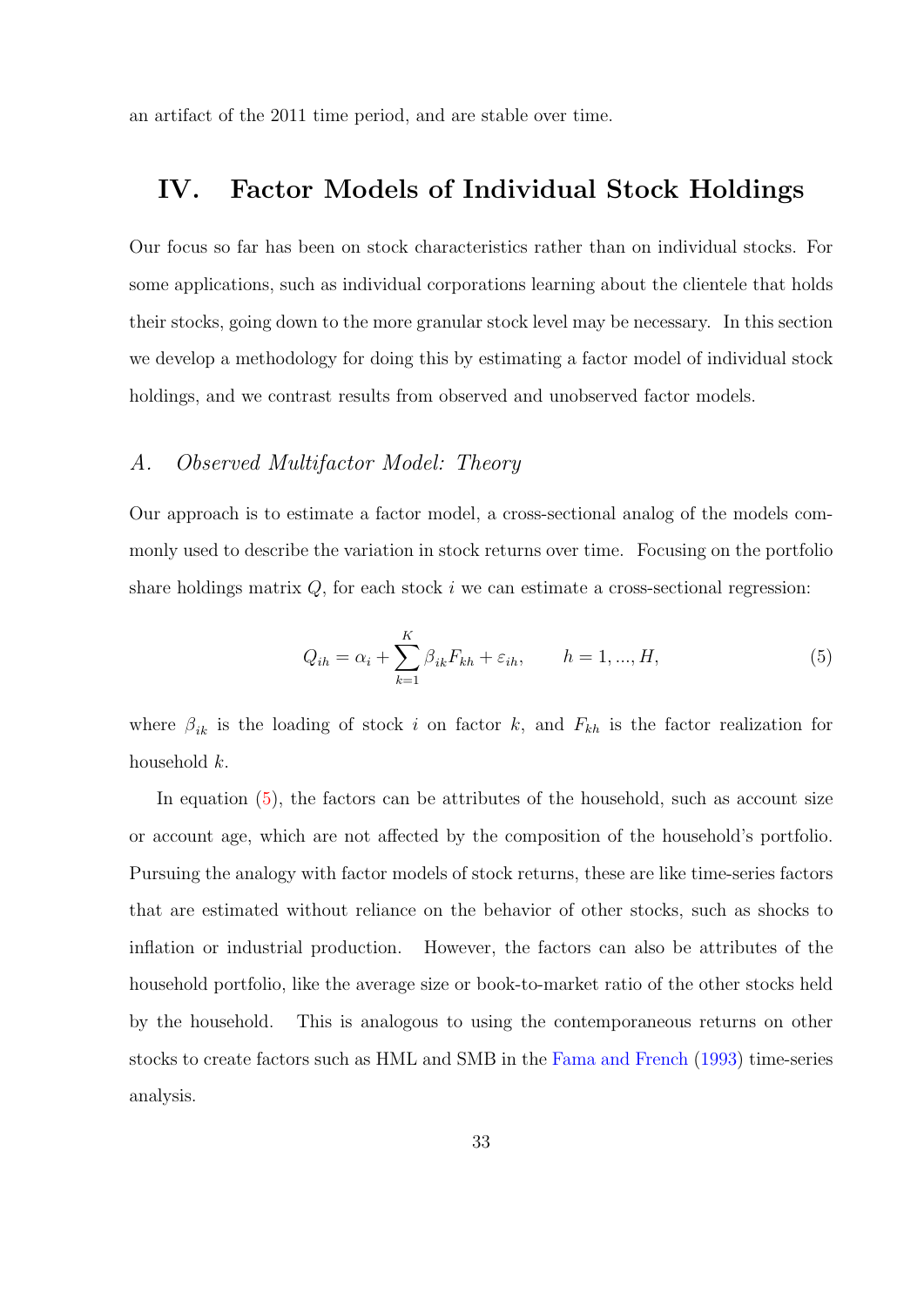In time-series factor analysis, it is common practice to construct factors using all stock returns, so that an individual stock's betas are estimated from a regression in which that individual stock's return influences the explanatory variables as well as the dependent variable. This practice is generally harmless because factor portfolio returns are well diversified across stocks. In our context, however, many households have concentrated portfolios so we are careful to use a "leave-out" approach that excludes own holdings when we construct portfolio attribute factors. This implies that portfolio attribute factors are missing for all accounts that hold only a single stock.

The  $\beta_{ik}$  coefficients inform us about the average attributes of the investor clientele for each stock  $i$ . In other words, they tell us which types of households (the "who" in the paper's title) tend to hold stock  $i$  ("what"). We estimate these coefficients freely, stock by stock, but we report weighted averages of the coefficients using important stock characteristics as weights. This enables us to measure the determinants of clienteles not only for individual stocks, but also for stock characteristics.

The factor model [\(5\)](#page-32-1) simplifies the structure of the stock coholdings matrix  $\Omega_h$ . Consider a situation where  $\alpha_i = 0$ , as will be the case if equation [\(5\)](#page-32-1) is estimated using household-demeaned holdings  $\tilde{Q}_h$  and zero-mean factors. Assume in addition that the factors are orthogonal to one another, and that enough factors are included to make the error terms  $\varepsilon_{ih}$  uncorrelated across households h for all stocks i. Under these conditions the diagonal elements of the stock coholdings matrix  $\Omega_h$  take the form:

<span id="page-33-0"></span>
$$
\Omega_{h,i,i} = \sum_{k=1}^{K} \beta_{ik}^2 \sigma_k^2 + \sigma_i^2,\tag{6}
$$

where  $\sigma_k^2$  is the cross-sectional variance of  $F_{kh}$  and  $\sigma_i^2$  is the cross-sectional variance of  $\varepsilon_{ih}$ . Under the same assumptions, the off-diagonal elements of the stock coholdings matrix take the form:

<span id="page-33-1"></span>
$$
\Omega_{h,i,j} = \sum_{k=1}^{K} \beta_{ik} \beta_{jk} \sigma_k^2, \tag{7}
$$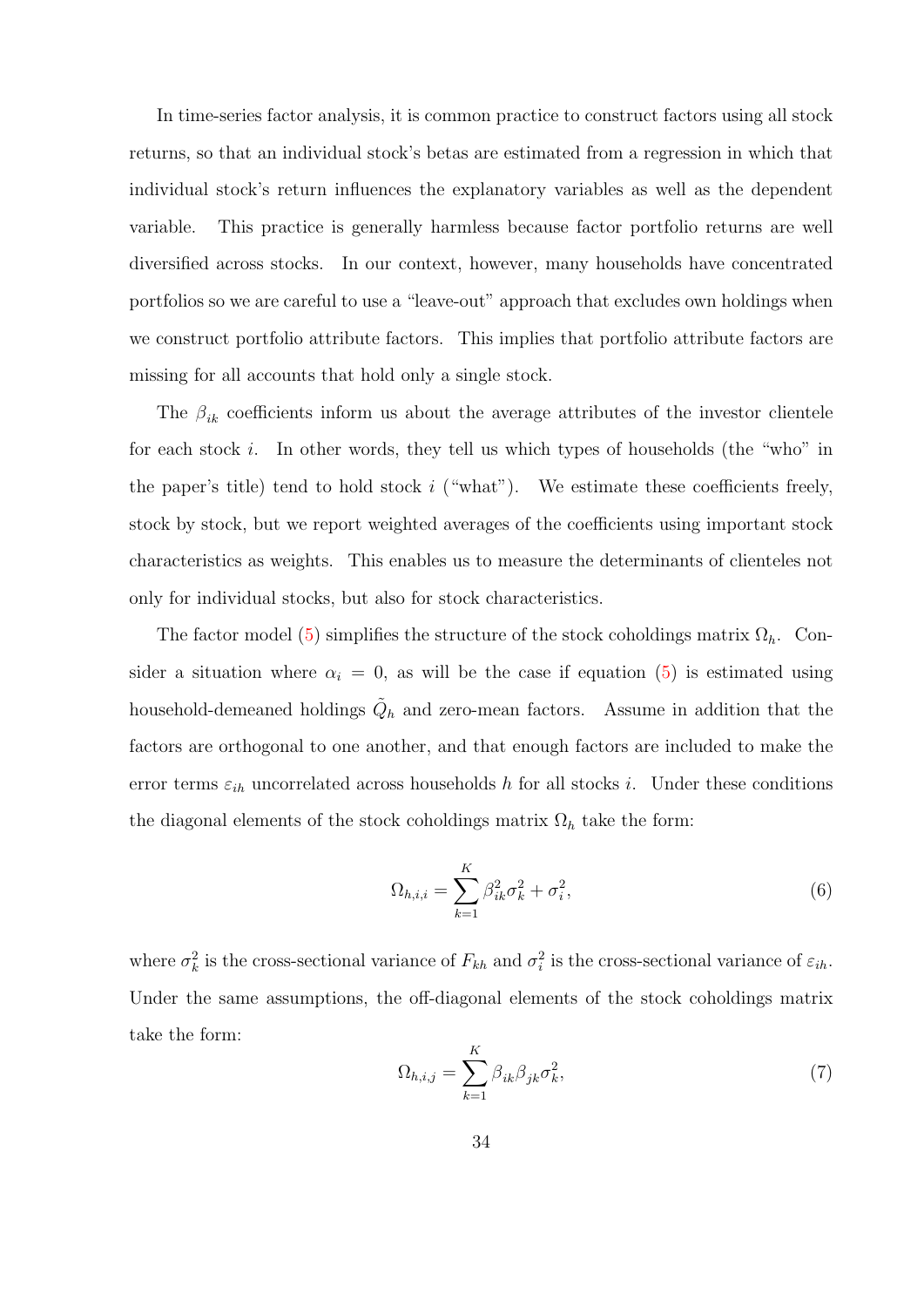so the common factors determine the coholdings propensities for pairs of stocks  $i$  and  $j$ . Factors with large standard deviations or dispersed loadings are influential determinants of coholdings.

These properties of the model follow from the linearity of equation [\(5\)](#page-32-1). A disadvantage of [\(5\)](#page-32-1) is that it is a linear probability model whose fitted values may lie outside the theoretically appropriate range from zero to one. An alternative approach would be to estimate a nonlinear bounded model for holding probabilities such as a probit or logit model, but in this case the implied coholdings matrix would no longer have the simple structure of equations [\(6\)](#page-33-0) and [\(7\)](#page-33-1).

### B. Observed Multifactor Model: Implementation

To estimate an observed multifactor model for stock holding, we construct 15 accountattribute and portfolio-attribute factors from the account and portfolio attributes summarized in Table I and discussed previously in the paper. To this we add several other sets of factors. First, we include 3 dummy variables to capture the broad geographical zones in which households are located. Second, we add industry factors which capture the share of the portfolio in each of 6 industry groups, namely, construction; financial services; food agriculture and textiles; information technology; manufacturing; oil and gas; and other retail. Third, we add business group factors which capture the share of the portfolio in each of 10 large business groups. Fourth, we add 3 dummy variables for the broad geographical zones in which the firms are headquartered.<sup>[23](#page-0-0)</sup> Finally, we add a dummy variable for single-stock accounts, for which portfolio attribute factors are unavailable given our "leave-out" factor construction. The factors enter the model in raw form, without orthogonalization. In all, we have 38 factors in our observed multifactor model.

We estimate stock holdings using all observed factors for each of our 3,103 stocks in

 $^{23}$ To avoid collinear factors, we exclude the other retail industry, and the eastern geographical zone.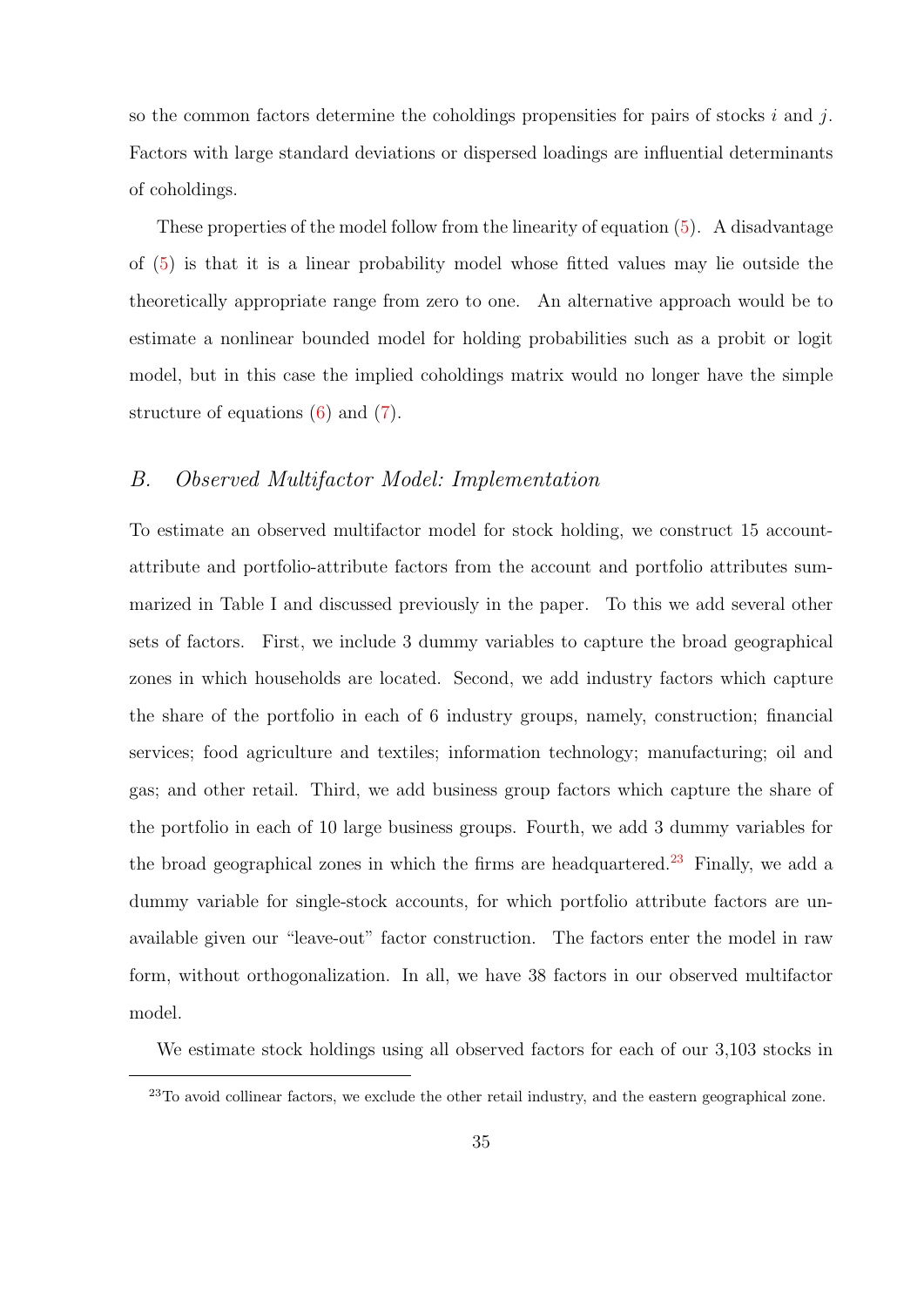our August 2011 sample. Each stock-specific cross-household regression is of the form shown in equation [\(5\)](#page-32-1), and is run with 9.7 million household observations.

The factor loadings  $\beta_{ik}$  in these regressions are the product of unconstrained estimation, and have no mechanical correlation with the observable characteristics of any given stock. For example, it is entirely possible for a small stock to have a positive loading on the factor that measures the average size rank of households' stock holdings, if that small stock is typically co-held with large stocks. This allows our model to capture complex patterns of portfolio construction.

For ease of interpretation, we first divide each factor by its unconditional standard deviation in each stock-specific regression, and multiply it by  $10^4$  for readability.  $\tilde{\beta}_{ik}$  is then the basis point increase in the portfolio weight of stock  $i$  for a one standard deviation increase in factor k.

#### $<<$  TABLE V HERE  $>>$

Table V summarises the  $\tilde{\beta}_{ik}$  estimated from the 3,103 stock-specific estimates of equation  $(5)$ . The rows of the table correspond to the K factors, and the columns present various statistics of the cross-stock distribution of the betas estimated on these factors. The cross-stock mean  $\overline{\beta}_k$  measures the average loadings of a particular factor across 3,103 stocks. Our focus here is on the cross-sectional dispersion in these loadings as it is a necessary condition for a factor to be useful in predicting cross-sectional dispersion in household stock holdings. Given our focus, the first four columns of the table therefore summarize the cross-stock distribution of  $\tilde{\beta}_{ik}$ , presenting the cross-stock standard deviation, and the 10th, 50th, and the 90th percentiles of the cross-stock distribution of factor betas. The last two columns show the average absolute t−statistic across all 3,103 regressions, and the percentage of estimated  $\tilde{\beta}_{ik}$ 's that are statistically significantly different from zero at the 5% level.

Panel A of Table V shows the distribution of  $\tilde{\beta}_{ik}$  for the account-attribute factors, and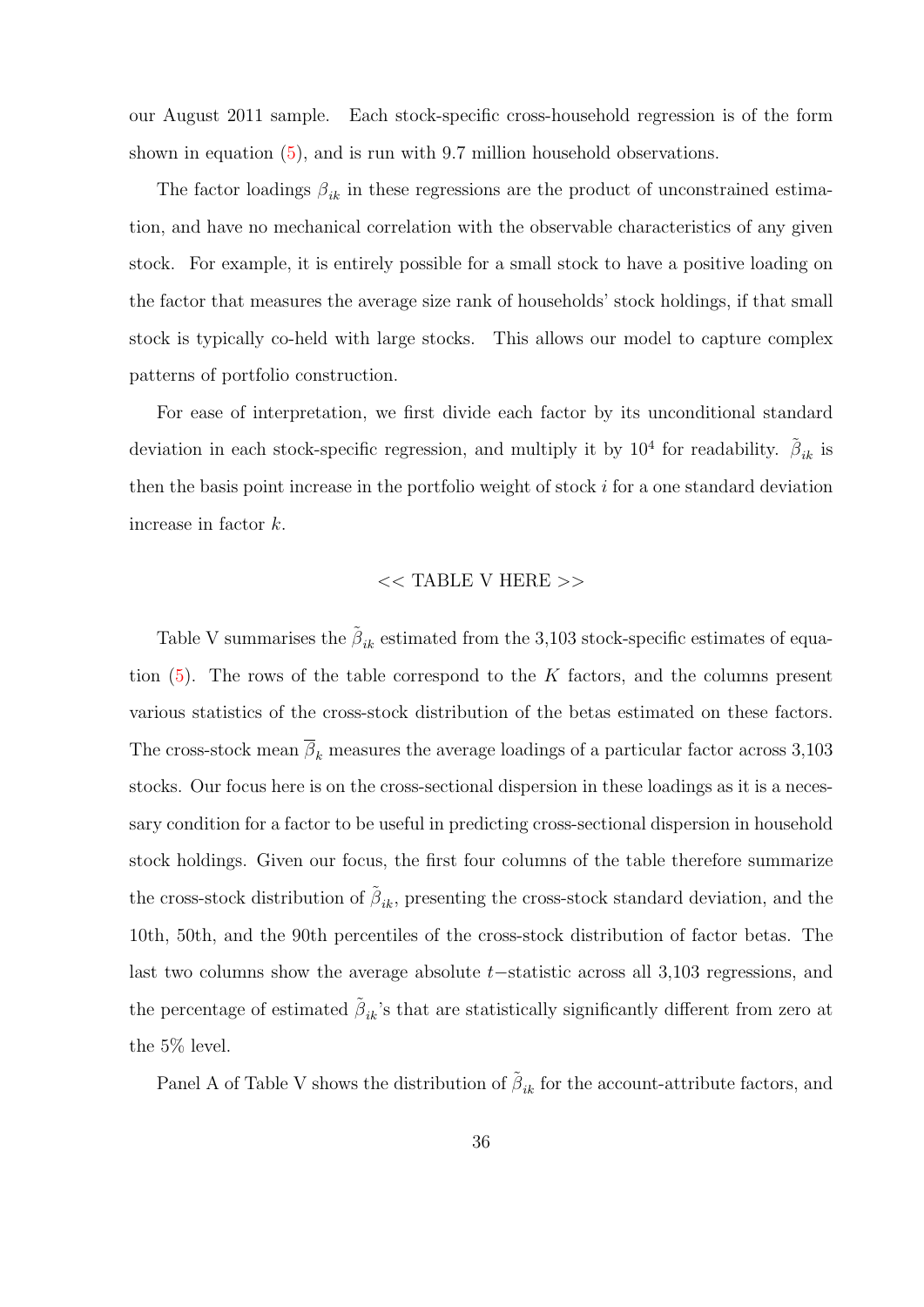Panel B summarizes the distribution of  $\tilde{\beta}_{ik}$  for investors' portfolio characteristic tilts. The final two columns of both panels reveal that the majority of factors have high t-statistics on average, with a few exceptions such as realized skewness and some of the business group factors which are important for only a small number of stocks. In all cases, the fraction of coefficients that are statistically significant at the 5% level far exceeds the 5% that we would expect to see if our factors were noise uncorrelated with household portfolio decisions.

While the statistical significance of the factors is high on average, they exhibit very different levels of cross-stock variation. A necessary condition for a useful factor is that it helps to predict cross-sectional dispersion in household stock holdings. The equivalent in the standard returns setting is factors such as SMB and HML that exhibit a large crosssectional spread in normalized factor loadings, and help to explain the time-variation in realized returns across stocks. We later discuss how specific stock characteristics are connected with account-attribute and portfolio-attribute factors, but for now, we simply discuss the magnitude of the cross-stock spread in factor loadings seen in Table V.

#### B.1. Account-attribute factors

The account-attribute factor with the highest cross-sectional standard deviation of factor loadings is account size. The next most important account-attribute factor, again looking at the cross-sectional distribution of loadings, is the dummy for single-stock accounts. Almost all stocks have a negative loading on this factor. However, a few stocks, which we might call "entry-level" stocks, are particularly favoured by single-stock investors and have a sizeable positive loading, with the 95th and 99th percentile loadings of 0.30 and 6.35, respectively. Of the continuous account attributes, turnover and account age follow in order of importance. The numbers of stocks held and traded have smaller effects once we control for single-stock accounts using a dummy variable. The loadings on all these factors seem to be close to symmetric across stocks, as the median loading is close to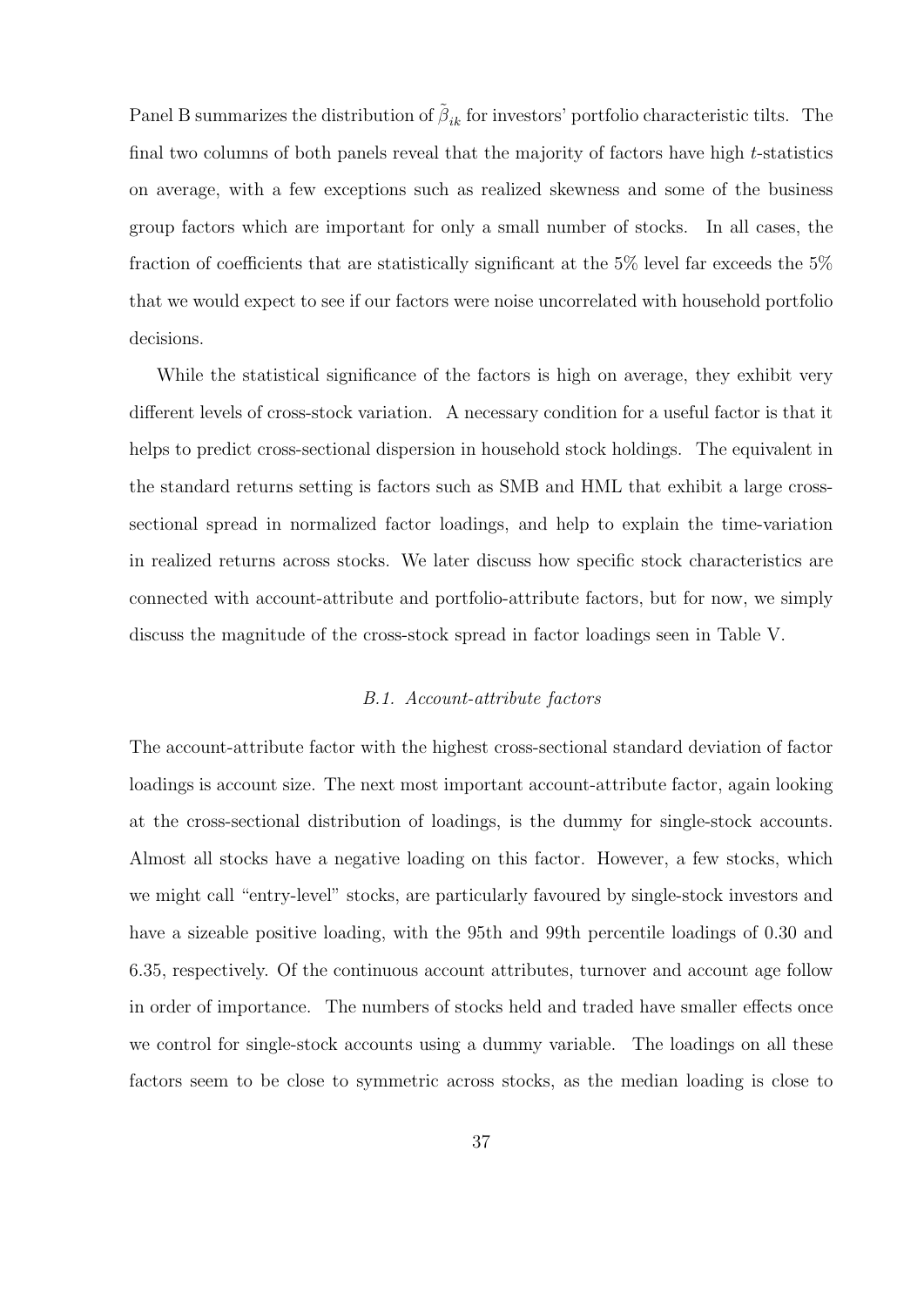zero.

As discussed earlier, there is some evidence of geography-based stock selection, mainly driven by local bias of the sort found by [Coval and Moskowitz](#page-51-9) [\(1999\)](#page-51-9) for US mutual funds. However, the geographical factors are only significant for 50-70% of stocks and are among the less important factors in the model. This may in part reflect the fairly coarse geographical information captured in our data.

#### B.2. Portfolio-attribute factors

Panel B of Table V turns to portfolio-attribute factors based on portfolio characteristic tilts. The table divides these factors into six categories, namely the [Fama and French](#page-51-2) [\(1993\)](#page-51-2) style factors capturing the size and value characteristics of household portfolios; return-based factors based on realized stock returns experienced in the portfolio; behavioral factors capturing revealed preferences through stock holdings for high or low share price, old, high-turnover, or dividend-paying stocks; business group factors; industry factors, and geographical factors capturing the location of the headquarters of the firms held in investors' portfolios.

The loadings for many of the industry and business group factors are positively skewed, as we see from the negative median loadings. This reflects the fact that industry and business group factors strongly increase the probability of holding stocks in the same industry or business group, but weakly decrease the probability of holding all other stocks.

#### << TABLE VI HERE >>

#### B.3. Comparison of explanatory power

[Connor and Korajczyk](#page-51-6) [\(2019\)](#page-51-6) introduce a way to assess the performance of specific groups of factors in multifactor models. The approach they recommend is to first stack all 3, 103 stocks into a single pooled OLS regression. In our implementation, we regress the holdings of all stocks by all households onto stock dummies and stock dummies interacted with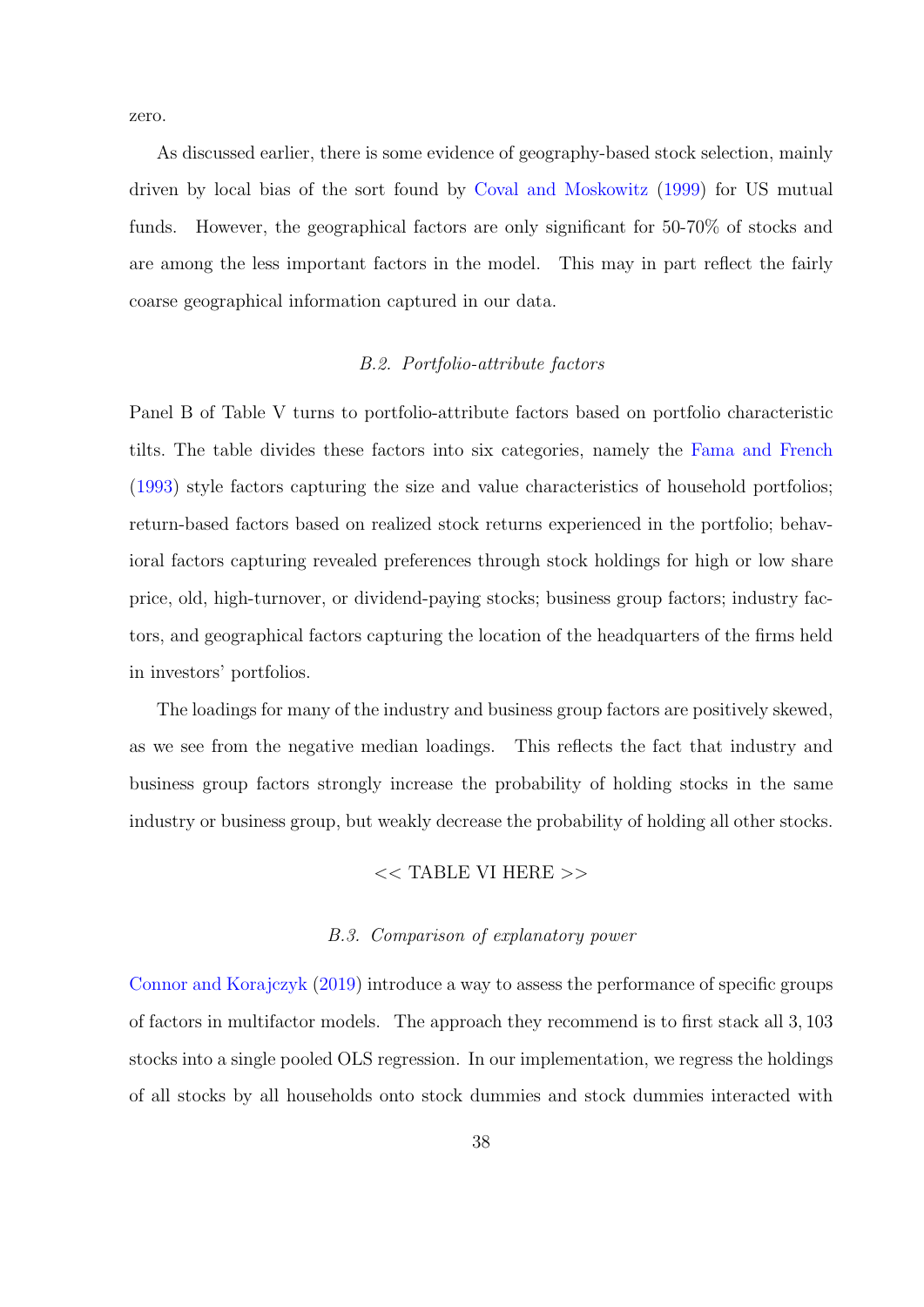the set of observable factors  $F_k$ , effectively allowing stock-specific intercepts and factor loadings. In Table VI we report the  $R^2$  statistic from such a pooled regression. This measure of explanatory power captures the model's ability to explain which accounts hold the most widely held stocks, as these account for the bulk of the variance in the pooled stock holding data.

The first row of Table VI shows that the  $R^2$  of the full multifactor model is 3.96%. This may seem small, but it is important to keep in mind the difficulty of the task the model faces: to predict the exact identities of the stocks held by millions of heterogeneous individual investors in typically concentrated portfolios using limited information on account and portfolio attributes.

The remaining rows of the table show the contribution to explanatory power offered by each of the groups of factors included in the model. As suggested by [Connor and](#page-51-6) [Korajczyk](#page-51-6) [\(2019\)](#page-51-6), we measure this contribution using the marginal  $R^2$ , which is the difference between the full-model  $R^2$  and the  $R^2$  of a model in which the set of factors under consideration is dropped. In each case, we express the contribution as a percentage of the full-model  $R^2$ . For example, the table shows that account-attribute factors contribute roughly 57% of the total explanatory power in the equally-weighted case, with portfolioattribute factors accounting for roughly  $36\%$  of the total  $R^2$ . The two contributions do not add up to 100%, because the underlying factors are not orthogonal to one another.

Among the account-attribute factors, account size is the most important and the single-stock dummy is the next most important. This analysis helps to bring together disparate themes in prior literature on the influence of account characteristics on stock holding propensities into a common framework. For example, account size and wealth have been highlighted as important determinants of stock holdings behavior by [Campbell,](#page-50-3) [Ramadorai, and Ranish](#page-50-3) [\(2019\)](#page-50-3) and [Bach et al.](#page-49-7) [\(2020\)](#page-49-7), and account age by [Campbell,](#page-50-2) [Ramadorai, and Ranish](#page-50-2) [\(2014\)](#page-50-2) and [Betermeier, Calvet, and Sodini](#page-50-1) [\(2017\)](#page-50-1).

Among the portfolio-attribute factors, business group factors are the most important.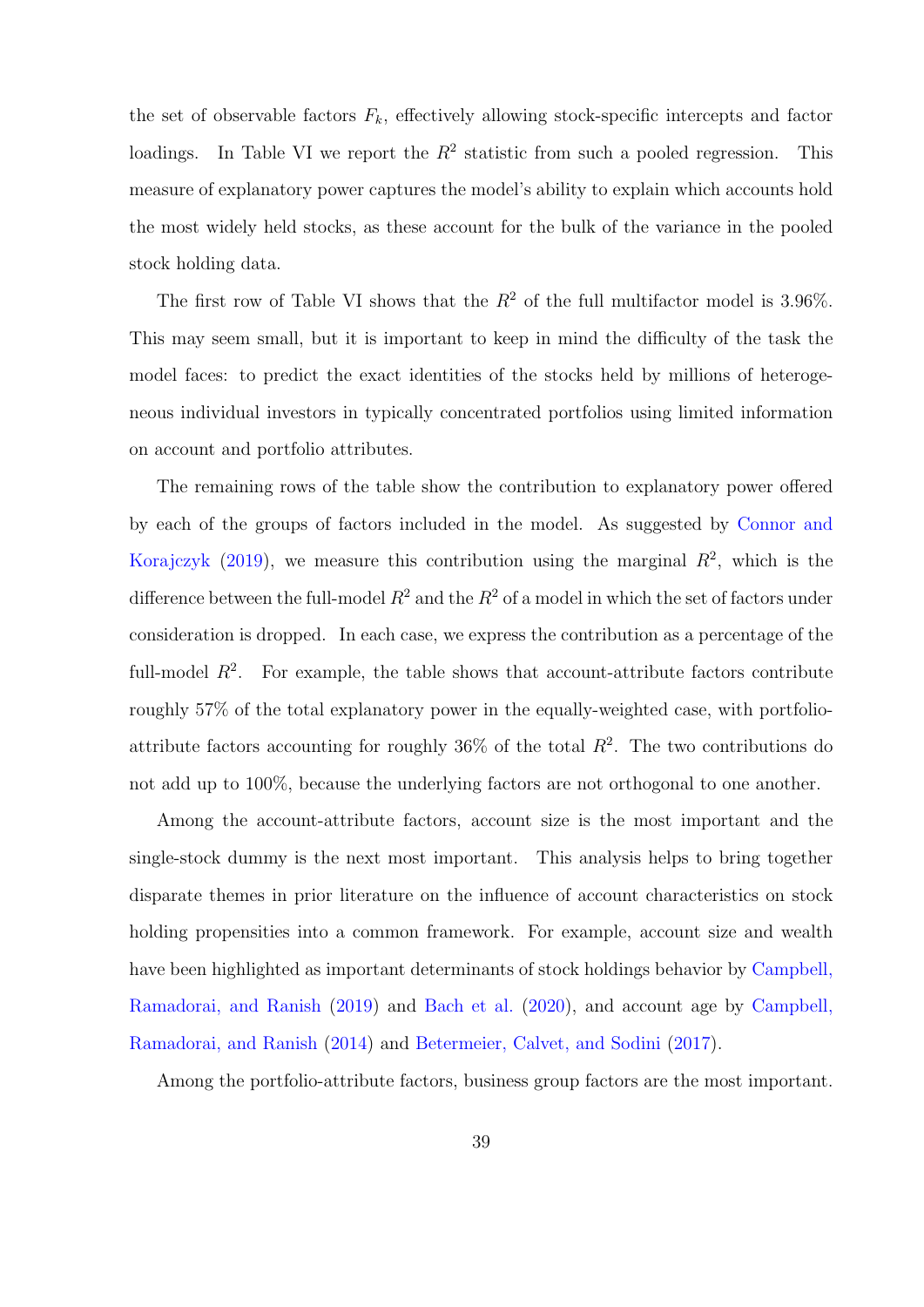Industry factors are next most important, followed by Fama-French factors.

#### B.4. Stock characteristics and factor loadings

Akin to the analysis in Table III, we can aggregate individual factor loadings across stocks up to the level of characteristics, using the characteristic ranks constructed for each stock to generate weighted average loadings, using the demeaned ranks as weights.

Tables A.XIX and A.XX in the Internet Appendix show the results of this exercise, which delivers very similar results to the analysis of stock characteristics described earlier. For example, the first row of the top panel of Table A.XIX verifies that controlling for other account attributes, older accounts prefer older stocks with lower share prices, positive momentum (high past realized returns), lower beta, higher book-market ratios, higher volatility, and lower market capitalization. Table A.XX shows how investors' portfolio attributes are related to orthogonalized stock characteristics. The diagonal elements of the panel show the extent to which the tendency to hold a particular stock with a given characteristic can be predicted by holdings of other stocks with the same characteristic. The off-diagonal elements show the extent to which holdings of stocks with particular characteristics are predictive of investors' holdings of stocks with other characteristics. Since we have orthogonalized the characteristics in the cross-section of stocks, any such association is not mechanical but reflects investor behavior.

Unsurprisingly, the diagonal elements are all positive and tend to be the strongest effects in this part of the table, but there are some interesting off-diagonal effects indicating that stock characteristics cluster into groups, with similar investor clienteles holding constellations of these characteristics simultaneously, as we saw in the characteristic-level analysis. Our multifactor model shows once again that investor clienteles form around related stock characteristics.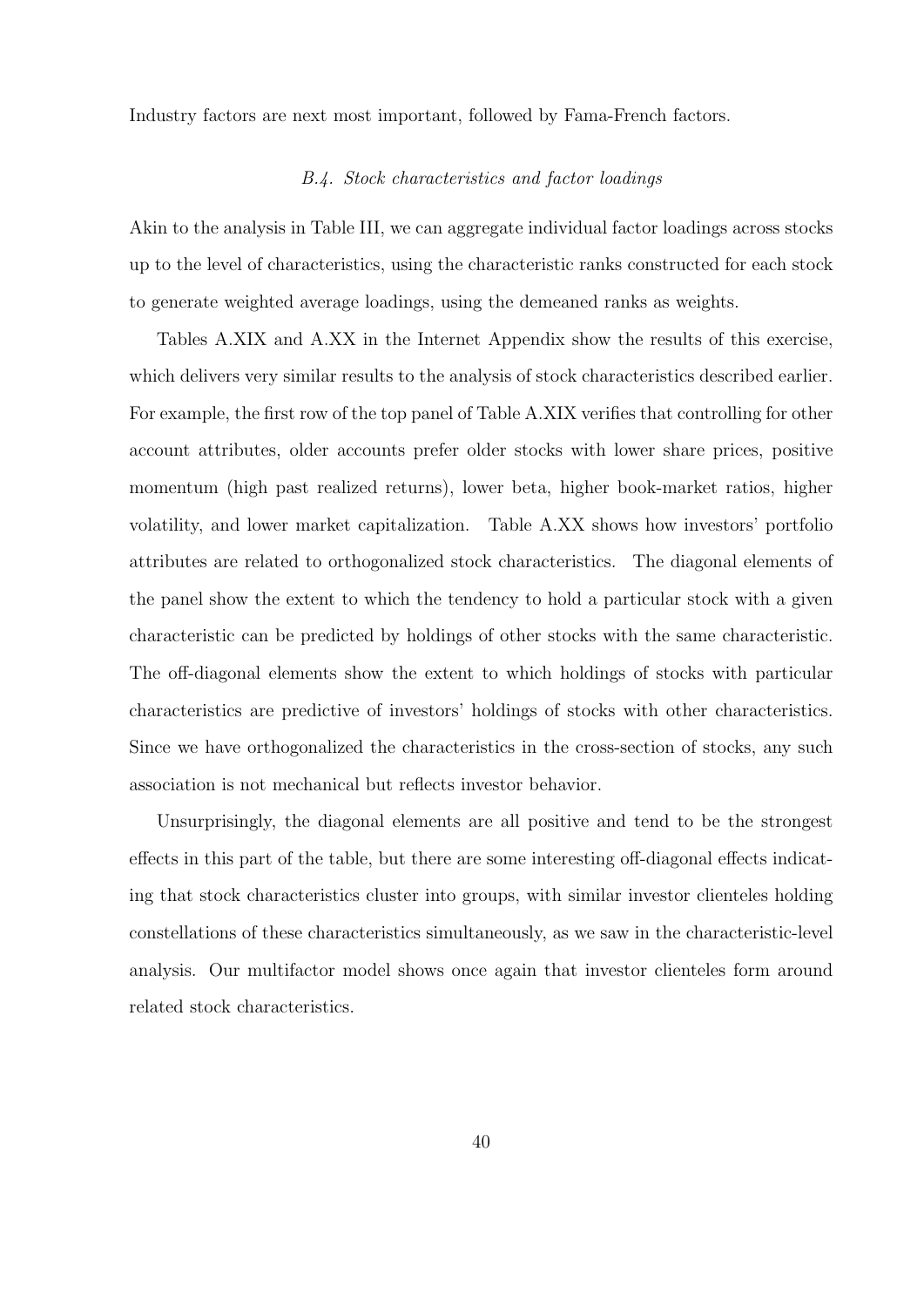## C. Unobserved Multifactor Model

It is natural to ask how our observed multifactor model compares with an unobserved multifactor model based on principal components analysis (PCA) applied at the individual stock level. To construct such a model, we compute the principal components (PCs) of the 3,103 by 3,103 covariance matrix of stock holdings derived from the 9.7 million accounts that we observe. The first PC is the eigenvector of this covariance matrix which corresponds to the largest eigenvalue, and subsequent PCs are estimated as the eigenvectors associated with successively smaller eigenvalues of the covariance matrix. By construction, these PCs are orthogonal to one another, and are normalized linear combinations of household stock holdings that together summarize the total variance of stock holdings. They are ordered by the fraction of the total variance that they capture.

In Internet Appendix Table A.XXI we report the pooled  $R^2$  statistic for a 10-factor PCA model and for the first, second, and third PCs. Since the PCs are orthogonal to one another by construction, their contributions can be added together to calculate the overall fit of single-factor, two-factor, and three-factor PCA models. The left column of Table A.XXI works with the full sample, in which a single-factor PCA model has a considerably higher explanatory power  $(12.4\%)$  than our observed multifactor model  $(4.0\%)$ . A ten-factor PCA model does even better with an explanatory power of 31.5%. However this explanatory power of PCA models is concentrated in a few widely held stocks. If we eliminate from the sample only the most widely held stock, Reliance Power, the explanatory power of the single-factor PCA model is almost entirely eliminated because the first PCA factor is chosen to explain the holdings of that one stock. Once we eliminate the ten most widely held stocks from the sample, the first three PCA factors have negligible explanatory power. If we eliminate the fifty most widely held stocks, the observed multifactor model clearly dominates even the ten-factor PCA model. This reflects the fact that PCA methodology applied to stock holdings concentrates on explaining patterns in the large number of holdings of a very few stocks. Internet Appendix Figure A.9 makes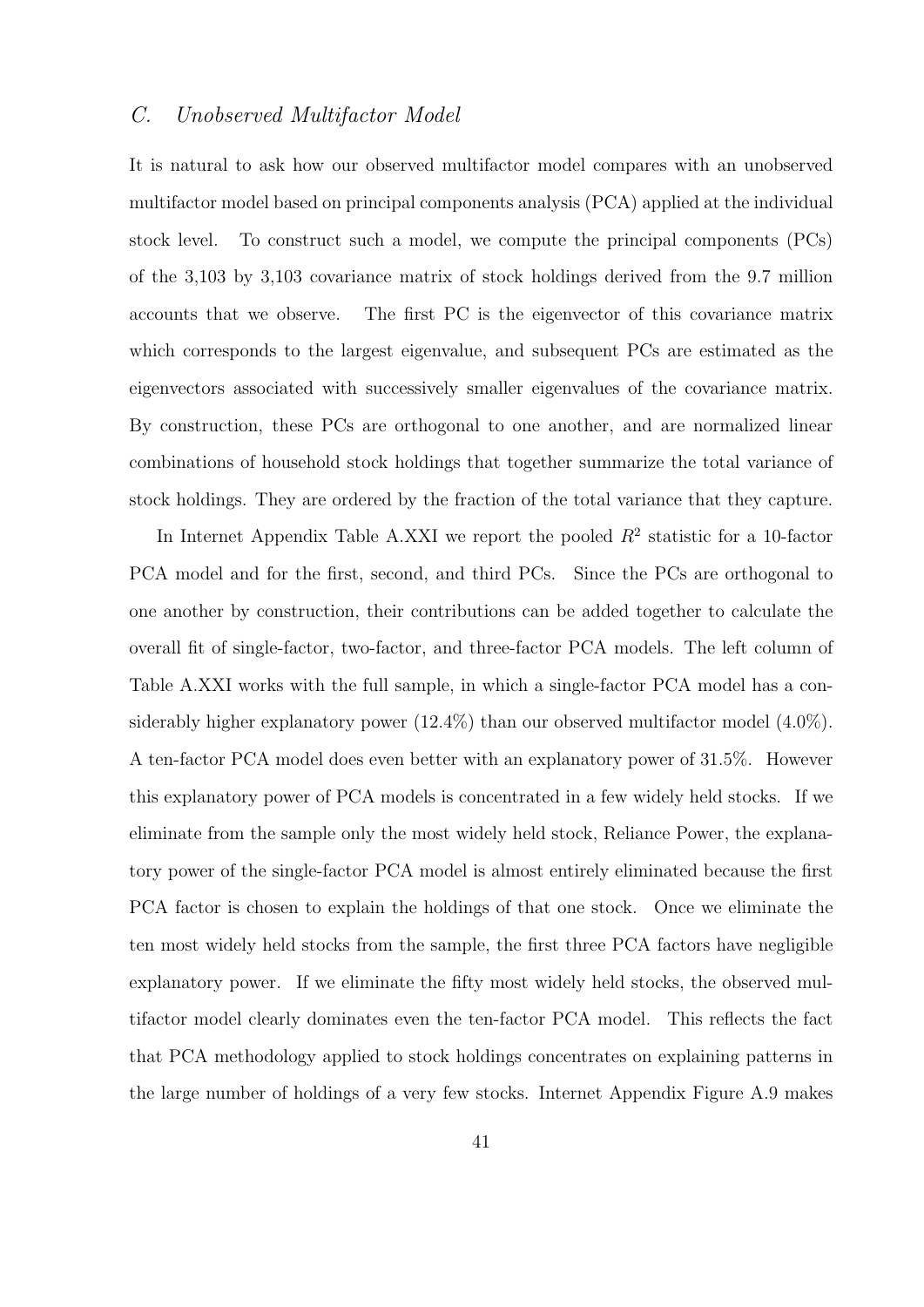a similar point visually, presenting scatter diagrams that plot the explanatory power of our observed multifactor model against the explanatory power of a single-factor PCA model (panel A) or a ten-factor PCA model (panel B), separately for each stock in our sample. Points above the 45-degree line are stocks for which the observed multifactor model predicts holdings better than the PCA model. In Panel A this is the case for all stocks except Reliance Power at the far right of the figure. In Panel B it is the case for almost all stocks, and the exceptions are mostly among the ten most widely held stocks (shown as red diamonds).

## <span id="page-41-0"></span>V. Coholdings and Return Covariances

In this section we study the relation between the clientele effects that we have identified for particular stock characteristics, and the return variances and covariances of portfolios of stocks formed on the basis of these characteristics. We estimate return variances and for characteristic portfolios using the  $c_k$  weighting scheme for each of the ten characteristics k, and using weekly return data over our whole sample period from March 2002 through August 2011. In Table VII, columns 1 to 3, we regress these return variances on the characteristics' total holding variances (clientele strengths), and on the diagonal and off-diagonal components of clientele strength separately. In Table VII, columns 4 to 6, we similarly regress characteristics' return covariances, estimated using the same methodology, on the characteristics' total holding covariances, and on the diagonal and off-diagonal components of these covariances separately. We find little effect of total holding variances or covariances, but when we decompose these totals into diagonal and off-diagonal contributions in columns 3 and 6, we find that the off-diagonal contribution which captures coholdings propensity has a strong positive effect on portfolio variances and covariances, while the diagonal contribution which captures the tendency for widely held stocks to have extreme characteristic values has a negative effect. Although we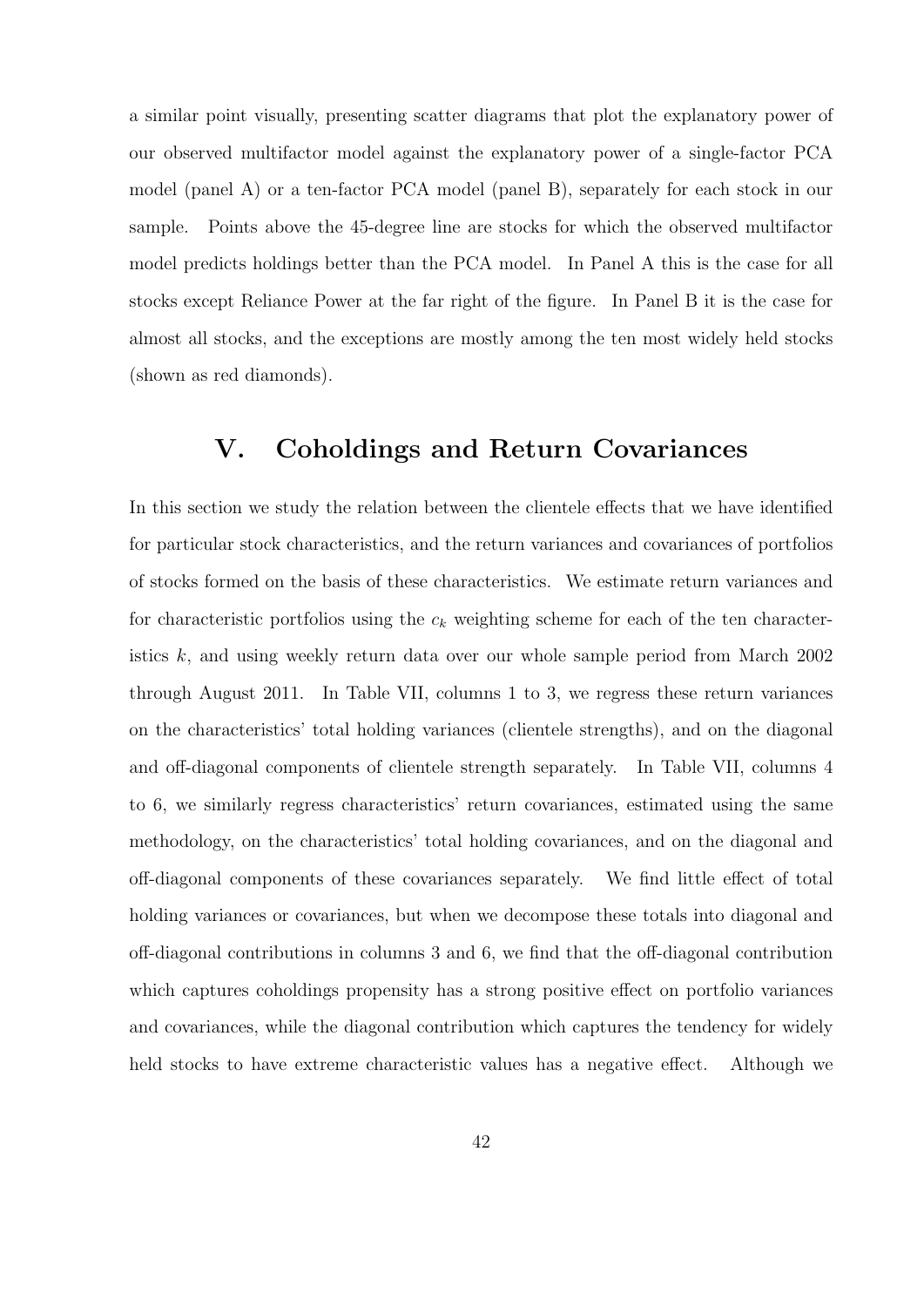only observe ten variances and 45 covariances, the explanatory power of the regressions in columns 3 and 6 is impressive at 50% and 69% respectively. Internet Appendix Table A.XXII confirms the same pattern when we size-weight accounts in constructing the characteristic tilt estimates.

#### << TABLE VII HERE >>

We interpret these findings as follows. Widely held stocks tend to have low return variances, so characteristics that load on these stocks also tend to have low variances. However, characteristics that attract coholdings have volatile returns, either because investor clienteles form around characteristics whose stock prices move together, or because investor clienteles themselves move stock prices as money flows in and out of favored characteristics. Similarly, characteristics that are coheld by overlapping clienteles also tend to move together.

We verify these insights using regressions of stock return volatility and correlations on stock-level holdings variances and coholdings. In Table A.XXIII in the Internet Appendix, we regress stock-level return variance, estimated using weekly return data for one year before August 2011 to mitigate the effects of time-variation in stock-level variance, on stock-level holdings variance, both in levels and in cross-sectional ranks. We find weak evidence of a negative relationship in levels and strong and significant evidence of a negative relationship when both left- and right-hand side variables are measured in ranks, as well as a strong negative relationship when return volatility is in natural units and holdings variance is measured in ranks. This reflects the fact that widely held stocks, whose holdings variance is high, tend to be well diversified stocks with low variance. Figure 5 Panel A plots this relationship, binning holdings variance into deciles on the horizontal axis, and plotting the average return volatility in each bin on the vertical axis.

#### $<<$  FIGURE 5 HERE  $>>$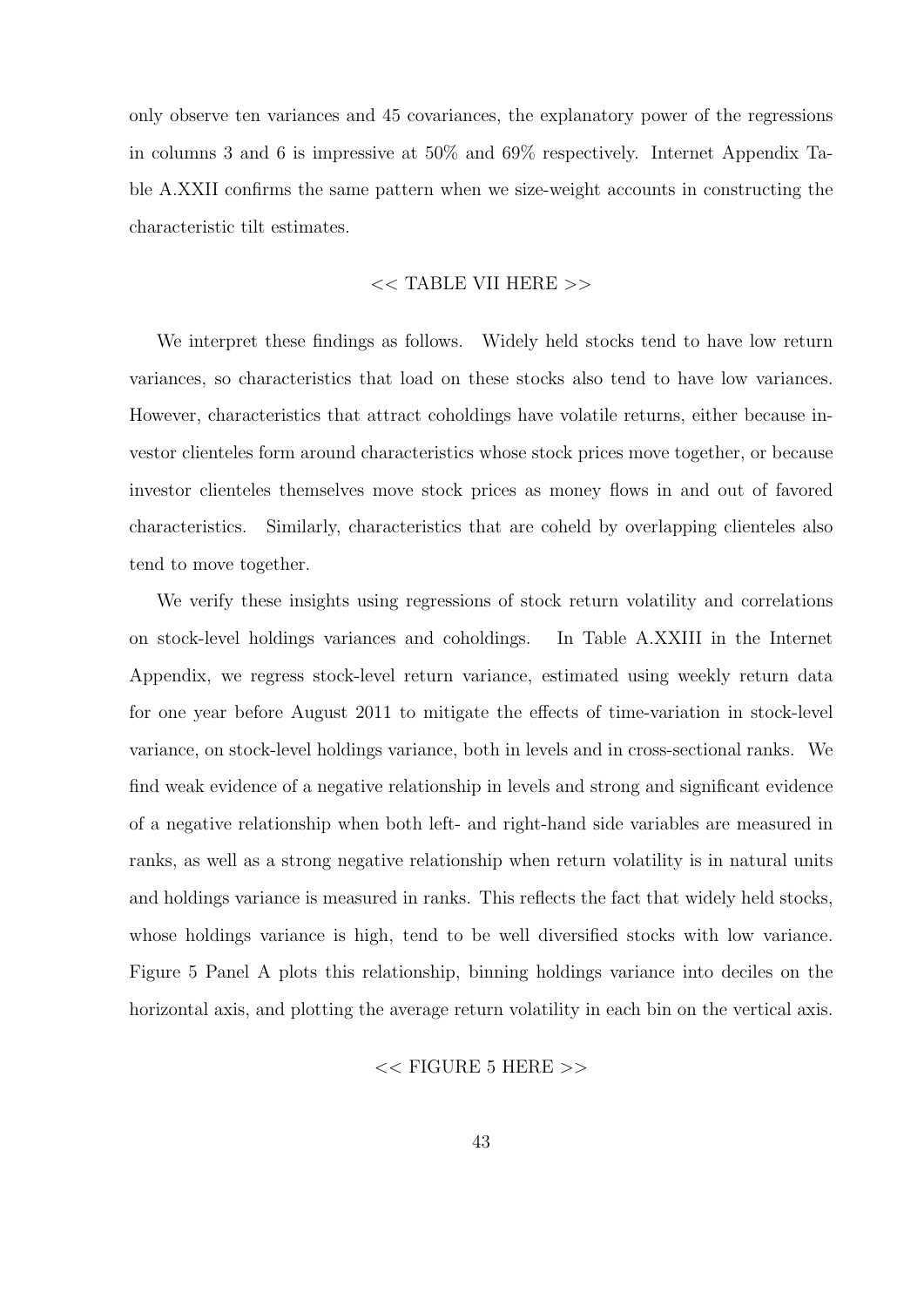In Internet Appendix Table A.XXIV we ask how stock return covariances, again estimated using weekly data over one year, are related to stock holdings covariances in a regression with roughly 4.8 million observations. We obtain a significant positive relationship although the explanatory power is modest (about 0.4% in levels and 1-1.3% in ranks). Figure 5 Panel B plots this relationship, binning holdings covariance into deciles on the horizontal axis, and plotting the average pairwise return correlation in each bin on the vertical axis. The plot shows a clear positive relationship: stocks that are held together tend to move together. Internet Appendix Figure A.10 shows that this relationship is robust to alternative weighting schemes for returns (exponential weighting of daily returns with half-lives of one day, one week, or one month). Internet Appendix Tables A.XXV and A.XXVI show that the positive relationship remains strong when estimated using other cross-sections of the data.

## A. The Failure of Diversification

The tendency for coheld stocks to move together suggests that Indian investors are not following the prescription of classical finance theory to diversify portfolio risk. To show this quantitatively, in this section we contrast the data on Indian investor portfolios with the solution to a constrained diversification problem in which households  $h$  attempt to maximize their Sharpe ratios, while operating under a constraint on the number of stocks  $N_h$  that they hold, as well as a constraint on short sales. Exogenous variation in  $N_h$ across households could arise from cognitive or real frictions associated with holding and trading multiple stocks, or simply from a lack of financial sophistication; we do not model these frictions here.

To conduct this evaluation, we do not use sample mean returns to estimate true mean returns at the stock level, because in a short sample like ours stock-level mean returns are extremely noisy and the portfolio with the highest sample Sharpe ratio may be dominated by lucky stocks with unexpectedly high realized returns. Instead, we impose an asset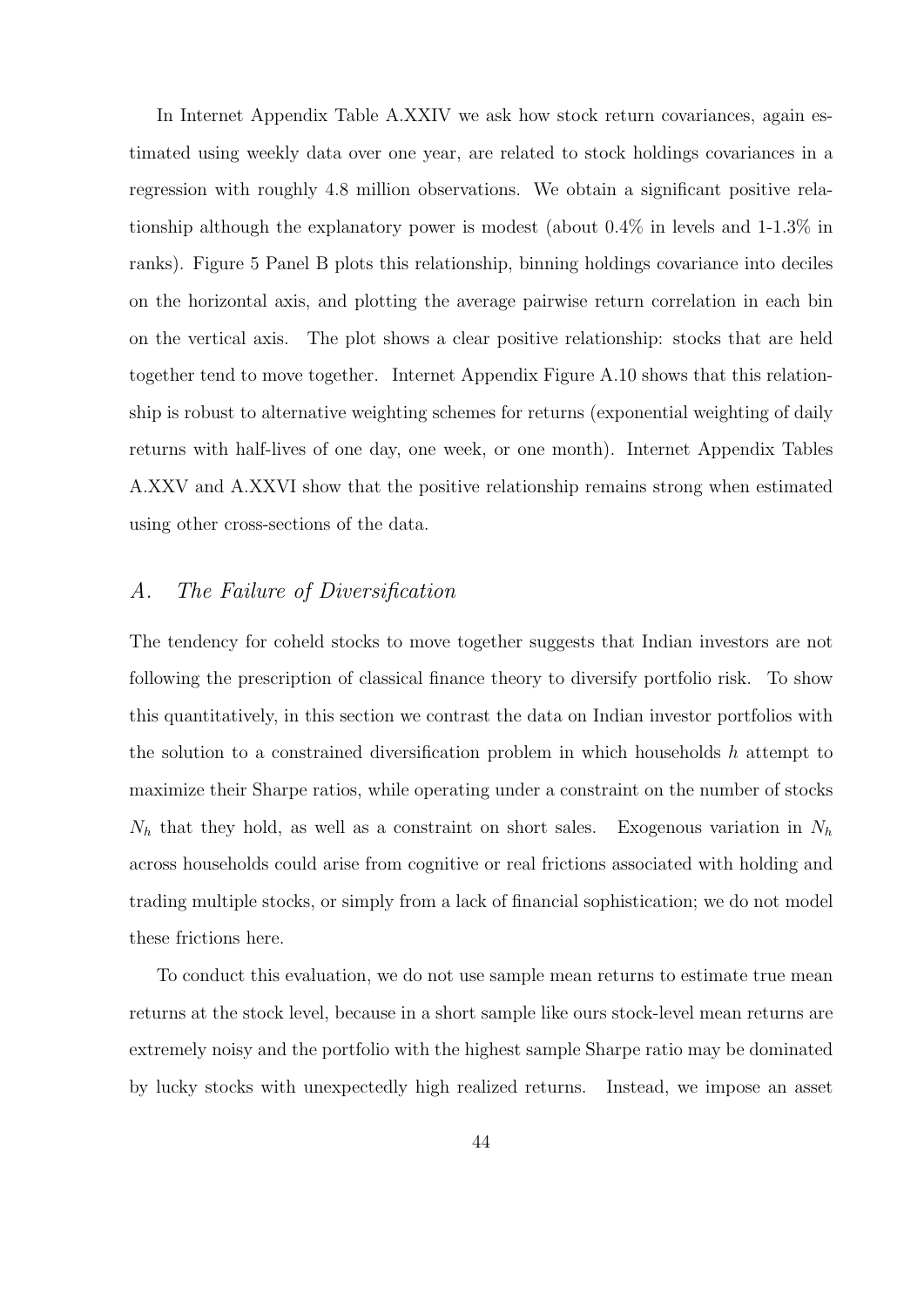pricing model to determine mean returns. We first assume that the CAPM holds, in other words that the market portfolio has the highest ex-ante Sharpe ratio. We then assume that households attempt to maximize their Sharpe ratios subject to the constraint of holding  $N_h$  stocks, by building a portfolio that maximizes the fit to the returns on the market portfolio.

To generate an empirical benchmark for the constrained optimization problem faced by households, we implement a least absolute shrinkage and selection operator (lasso) regression. We regress market portfolio returns on individual stock returns, using weekly total realized returns over the period September 2009 through August 2011, and for each value of  $N_h$  we adjust the lasso regularization parameter to deliver a portfolio with exactly  $N_h$  stocks. That is, for lower (higher)  $N_h$ , the regularization parameter tightens (weakens) the constraint on the number of regressors included in the model. The estimated portfolios associated with each  $N_h$  trade off the regression fit against the number of regressors included, and are plausible solutions for the constrained optimization problem. For  $N_h = 1$  we simply choose the stock which is maximally correlated with the market.

### << FIGURE 6 HERE >>

Panel A of Figure 6 plots the results from this exercise for  $N_h$  ranging from 1 to 50. The height of each grey bar in panel A indicates the maximum obtainable Sharpe ratio associated with each value of  $N_h$  on the horizontal axis using the lasso implied portfolio of stocks.<sup>[24](#page-0-0)</sup> This maximum Sharpe ratio roughly doubles as  $N_h$  increases from 1 to 5, increases more slowly as  $N_h$  increases further to 25, and has small gains beyond that point. For optimal portfolios with more than 25 stocks, the Sharpe ratios are very close to that of the market portfolio, which is shown as a black bar.

<sup>&</sup>lt;sup>24</sup>The Sharpe ratio on the market is estimated over a longer sample period from April 2003 through August 2011, since realized Sharpe ratios are noisy estimates of true Sharpe ratios over short sample periods.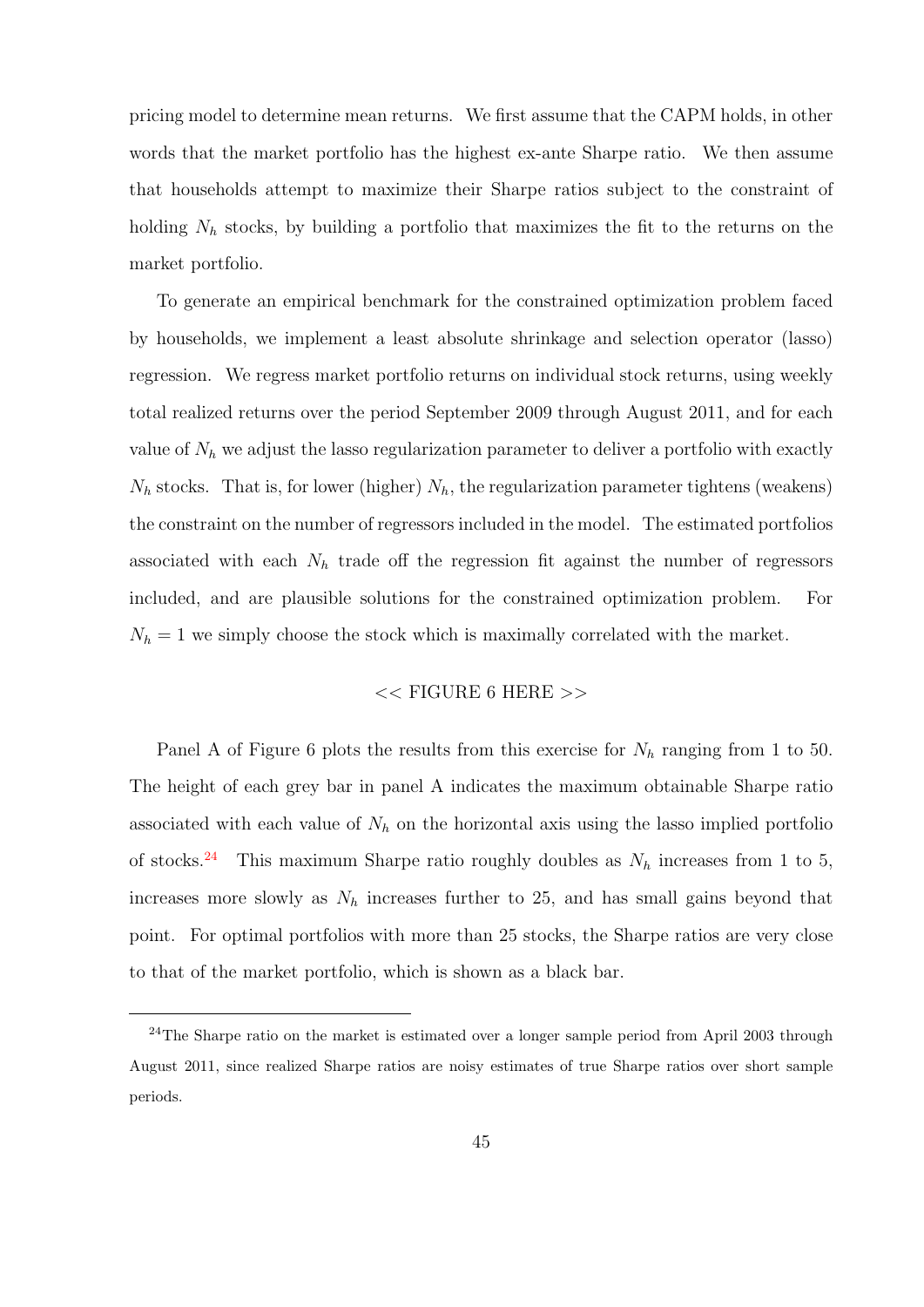The blue triangles in panel A show the locations of the median estimated Sharpe ratios of investors' actual stock portfolios observed in the data over the same time period. Holding larger numbers of stocks is associated with a Sharpe ratio that is relatively larger compared to the constrained optimum. This finding could reflect the role of financial sophistication in jointly determining performance and  $N_h$ , or could simply reflect underlying heterogeneity in investors' preferences for taking idiosyncratic risk.

The dotted lines extending vertically above and below the triangles span the 10th to 90th percentiles of investors' estimated Sharpe ratios. Even at the 90th percentile, these values are below the empirical benchmark estimated using the lasso approach for all values of  $N_h$ , with an especially large relative gap when  $N_h$  is low.

Of course, the CAPM may not be the best model for pricing Indian stocks. As an alternative, we also consider investors' performance under a popular four-factor model of returns due to [Carhart](#page-51-3) [\(1997\)](#page-51-3). We add three standard priced factors—size, value, and momentum—to the market return to create a four-factor model. The maximum Sharpe ratio is now achieved by the in-sample tangency portfolio of these four factors.<sup>[25](#page-0-0)</sup> Once estimated, we compute the tangency portfolio's returns by applying its loadings to the factor returns. As before, we generate an empirical benchmark for the constrained optimization problem faced by households using lasso regression that maximizes the fit of the returns to the tangency portfolio returns over September 2009 through August 2011, conditional on holding only  $N_h$  stocks with no short selling. To assess households' performance, we calculate their portfolio returns' fit to the tangency portfolio returns.

Panel B of Figure 6 reveals that the four-factor benchmark makes the optimal diversification conjecture even less plausible. Few portfolios lean heavily towards factors that

 $^{25}$ We use the dataset of [Agarwalla, Jacob, and Varma](#page-49-8) [\(2013\)](#page-49-8) available at  $http://www.iimahd.ernet.$ [in/~iffm/Indian-Fama-French-Momentum](http://www.iimahd.ernet.in/~iffm/Indian-Fama-French-Momentum). Following the procedure we used for the CAPM, we estimate the tangency portfolio's factor loadings and Sharpe ratio using weekly factor returns over the period April 2003 through August 2011.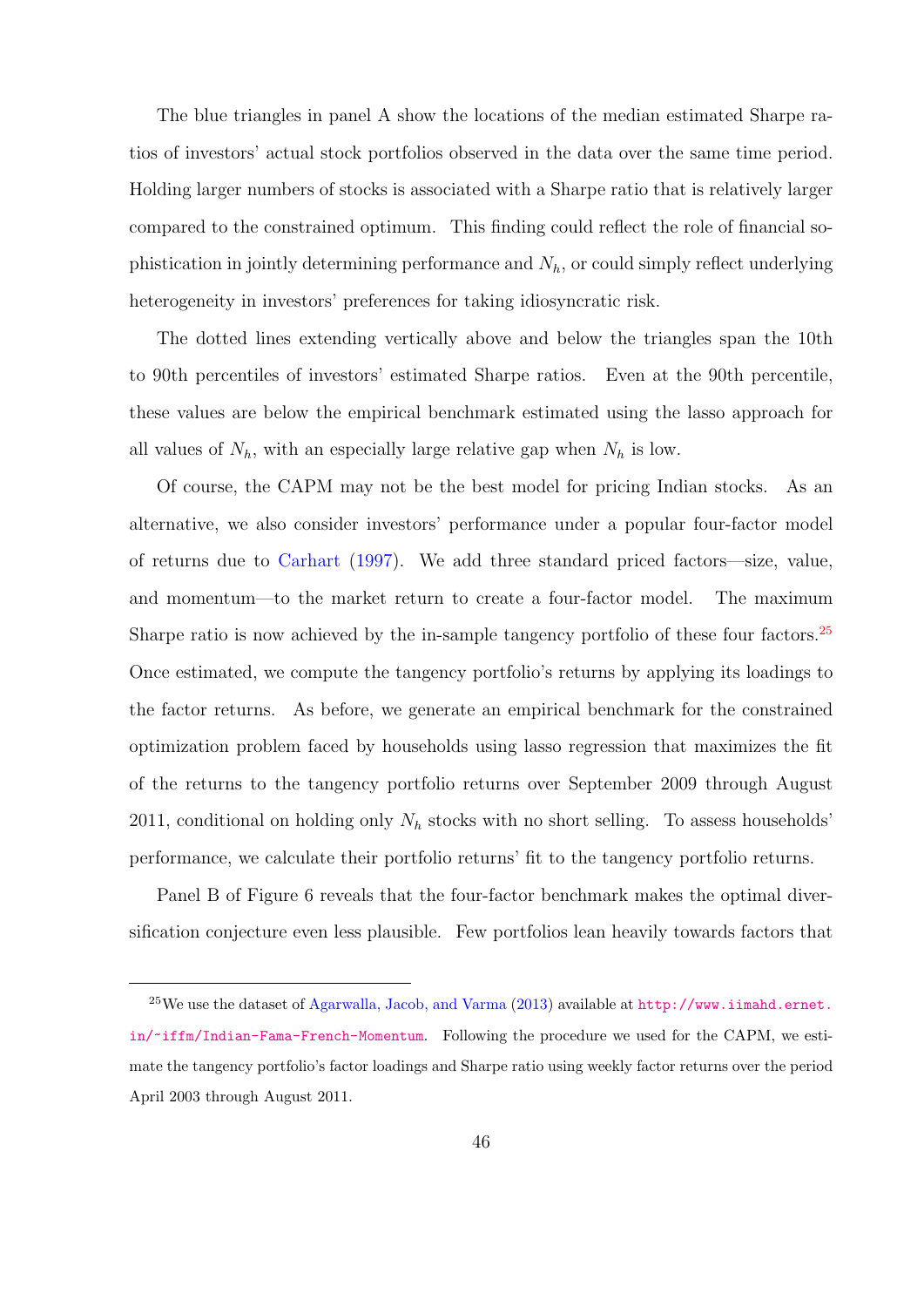have been well compensated historically, aside from the market factor—which accounts for less than half of the tangency portfolio. This exercise shows little evidence of constrained mean-variance optimization.

Overall, the positive relationship between return covariances and coholdings is intriguing. If Indian investors were attempting to diversify portfolios with a small number of stocks, they would tend to cohold stocks with relatively low return correlations. On the other hand, if investor clienteles buy and sell coheld stocks at the same time, that could lead to a positive relationship between coholdings and return correlations, and could increase the return volatility of characteristic portfolios that have strong clienteles. More generally, in equilibrium asset pricing models holdings and returns are jointly determined, and different models have different implications for the relationship between them. The results in this section warrant further investigation, as they are a first step to more deeply understanding the empirical relationships between holdings and returns.

## VI. Conclusion

<span id="page-46-0"></span>In this paper we have suggested that a factor model for investors' stock holdings provides a natural way to understand household portfolio decisions and the structure of investor clienteles for different types of stocks. The model is a cross-sectional analog to the timeseries factor models that are commonly used to describe the variation in stock returns over time. We have applied the model to comprehensive administrative data from India, where direct stock holdings are the norm at the time of our analysis. While direct stock holdings have become less prevalent over the longer run in many advanced economies, we note that they are, at the time of writing this paper, experiencing an unusual resurgence around the world, accompanied by substantial increases in trading volume by retail investors.

Our main emphasis is on a model with multiple observable factors, some related to account characteristics such as the number of stocks held, and others related to the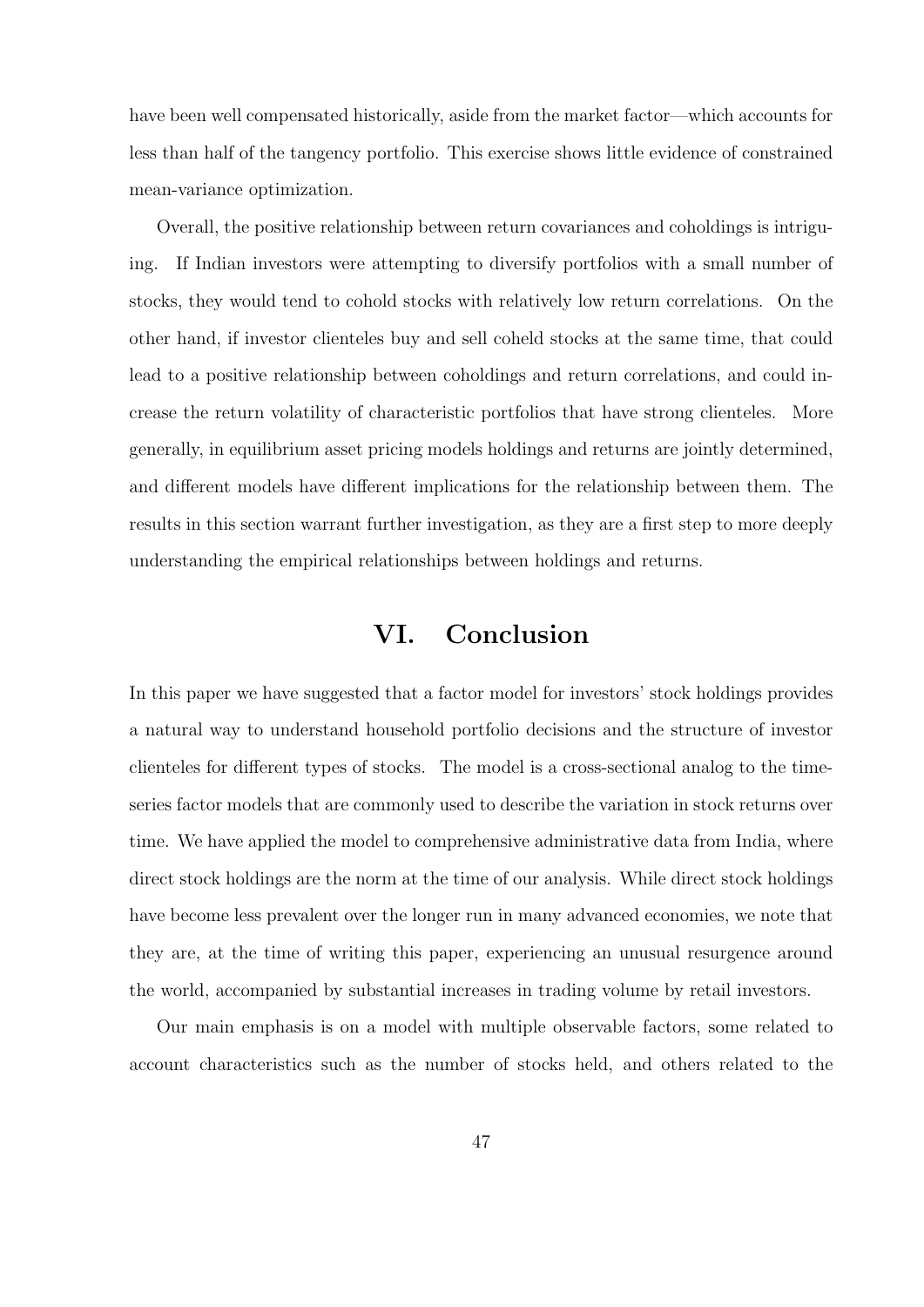characteristics of accounts' stock holdings such as their average market capitalization. We find that this model exhibits good performance in comparison with an unobservable PCA-based factor model, and provides a good description of the empirical coholdings matrix.

Certain characteristics of stocks seem to have strong clientele effects associated with them, meaning that many investors' portfolios load either positively or negatively on these characteristics. The strongest characteristic clienteles are associated with firm age and share price, even though these are not characteristics that attract a great deal of attention in the asset pricing literature. Clientele effects are weaker for Fama-French style characteristics despite their importance in academic asset pricing research and in the organization of the US mutual fund industry.

We use our model to estimate which types of accounts hold which stocks and make up the clienteles for these characteristics. We find that single-stock accounts have strong preferences for particular types of stocks, as do older vs. younger accounts and larger vs. smaller accounts. By including all these account attributes in a single model, we are able to compare their importance rather than consider their effects on portfolio choice in isolation as most previous research has done.<sup>[26](#page-0-0)</sup> Also, we find that characteristics form clusters with similar clienteles, even after we orthogonalize those characteristics in the cross-section of Indian stocks. Established, dividend-paying stocks have similar clienteles, as do easily traded lottery-like stocks.

Finally, we explore the relation between coholdings and the covariances of stock returns. Stocks and characteristic portfolios that are more commonly coheld tend to correlate more strongly with one another. This pattern runs counter to the view that investors optimally diversify their portfolios conditional on a constraint on the number

<sup>&</sup>lt;sup>26</sup>For example, account size and wealth have been highlighted as important determinants of stock-holdings behavior by [Campbell, Ramadorai, and Ranish](#page-50-3) [\(2019\)](#page-50-3) and [Bach et al.](#page-49-7) [\(2020\)](#page-49-7), and account age by [Campbell, Ramadorai, and Ranish](#page-50-2) [\(2014\)](#page-50-2) and [Betermeier et al.](#page-50-1) [\(2017\)](#page-50-1).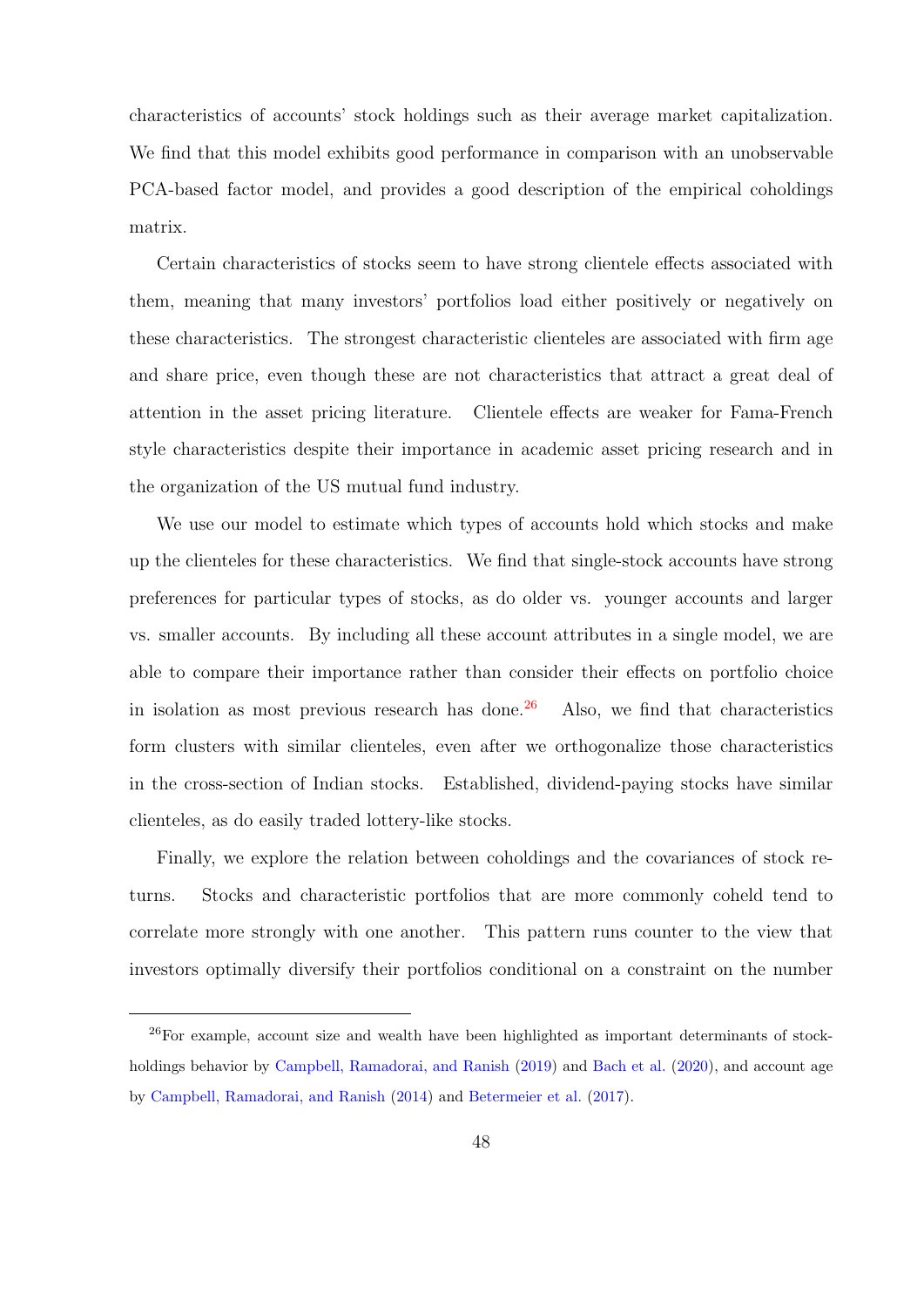of stocks held, but it reinforces the idea that clientele effects, captured by coholdings propensities, contribute to common variation in stock returns.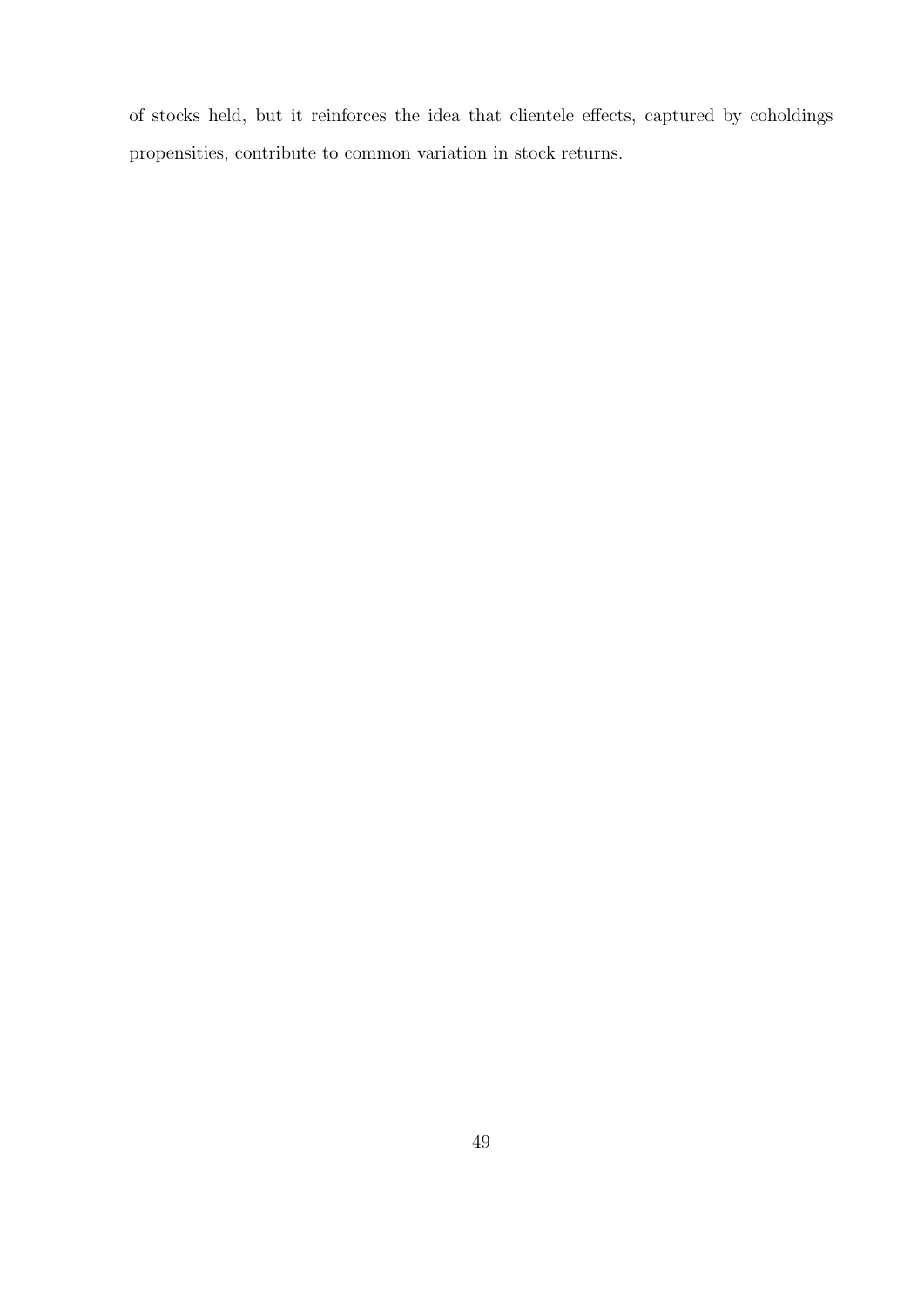## References

- <span id="page-49-8"></span>Agarwalla, Sobhesh K., Joshy Jacob, and Jayanth R. Varma, 2013, Four factor model in Indian equities market, Working Paper W.P. No. 2013-09-05, Indian Institute of Management, Ahmedabad.
- <span id="page-49-5"></span>Ahn, Seung C, and Alex R Horenstein, 2013, Eigenvalue ratio test for the number of factors, Econometrica 81, 1203–1227.
- <span id="page-49-0"></span>Amihud, Yakov, and Haim Mendelson, 1986, Asset pricing and the bid-ask spread, Journal of Financial Economics 17, 223–249.
- <span id="page-49-6"></span>Anagol, Santosh, Vimal Balasubramaniam, and Tarun Ramadorai, 2018, Endowment effects in the field: Evidence from India's IPO lotteries, Review of Economic Studies 85, 1971–2004.
- <span id="page-49-4"></span>Anagol, Santosh, Vimal Balasubramaniam, and Tarun Ramadorai, 2021, The effects of experience on investor behavior: Evidence from India's IPO lotteries, Journal of Financial Economics forthcoming.
- <span id="page-49-3"></span>Anagol, Santosh, and Ankur Pareek, 2019, Should business groups be in finance? Evidence from Indian mutual funds, Journal of Development Economics 139, 229–248.
- <span id="page-49-7"></span>Bach, Laurent, Laurent E Calvet, and Paolo Sodini, 2020, Rich pickings? risk, return, and skill in household wealth, American Economic Review 110, 2703–2747.
- <span id="page-49-1"></span>Baker, Malcolm, Robin Greenwood, and Jeffrey Wurgler, 2009, Catering through nominal share prices, The Journal of Finance 64, 2559–2590.
- <span id="page-49-2"></span>Baker, Malcolm, and Jeffrey Wurgler, 2013, Behavioral corporate finance: An updated survey, in Handbook of the Economics of Finance, volume 2, 357-424 (Elsevier).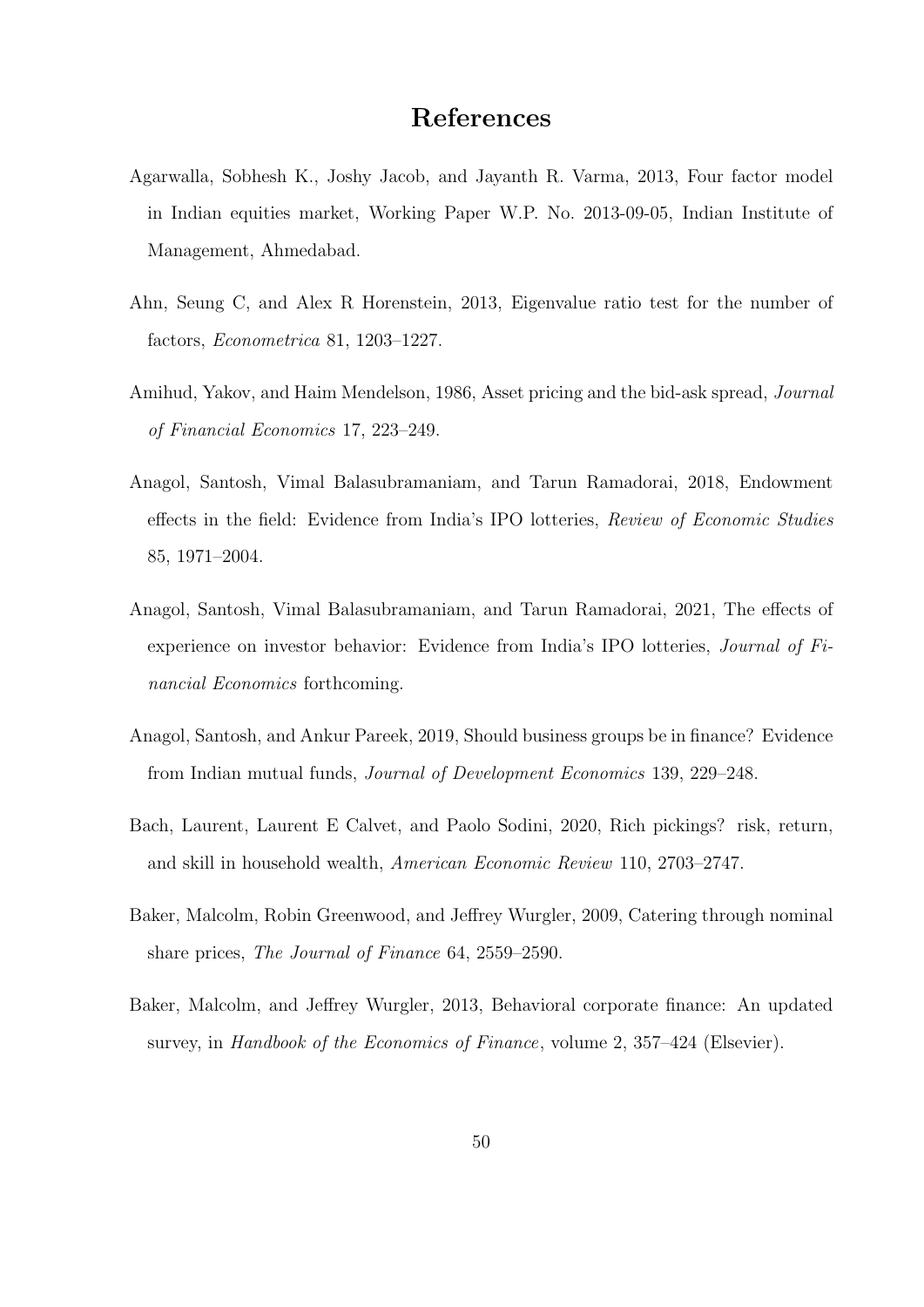- <span id="page-50-4"></span>Barber, Brad M, Yi-Tsung Lee, Yu-Jane Liu, and Terrance Odean, 2009, Just how much do individual investors lose by trading?, Review of Financial Studies 22, 609–632.
- <span id="page-50-5"></span>Barber, Brad M, and Terrance Odean, 2000, Trading is hazardous to your wealth: The common stock investment performance of individual investors, Journal of Finance 55, 773–806.
- <span id="page-50-6"></span>Barber, Brad M, and Terrance Odean, 2001, Boys will be boys: Gender, overconfidence, and common stock investment, Quarterly Journal of Economics 116, 261–292.
- <span id="page-50-8"></span>Barberis, Nicholas, and Andrei Shleifer, 2003, Style investing, Journal of Financial Economics 68, 161–199.
- <span id="page-50-1"></span>Betermeier, Sebastien, Laurent E Calvet, and Paolo Sodini, 2017, Who are the value and growth investors?, Journal of Finance 72, 5–46.
- <span id="page-50-7"></span>Betermier, Sebastien, Laurent E Calvet, Samuli Knüpfer, and Jens Kvaerner, 2021, What do the portfolios of individual investors reveal about the cross-section of equity returns?, Unpublished paper .
- <span id="page-50-0"></span>Calvet, Laurent E, John Y Campbell, and Paolo Sodini, 2007, Down or out: Assessing the welfare costs of household investment mistakes, Journal of Political Economy 115, 707–747.
- <span id="page-50-2"></span>Campbell, John Y, Tarun Ramadorai, and Benjamin Ranish, 2014, Getting better or feeling better? How equity investors respond to investment experience, Technical report, National Bureau of Economic Research Working Paper 20000, Available at SSRN: https://ssrn.com/abstract=2176222.
- <span id="page-50-3"></span>Campbell, John Y, Tarun Ramadorai, and Benjamin Ranish, 2019, Do the rich get richer in the stock market? Evidence from India, American Economic Review: Insights 1, 225–40.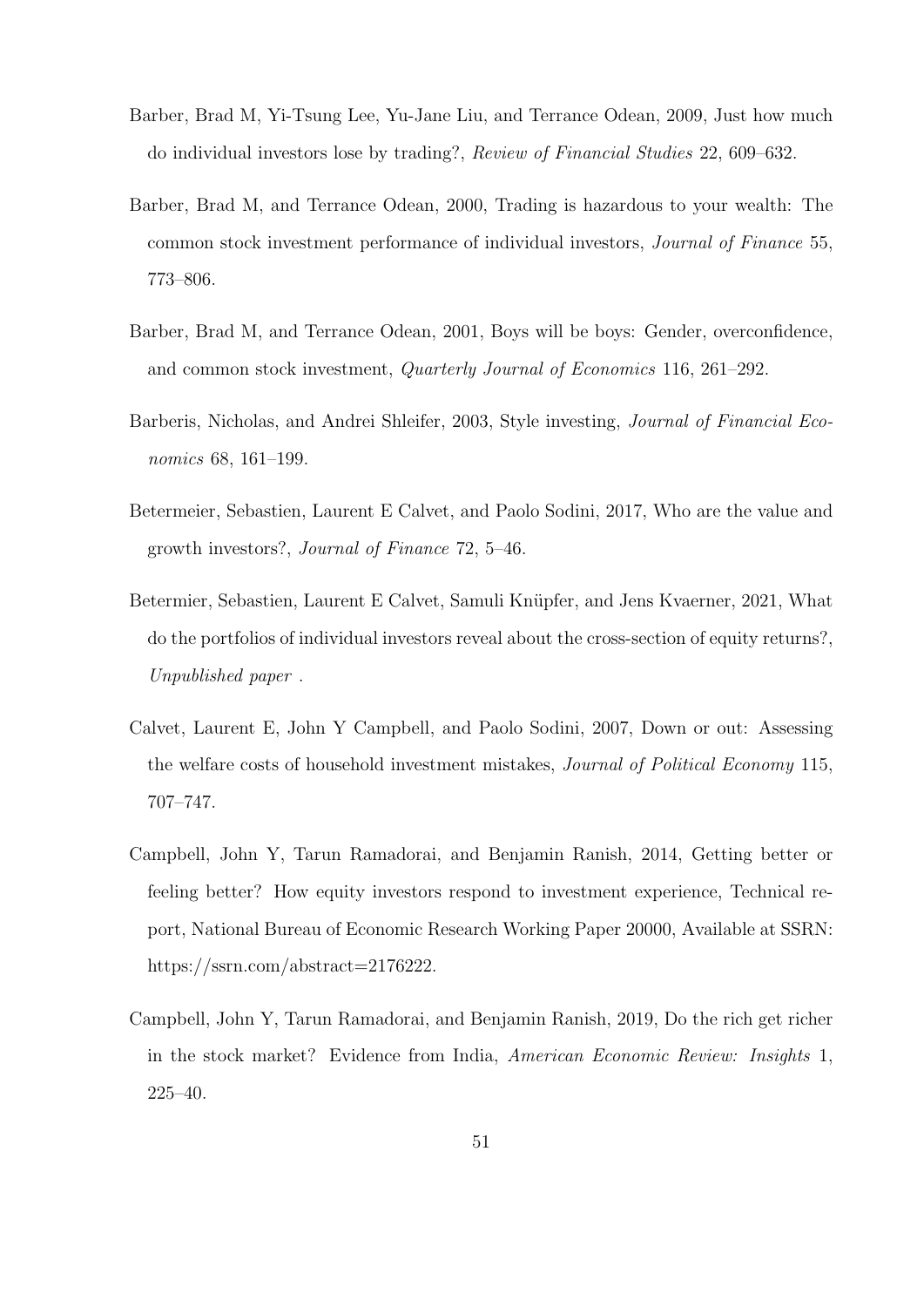- <span id="page-51-3"></span>Carhart, Mark M, 1997, On persistence in mutual fund performance, Journal of Finance 52, 57–82.
- <span id="page-51-4"></span>Chamberlain, Gary, and Michael Rothschild, 1983, Arbitrage, factor structure, and meanvariance analysis on large asset markets, Econometrica 51, 1305–1324.
- <span id="page-51-5"></span>Connor, Gregory, and Robert A Korajczyk, 1986, Performance measurement with the arbitrage pricing theory: A new framework for analysis, Journal of Financial Economics 15, 373–394.
- <span id="page-51-6"></span>Connor, Gregory, and Robert A Korajczyk, 2019, Semi-strong factors in asset returns, Available at SSRN 3419446 .
- <span id="page-51-9"></span>Coval, Joshua D, and Tobias J Moskowitz, 1999, Home bias at home: Local equity preference in domestic portfolios, Journal of Finance 54, 2045–2073.
- <span id="page-51-0"></span>Curcuru, Stephanie, John Heaton, Deborah Lucas, and Damien Moore, 2010, Heterogeneity and portfolio choice: Theory and evidence, in Yacine Ait-Sahalia, and Lars Peter Hansen, eds., Handbook of Financial Econometrics: Tools and Techniques, 337–382 (North-Holland, San Diego).
- <span id="page-51-7"></span>Dorn, Daniel, and Gur Huberman, 2010, Preferred risk habitat of individual investors, Journal of Financial Economics 97, 155–173.
- <span id="page-51-8"></span>Døskeland, Trond M, and Hans K Hvide, 2011, Do individual investors have asymmetric information based on work experience?, Journal of Finance 66, 1011–1041.
- <span id="page-51-1"></span>Fagereng, Andreas, Luigi Guiso, and Luigi Pistaferri, 2018, Portfolio choices, firm shocks, and uninsurable wage risk, Review of Economic Studies 85, 437–474.
- <span id="page-51-2"></span>Fama, Eugene F, and Kenneth R French, 1993, Common risk factors in the returns on stocks and bonds, Journal of Financial Economics 33, 3–56.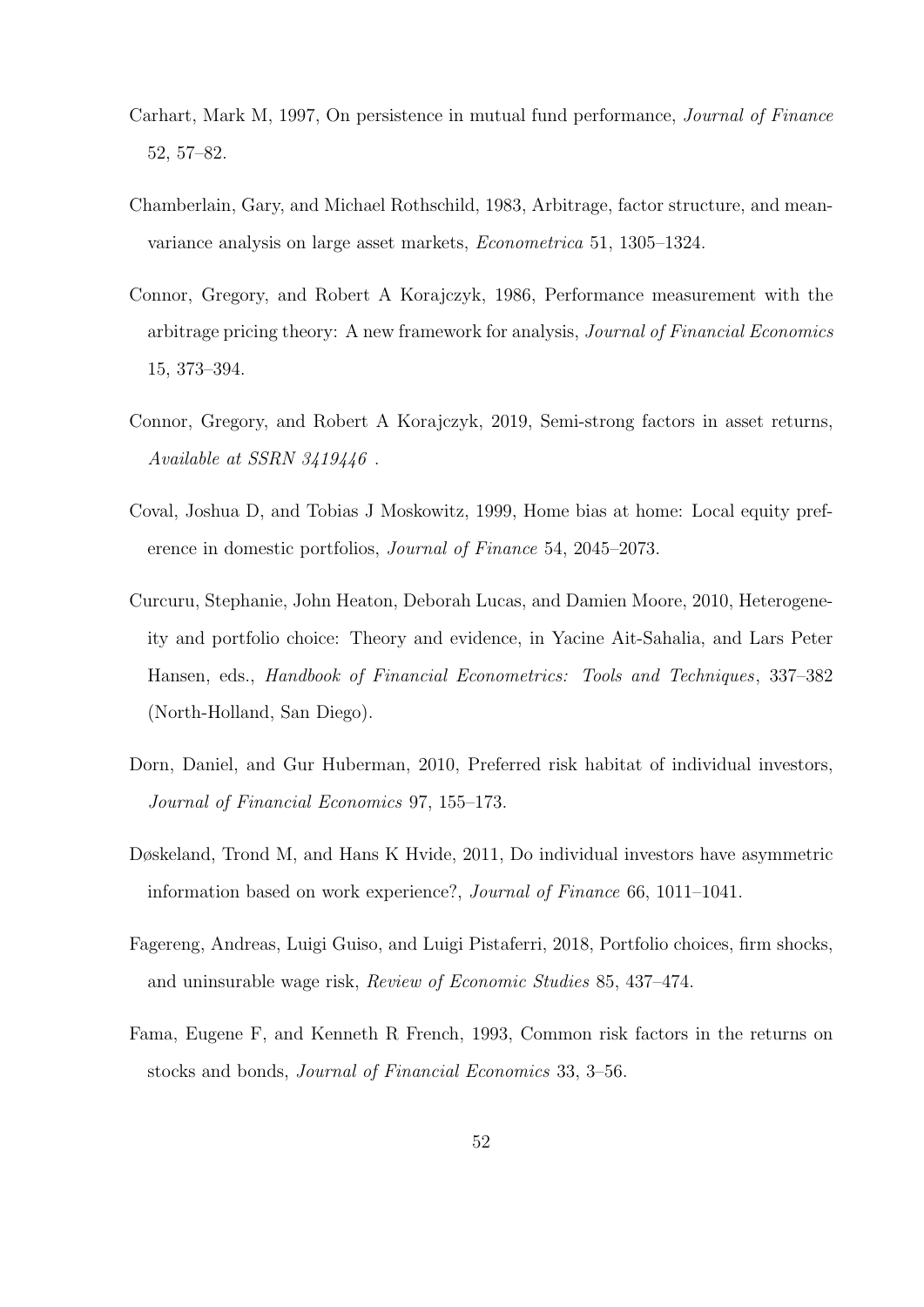- <span id="page-52-2"></span>Fama, Eugene F, and Kenneth R French, 2015, A five-factor asset pricing model, Journal of Financial Economics 116, 1–22.
- <span id="page-52-5"></span>Graham, John R, and Alok Kumar, 2006, Do dividend clienteles exist? evidence on dividend preferences of retail investors, Journal of Finance 61, 1305–1336.
- <span id="page-52-7"></span>Grinblatt, Mark, Seppo Ikäheimo, Matti Keloharju, and Samuli Knüpfer, 2016, IQ and mutual fund choice, Management Science 62, 924–944.
- <span id="page-52-3"></span>Grinblatt, Mark, and Matti Keloharju, 2000, The investment behavior and performance of various investor types: A study of Finland's unique data set, Journal of Financial Economics 55, 43–67.
- <span id="page-52-8"></span>Grinblatt, Mark, and Matti Keloharju, 2001, How distance, language, and culture influence stockholdings and trades, The Journal of Finance 56, 1053–1073.
- <span id="page-52-0"></span>Harris, Milton, and Artur Raviv, 1993, Differences of opinion make a horse race, Review of Financial Studies 6, 473–506.
- <span id="page-52-1"></span>Hong, Harrison, and Marcin Kacperczyk, 2009, The price of sin: The effects of social norms on markets, Journal of Financial Economics 93, 15–36.
- <span id="page-52-9"></span>Jayaraj, D, and S Subramanian, 2008, Adjusting headcount deprivation for horizontal and spatial inequality: Some illustrative examples using census housing data, *Indian* Journal of Human Development 2, 425–434.
- <span id="page-52-4"></span>Kaniel, Ron, Gideon Saar, and Sheridan Titman, 2008, Individual investor trading and stock returns, Journal of Finance 63, 273–310.
- <span id="page-52-6"></span>Khanna, Tarun, and Krishna Palepu, 2000, Is group affiliation profitable in emerging markets? An analysis of diversified Indian business groups, *Journal of Finance* 55, 867–891.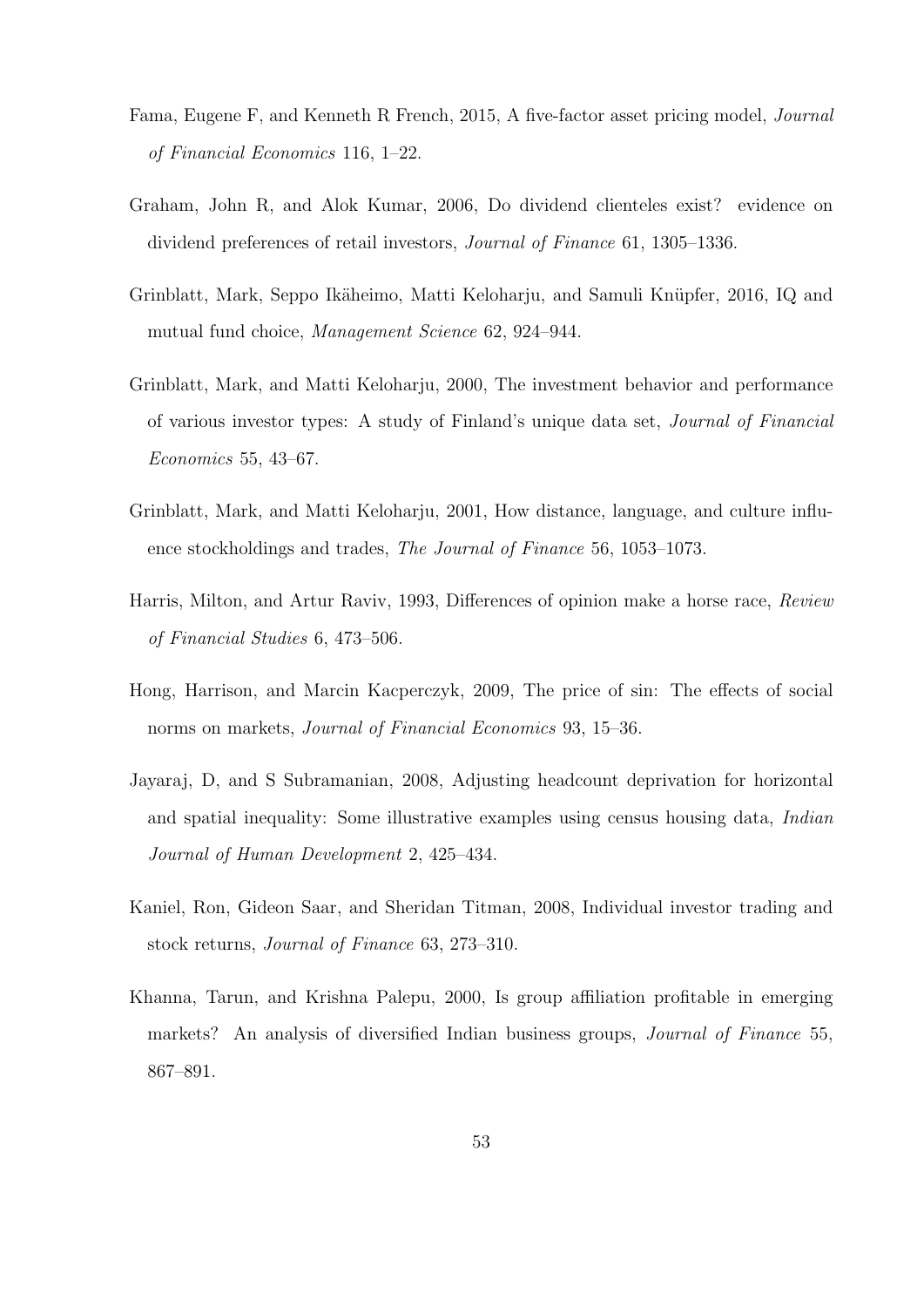- <span id="page-53-3"></span>Khanna, Tarun, and Yishay Yafeh, 2007, Business groups in emerging markets: Paragons or parasites?, Journal of Economic Literature 45, 331–372.
- <span id="page-53-7"></span>Koijen, Ralph SJ, and Motohiro Yogo, 2019, A demand system approach to asset pricing, Journal of Political Economy 127, 1475–1515.
- <span id="page-53-9"></span>Kozak, Serhiy, Stefan Nagel, and Shrihari Santosh, 2018, Interpreting factor models, The Journal of Finance 73, 1183–1223.
- <span id="page-53-4"></span>Kumar, Alok, 2009, Who gambles in the stock market?, Journal of Finance 64, 1889–1933.
- <span id="page-53-11"></span>Li, Sida, and Mao Ye, 2021, The optimal nominal price of a stock: A tale of two discreteness, Unpublished paper .
- <span id="page-53-8"></span>Liao, Jingchi, Cameron Peng, and Ning Zhu, 2020, Price and volume dynamics in bubbles, Available at SSRN 3188960 .
- <span id="page-53-1"></span>Lintner, John, 1965, The valuation of risk assets and the selection of risky investments in stock portfolios and capital budgets, Review of Economics and Statistics 47, 13–37.
- <span id="page-53-5"></span>Malmendier, Ulrike, and Stefan Nagel, 2011, Depression babies: Do macroeconomic experiences affect risk taking?, The quarterly journal of economics 126, 373–416.
- <span id="page-53-0"></span>Markowitz, Harry M, 1952, Portfolio selection, Journal of Finance 7, 77–91.
- <span id="page-53-10"></span>Martins, Renato, Harminder Singh, and Sukanto Bhattacharya, 2012, What does volume reveal: A study of the Indian single stock futures market, Indian Journal of Economics & Business 11, 409–419.
- <span id="page-53-6"></span>Massa, Massimo, and Andrei Simonov, 2006, Hedging, familiarity and portfolio choice, Review of Financial Studies 19, 633–685.
- <span id="page-53-2"></span>Mayers, David, 1972, Nonmarketable assets and capital market equilibrium under uncertainty, Studies in the theory of capital markets 1, 223–48.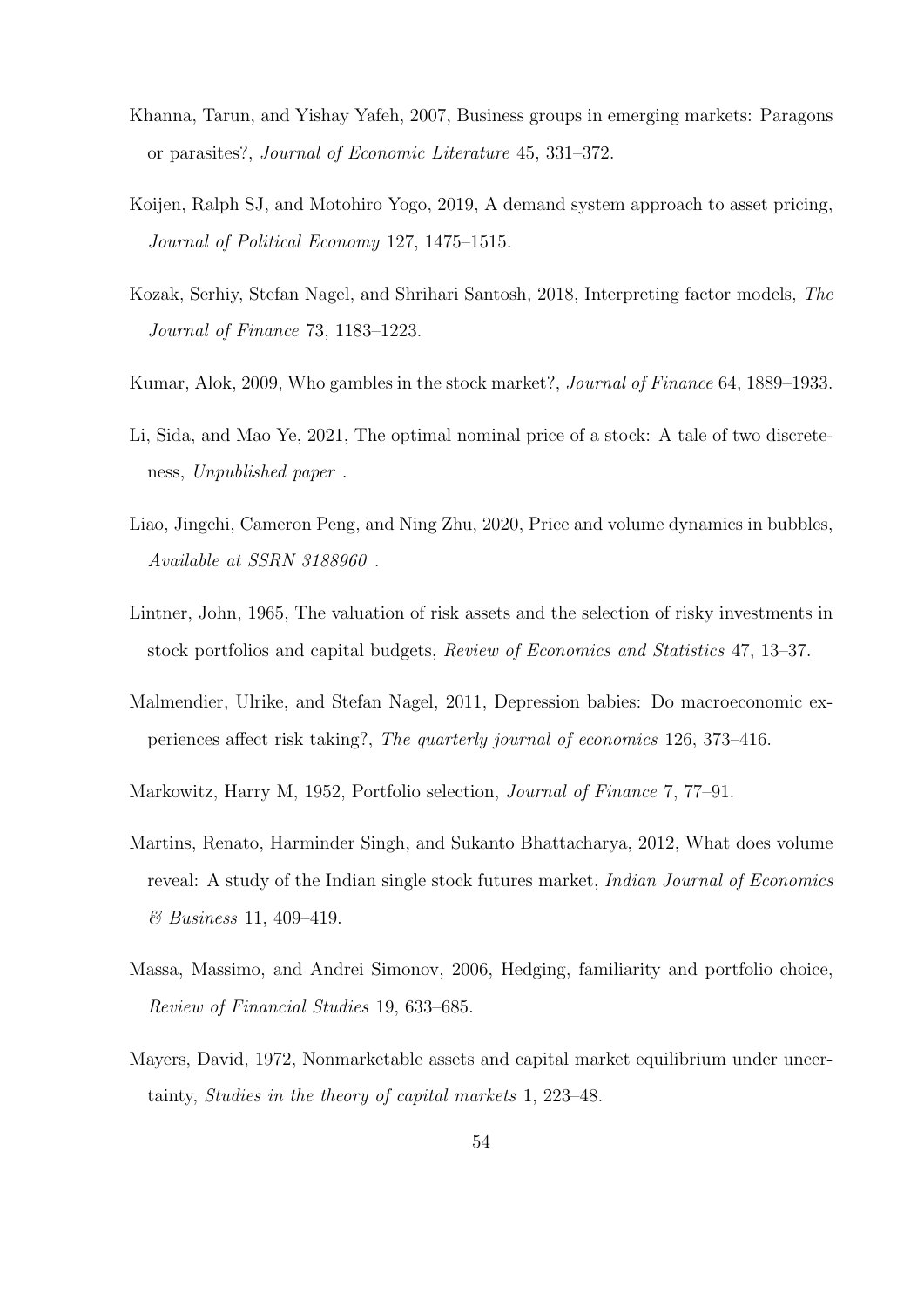- <span id="page-54-4"></span>Meeuwis, Maarten, Jonathan A Parker, Antoinette Schoar, and Duncan I Simester, 2018, Belief disagreement and portfolio choice, Technical report, National Bureau of Economic Research.
- <span id="page-54-3"></span>Merton, Robert, 1987, A simple model of capital market equilibrium with incomplete information, Journal of Finance 42, 483–510.
- <span id="page-54-2"></span>Merton, Robert C, 1973, An intertemporal capital asset pricing model, Econometrica 41, 867–887.
- <span id="page-54-9"></span>Mitton, Todd, and Keith Vorkink, 2007, Equilibrium underdiversification and the preference for skewness, Review of Financial Studies 20, 1255–1288.
- <span id="page-54-6"></span>Odean, Terrance, 1998, Are investors reluctant to realize their losses?, Journal of Finance 53, 1775–1798.
- <span id="page-54-5"></span>Pástor, L'uboš, Robert F Stambaugh, and Lucian A Taylor, 2020, Fund tradeoffs, *Journal* of Financial Economics .
- <span id="page-54-7"></span>Seru, Amit, Tyler Shumway, and Noah Stoffman, 2010, Learning by trading, Review of Financial Studies 23, 705–739.
- <span id="page-54-1"></span>Sharpe, William F, 1964, Capital asset prices: A theory of market equilibrium under conditions of risk, Journal of Finance 19, 425–442.
- <span id="page-54-8"></span>Shue, Kelly, and Richard R Townsend, 2021, Can the market multiply and divide? Nonproportional thinking in financial markets, Journal of Finance 76, 2307–2357.
- <span id="page-54-0"></span>Tobin, James, 1958, Liquidity preference as behavior towards risk, Review of Economic Studies 25, 65–86.
- <span id="page-54-10"></span>Vashishtha, Ashutosh, and Satish Kumar, 2010, Development of financial derivatives market in India: A case study, International Research Journal of Finance and Economics 37, 15–29.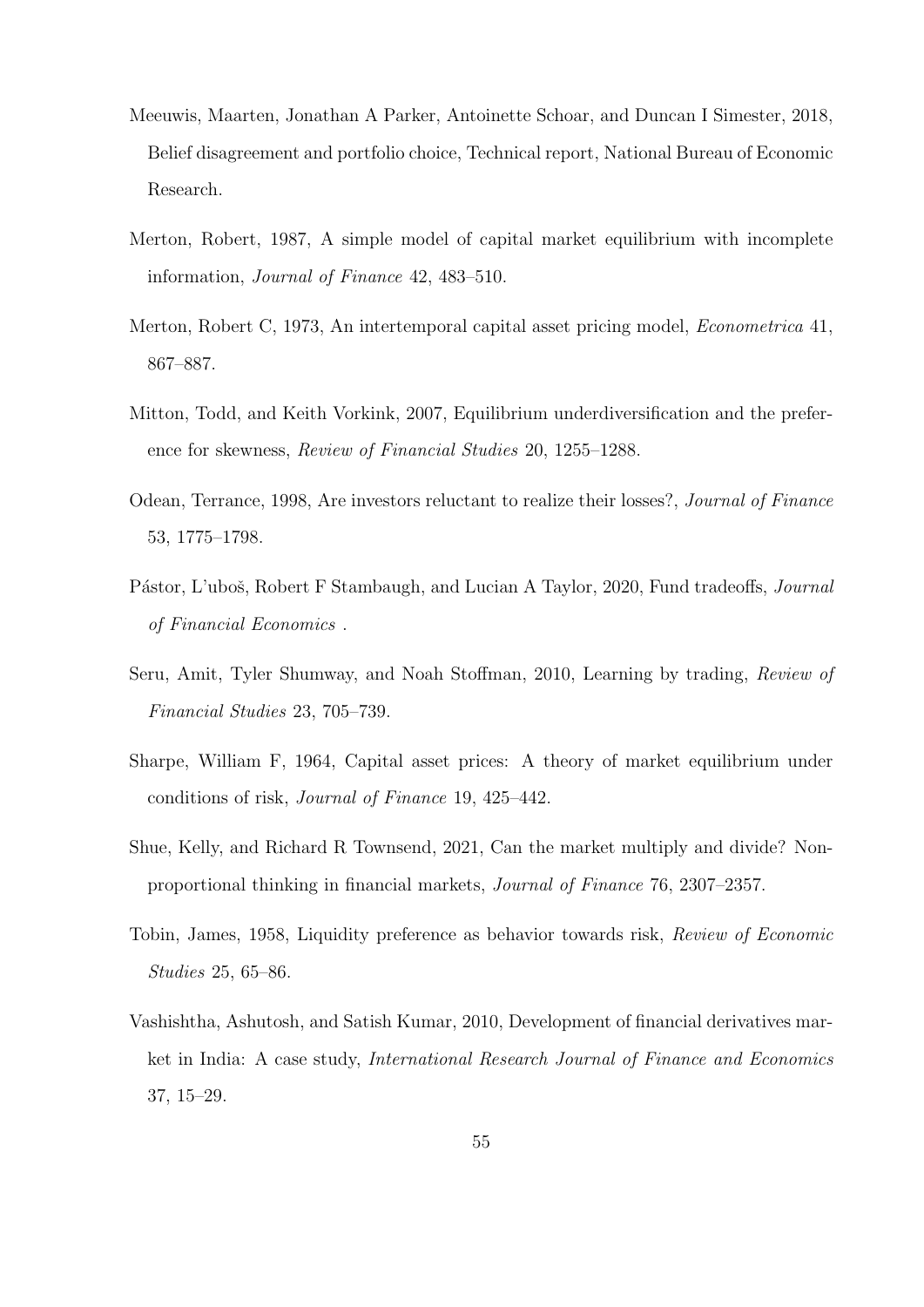<span id="page-55-0"></span>Vissing-Jørgensen, Annette, 2002, Towards an explanation of household portfolio choice heterogeneity: Nonfinancial income and participation cost structures, Technical report, National Bureau of Economic Research.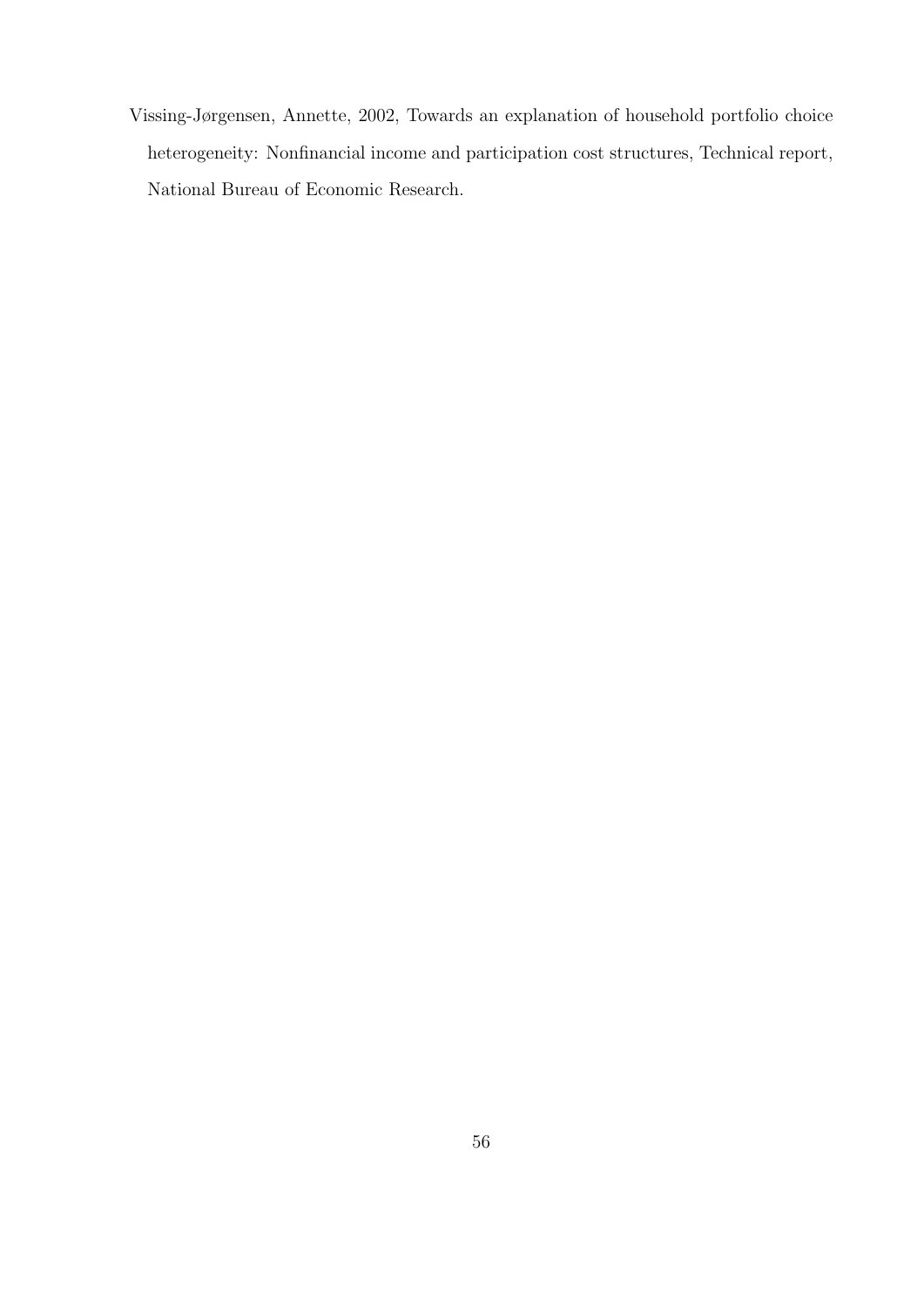## Table I Summary Statistics

This table provides means, standard deviations and quantiles of the main variables of interest for the August 2011 cross-section of roughly 9.7 million individual investors in the 3,103 stocks in our sample. Age is the number of months since the investor opened their first depository account. Size is the investors' USD value of all holdings of stocks in our sample. Account Turnover is the investors' average monthly value of trades over the past year divided by the portfolio size as on August 2011. Turnover is winsorized at the 99th percentile. No. Stocks is the number of stocks in our sample held by the investor. No. Stocks Traded is the number of unique stocks traded by the investor over the past year. Characteristic tilts are the value weighted average stock characteristic of investors' portfolios, where the stock characteristics (except for "Dividend Paying") are rank normalized on the interval [-0.5, 0.5]. Stock Age is the number of months since the stock began public trading. Book/Market is constructed using the latest book value as of December 2010. Stock Turnover and Realized Volatility, Returns, Skewness, and Market Beta are measured over the previous year, using weekly data. Dividend paying equals one for stocks that paid a cash dividend in the previous year and zero for stocks that did not.

| Variable Name             | Mean    | Std. Dev. | P10     | P <sub>25</sub> | Median  | P75     | P90    |
|---------------------------|---------|-----------|---------|-----------------|---------|---------|--------|
| <b>Account Attributes</b> |         |           |         |                 |         |         |        |
| Age                       | 61.30   | 36.89     | 16.00   | 39.00           | 52.00   | 84.00   | 124.00 |
| Size $('000s$ USD $)$     | 11.54   | 533.43    | 0.04    | 0.14            | 0.78    | 3.54    | 13.01  |
| Account Turnover          | 0.38    | 1.17      | 0.00    | 0.00            | 0.02    | 0.18    | 0.71   |
| No. Stocks                | 8.45    | 16.48     | 1.00    | 1.00            | 4.00    | 9.00    | 20.00  |
| No. Stocks Traded         | 4.74    | 11.24     | 0.00    | 0.00            | 1.00    | 5.00    | 13.00  |
| Characteristic Tilts      |         |           |         |                 |         |         |        |
| Stock Age                 | $-0.06$ | 0.27      | $-0.43$ | $-0.30$         | $-0.08$ | 0.15    | 0.34   |
| Dividend Paying           | 0.68    | 0.38      | 0.00    | 0.44            | 0.86    | 1.00    | 1.00   |
| <b>Share Price</b>        | 0.22    | 0.21      | $-0.06$ | 0.13            | 0.26    | 0.38    | 0.44   |
| <b>Stock Turnover</b>     | 0.08    | 0.19      | $-0.14$ | $-0.02$         | 0.07    | 0.22    | 0.33   |
| Realized Returns          | $-0.02$ | 0.20      | $-0.28$ | $-0.16$         | 0.00    | 0.10    | 0.22   |
| Market Beta               | 0.11    | 0.18      | $-0.12$ | $-0.02$         | 0.12    | 0.23    | 0.34   |
| Realized Skewness         | $-0.15$ | 0.19      | $-0.34$ | $-0.30$         | $-0.17$ | $-0.05$ | 0.12   |
| Realized Volatility       | $-0.17$ | 0.18      | $-0.35$ | $-0.30$         | $-0.21$ | $-0.09$ | 0.09   |
| Book/Market               | $-0.14$ | 0.18      | $-0.33$ | $-0.25$         | $-0.19$ | $-0.07$ | 0.08   |
| Market Capitalization     | 0.38    | 0.17      | 0.18    | 0.37            | 0.45    | 0.48    | 0.49   |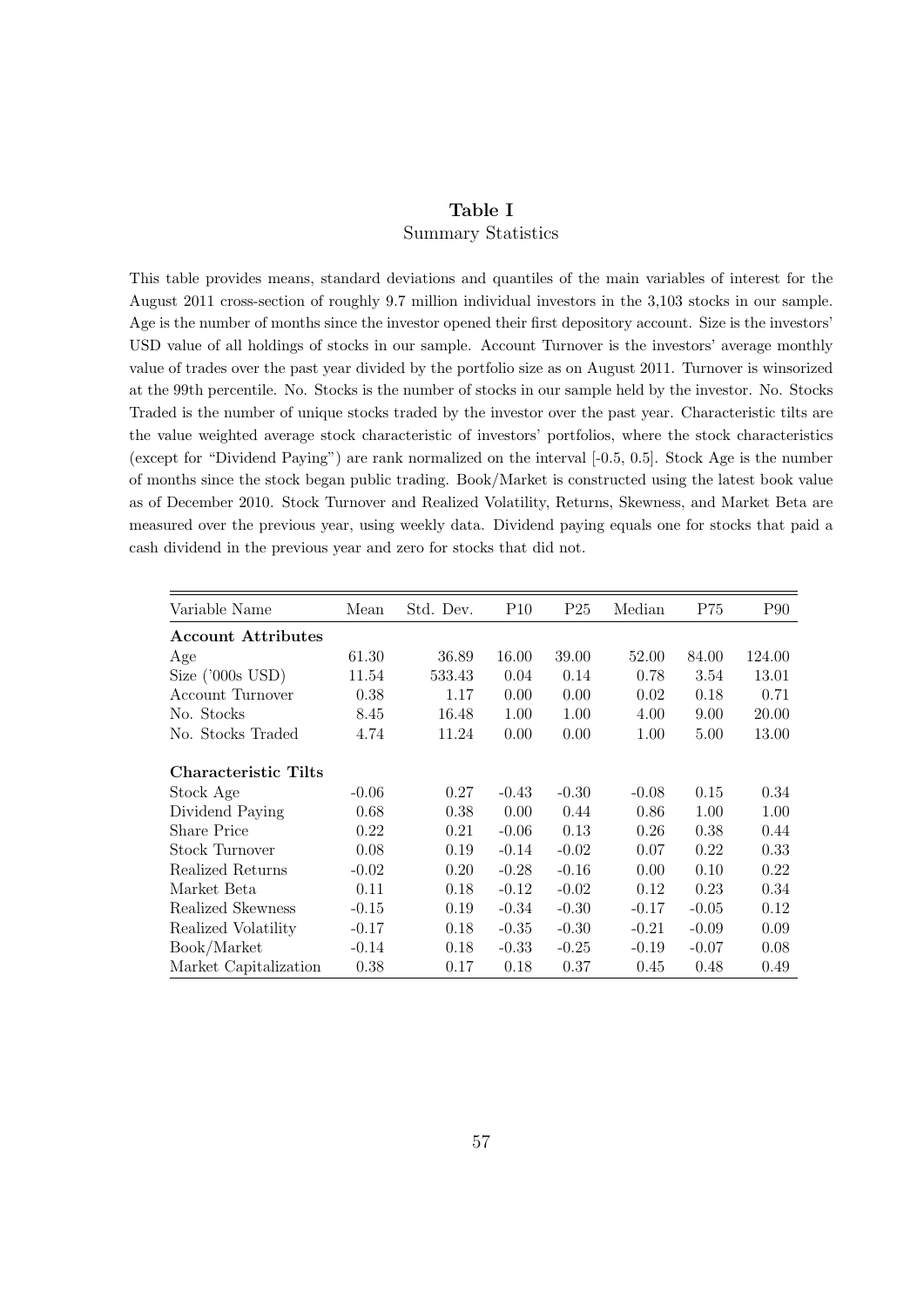### Table II Characteristic Clientele Strength

The shaded rows of this table present the variance of investors' characteristic tilts (characteristic clientele strength) in August 2011, using both raw and orthogonalized stock characteristics produced following the procedure described in section 2.2. Characteristics are presented in descending order of this variance (using orthogonalized characteristics). The second of each set of columns presents the percentage of the variance that can be attributed to off-diagonal elements of the coholdings matrix, i.e. the tendency for investors to cohold stocks with similar characteristics. The third and final columns convert the variances into standard deviations. The variances, but not standard deviations, of discrete stock characteristics (italicized row labels) are divided by 3 to account for the fact that the maximum variance of a binary variable is three times as large as one that is uniformly distributed with a range of one. All statistics weight investors equally. As the set of industry and zone dummies are collinear, the weakest one is dropped in the orthogonalization.

|                                              |           | Raw            |          | Orthogonalized |                |          |  |
|----------------------------------------------|-----------|----------------|----------|----------------|----------------|----------|--|
| Characteristic                               | Variance  | % Off-diagonal | Std. Dev | Variance       | % Off-diagonal | Std. Dev |  |
| Stock Age                                    | 0.074     | 11.8%          | 0.273    | 0.074          | 11.77%         | 0.273    |  |
| Dividend Paying                              | 0.047     | 12.5%          | 0.375    | 0.049          | 11.88%         | 0.384    |  |
| <b>Share Price</b>                           | 0.044     | 22.4%          | 0.211    | 0.045          | 12.85%         | 0.213    |  |
| <b>Stock Turnover</b>                        | 0.035     | 8.5%           | 0.187    | 0.045          | 7.01%          | 0.211    |  |
| Business Group: Any                          | 0.048     | $6.8\%$        | 0.378    | 0.042          | 5.93%          | 0.354    |  |
| Realized Returns                             | 0.040     | 13.5%          | 0.201    | 0.040          | 7.36%          | 0.201    |  |
| Zone: West                                   | 0.041     | 5.8%           | 0.350    | 0.040          | 5.20%          | 0.344    |  |
| Beta                                         | 0.033     | 11.7%          | 0.181    | 0.035          | 6.02%          | 0.186    |  |
| <i>Industry: Financial Services</i>          | 0.030     | 6.5%           | 0.298    | 0.033          | 6.97%          | 0.313    |  |
| Realized Skew                                | 0.035     | 7.5%           | 0.187    | 0.030          | 3.88%          | 0.173    |  |
| Realized Volatility                          | 0.033     | 15.9%          | 0.182    | 0.030          | 5.45%          | 0.172    |  |
| <i>Industry: Manufacturing</i>               | 0.038     | 5.4%           | 0.339    | 0.026          | 1.74%          | 0.279    |  |
| Book/Market                                  | 0.032     | 13.0%          | 0.180    | 0.026          | 3.87%          | 0.161    |  |
| Market Capitalization                        | 0.029     | 21.2%          | 0.171    | 0.025          | 6.89%          | 0.159    |  |
| Industry: Oil $\mathcal{B}$ Gas              | 0.032     | 10.0%          | 0.310    | 0.022          | 9.02%          | 0.256    |  |
| Business Group: Reliance (ADAG)              | 0.024     | 11.9%          | 0.266    | 0.021          | 11.52%         | 0.250    |  |
| Zone: South                                  | 0.024     | 4.6%           | 0.267    | 0.018          | 3.03%          | 0.232    |  |
| Industry: IT                                 | 0.023     | 3.3%           | 0.263    | 0.013          | 1.39%          | 0.198    |  |
| Industry: Construction                       | 0.011     | 2.6%           | 0.182    | 0.012          | 9.09%          | 0.193    |  |
| Public Sector Enterprise                     | 0.030     | 10.1%          | 0.302    | 0.012          | 5.80%          | 0.193    |  |
| <i>Business Group: Reliance (DAG)</i>        | 0.012     | 6.8%           | 0.192    | 0.012          | 6.67%          | 0.193    |  |
| Industry: Food, Agro. $\mathcal{B}$ Textiles | 0.008     | 3.7%           | 0.158    | 0.010          | 4.67%          | 0.177    |  |
| Zone: North                                  | 0.027     | 3.9%           | 0.286    | 0.008          | 0.92%          | 0.153    |  |
| Business Group: Tata                         | 0.007     | 4.2%           | 0.147    | 0.007          | 2.83%          | 0.141    |  |
| Business Group: Suzlon                       | 0.003     | 1.6%           | 0.094    | 0.003          | 1.44%          | 0.094    |  |
| Business Group: Mahindra                     | 0.003     | 1.1%           | 0.089    | 0.003          | 0.77%          | 0.090    |  |
| Business Group: Jaypee                       | 0.003     | 7.8%           | 0.087    | 0.002          | 7.29%          | 0.087    |  |
| Business Group: Jindal                       | 0.002     | $1.5\%$        | 0.081    | 0.002          | 1.35%          | 0.084    |  |
| Business Group: Birla Aditya                 | 0.002     | 1.7%           | 0.075    | 0.002          | 1.28%          | 0.079    |  |
| Business Group: Adani                        | 0.001     | 2.9%           | 0.057    | 0.002          | 5.58%          | 0.075    |  |
| Business Group: Vedanta                      | 0.001     | 2.1%           | 0.058    | 0.001          | 2.51%          | 0.060    |  |
| Industry: Other                              | $0.005\,$ | 4.0%           | 0.120    |                |                |          |  |
| Zone: East                                   | 0.011     | 2.2%           | 0.178    |                |                |          |  |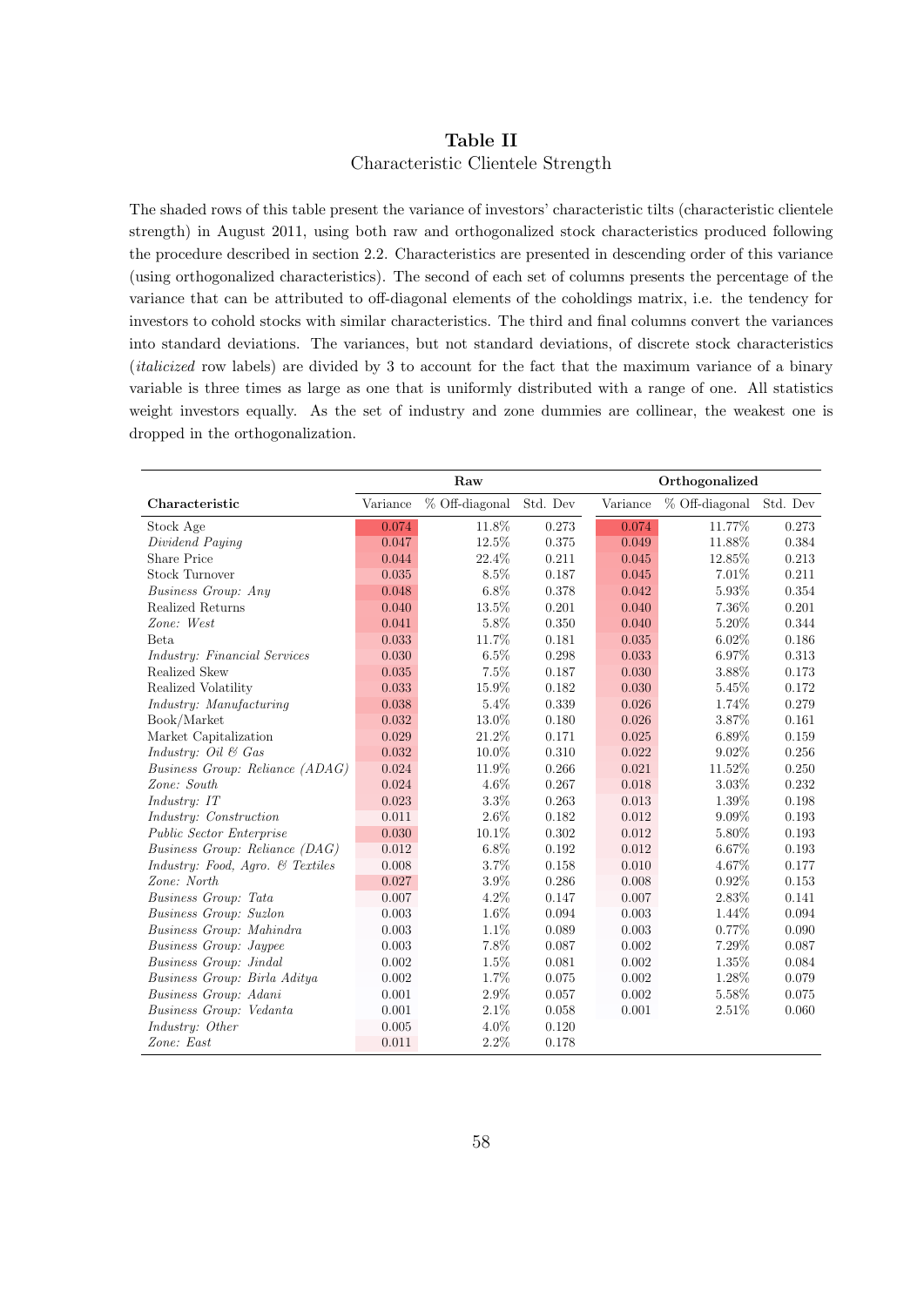## Table III Who Owns What: Characteristic Tilts Single Factor Model Estimates

This table presents coefficients, along with the corresponding standard errors and R-squared, from univariate regressions of investors' characteristic tilts (in columns, using orthogonalized characteristics) on account attributes (in rows). Statistics equally weight all investors in August 2011. Shading of coefficients corresponds to their sign and magnitude.

|                    | Stock Age  | Dividend<br>Paying | <b>Share</b><br>Price | <b>Turnover</b> | Bus.<br>Gp.<br>Any |
|--------------------|------------|--------------------|-----------------------|-----------------|--------------------|
| Size               | 7.11       | 9.65               | 5.84                  | 0.13            | $-4.22$            |
|                    | $-(0.008)$ | $-(0.006)$         | $-(0.007)$            | $-(0.007)$      | $-(0.006)$         |
|                    | 6.78       | 18.89              | 7.53                  | 0.00            | 4.28               |
| No.Stocks          | 3.36       | 3.08               | 1.17                  | 0.09            | $-1.21$            |
|                    | $-(0.009)$ | $-(0.007)$         | $-(0.007)$            | $-(0.007)$      | $-(0.007)$         |
|                    | 1.51       | 1.93               | 0.30                  | 0.00            | 0.35               |
| Age                | 4.25       | 1.75               | 1.00                  | $-2.93$         | $-0.77$            |
|                    | $-(0.009)$ | $-(0.007)$         | $-(0.007)$            | $-(0.007)$      | $-(0.007)$         |
|                    | 2.43       | 0.62               | 0.22                  | 1.93            | 0.14               |
| Turnover           | $-1.26$    | $-1.93$            | $-3.75$               | 2.36            | $-0.14$            |
|                    | $-(0.009)$ | $-(0.007)$         | $-(0.007)$            | $-(0.007)$      | $-(0.007)$         |
|                    | 0.21       | 0.75               | 3.09                  | 1.25            | 0.00               |
| Single Stock Dummy | $-5.17$    | $-5.75$            | $-0.48$               | $-0.93$         | 1.85               |
|                    | $-(0.009)$ | $-(0.007)$         | $-(0.007)$            | $-(0.007)$      | $-(0.007)$         |
|                    | 3.59       | 6.70               | 0.05                  | 0.19            | 0.82               |
| No. Stocks Traded  | 1.67       | 1.89               | $-0.15$               | 1.53            | $-1.19$            |
|                    | $-(0.009)$ | $-(0.007)$         | $-(0.007)$            | $-(0.007)$      | $-(0.007)$         |
|                    | 0.37       | 0.72               | 0.01                  | 0.52            | 0.34               |
| Eastern            | 0.42       | 0.38               | $-0.21$               | 0.66            | $-0.22$            |
|                    | $-(0.009)$ | $-(0.007)$         | $-(0.007)$            | $-(0.007)$      | $-(0.007)$         |
|                    | 0.02       | 0.03               | 0.01                  | 0.10            | 0.01               |
| Southern           | 0.08       | 1.00               | $-0.52$               | 1.13            | $-0.72$            |
|                    | $-(0.009)$ | $-(0.007)$         | $-(0.007)$            | $-(0.007)$      | $-(0.007)$         |
|                    | 0.00       | 0.20               | 0.06                  | 0.29            | 0.13               |
| Western            | 1.04       | $-0.10$            | 0.53                  | $-0.83$         | 0.26               |
|                    | $-(0.009)$ | $-(0.007)$         | $-(0.007)$            | $-(0.007)$      | $-(0.007)$         |
|                    | 0.15       | 0.00               | 0.06                  | 0.16            | 0.02               |
| Northern           | 1.04       | $-1.15$            | 0.05                  | $-0.63$         | 0.57               |
|                    | $-(0.009)$ | $-(0.007)$         | $-(0.007)$            | $-(0.007)$      | $-(0.007)$         |
|                    | 0.35       | 0.27               | 0.00                  | 0.09            | 0.08               |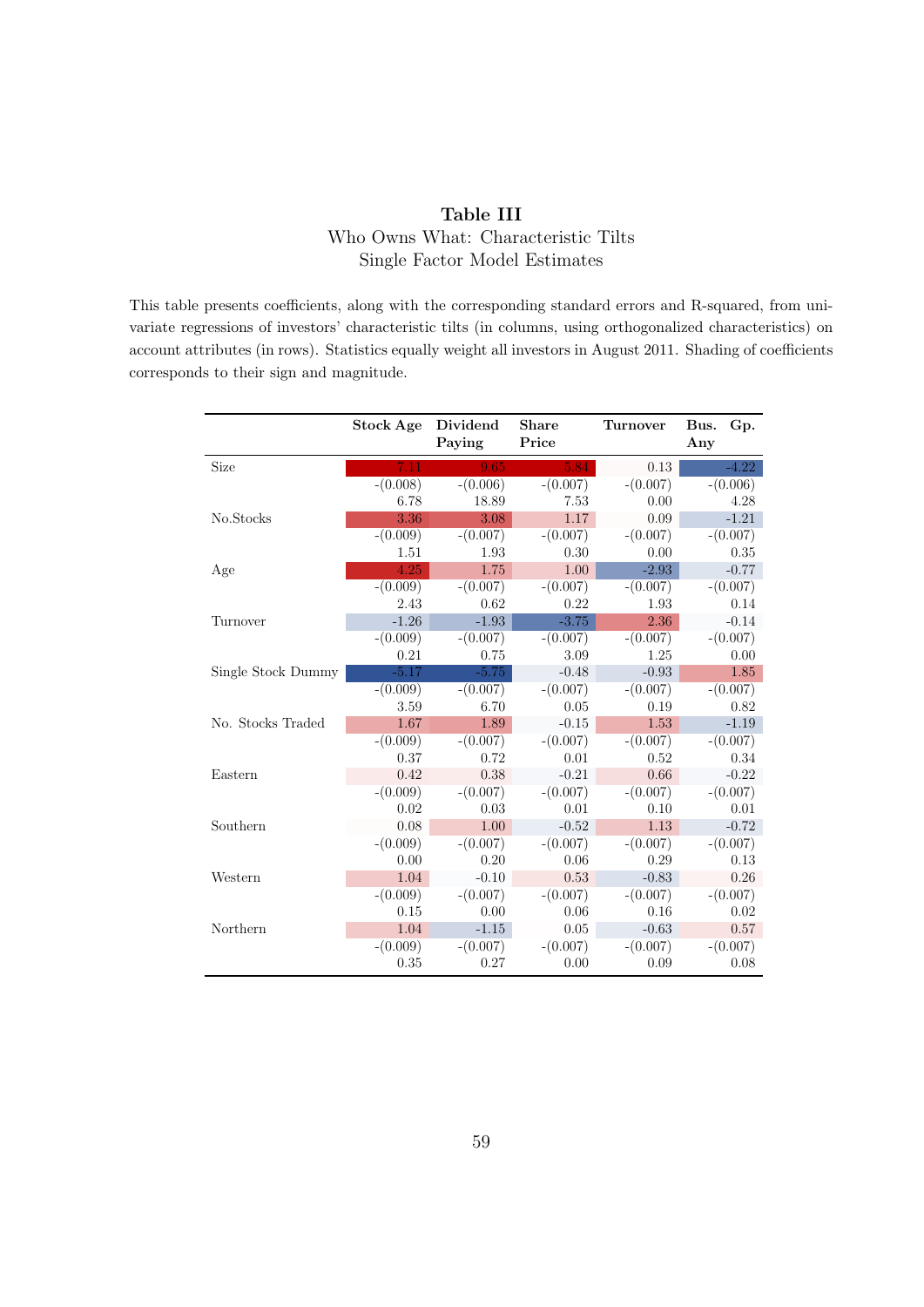## Table III

## Who Owns What: Characteristic Tilts Single Factor Model Estimates, continued.

|                    | Realized<br>Returns | Market<br><b>Beta</b> | Realized<br><b>Skew</b> | Realized<br>Volatility | <b>Book</b><br>/Market | Market<br>Cap. |
|--------------------|---------------------|-----------------------|-------------------------|------------------------|------------------------|----------------|
| Size               | 2.89                | $-1.80$               | $-0.64$                 | 1.71                   | $-1.79$                | $-2.29$        |
|                    | $-(0.006)$          | $-(0.006)$            | $-(0.006)$              | $-(0.006)$             | $-(0.005)$             | $-(0.005)$     |
|                    | 2.06                | 0.94                  | 0.14                    | 0.98                   | 1.24                   | 2.06           |
| No.Stocks          | 1.45                | $-0.52$               | 0.48                    | 0.81                   | $-0.47$                | $-1.09$        |
|                    | $-(0.006)$          | $-(0.006)$            | $-(0.006)$              | $-(0.006)$             | $-(0.005)$             | $-(0.005)$     |
|                    | 0.52                | 0.08                  | 0.08                    | 0.22                   | 0.09                   | 0.47           |
| Age                | 2.57                | $-1.91$               | 0.92                    | 1.39                   | 0.63                   | $-1.73$        |
|                    | $-(0.006)$          | $-(0.006)$            | $-(0.006)$              | $-(0.006)$             | $-(0.005)$             | $-(0.005)$     |
|                    | 1.64                | 1.05                  | 0.28                    | 0.65                   | 0.15                   | 1.19           |
| Turnover           | $-1.13$             | 0.93                  | 1.08                    | 1.29                   | 0.95                   | 0.14           |
|                    | $-(0.006)$          | $-(0.006)$            | $-(0.006)$              | $-(0.006)$             | $-(0.005)$             | $-(0.005)$     |
|                    | 0.32                | 0.25                  | 0.39                    | 0.56                   | 0.35                   | 0.01           |
| Single Stock Dummy | $-2.17$             | 0.58                  | $-0.12$                 | $-2.07$                | 0.65                   | 0.61           |
|                    | $-(0.006)$          | $-(0.006)$            | $-(0.006)$              | $-(0.005)$             | $-(0.005)$             | $-(0.005)$     |
|                    | 1.16                | 0.10                  | 0.01                    | 1.45                   | 0.17                   | 0.15           |
| No. Stocks Traded  | 0.00                | 0.39                  | 0.50                    | 1.10                   | $-0.06$                | $-0.86$        |
|                    | $-(0.006)$          | $-(0.006)$            | $-(0.006)$              | $-(0.006)$             | $-(0.005)$             | $-(0.005)$     |
|                    | 0.00                | 0.04                  | 0.08                    | 0.41                   | 0.00                   | 0.29           |
| Eastern            | 0.08                | 0.45                  | $-0.16$                 | 0.19                   | 0.11                   | 0.31           |
|                    | $-(0.006)$          | $-(0.006)$            | $-(0.006)$              | $-(0.006)$             | $-(0.005)$             | $-(0.005)$     |
|                    | 0.00                | 0.06                  | 0.01                    | 0.01                   | 0.00                   | 0.04           |
| Southern           | 0.69                | 0.86                  | 0.00                    | 0.30                   | 0.00                   | $-0.59$        |
|                    | $-(0.006)$          | $-(0.006)$            | $-(0.006)$              | $-(0.006)$             | $-(0.005)$             | $-(0.005)$     |
|                    | 0.12                | 0.22                  | 0.00                    | 0.03                   | 0.00                   | 0.14           |
| Western            | 0.05                | $-1.25$               | 0.45                    | 0.25                   | $-0.18$                | $-0.29$        |
|                    | $-(0.006)$          | $-(0.006)$            | $-(0.006)$              | $-(0.006)$             | $-(0.005)$             | $-(0.005)$     |
|                    | 0.00                | 0.45                  | 0.07                    | 0.02                   | 0.01                   | 0.03           |
| Northern           | $-0.79$             | 0.28                  | $-0.40$                 | $-0.72$                | 0.13                   | 0.68           |
|                    | $-(0.006)$          | $-(0.006)$            | $-(0.006)$              | $-(0.006)$             | $-(0.005)$             | $-(0.005)$     |
|                    | 0.16                | 0.02                  | 0.05                    | 0.18                   | 0.01                   | 0.18           |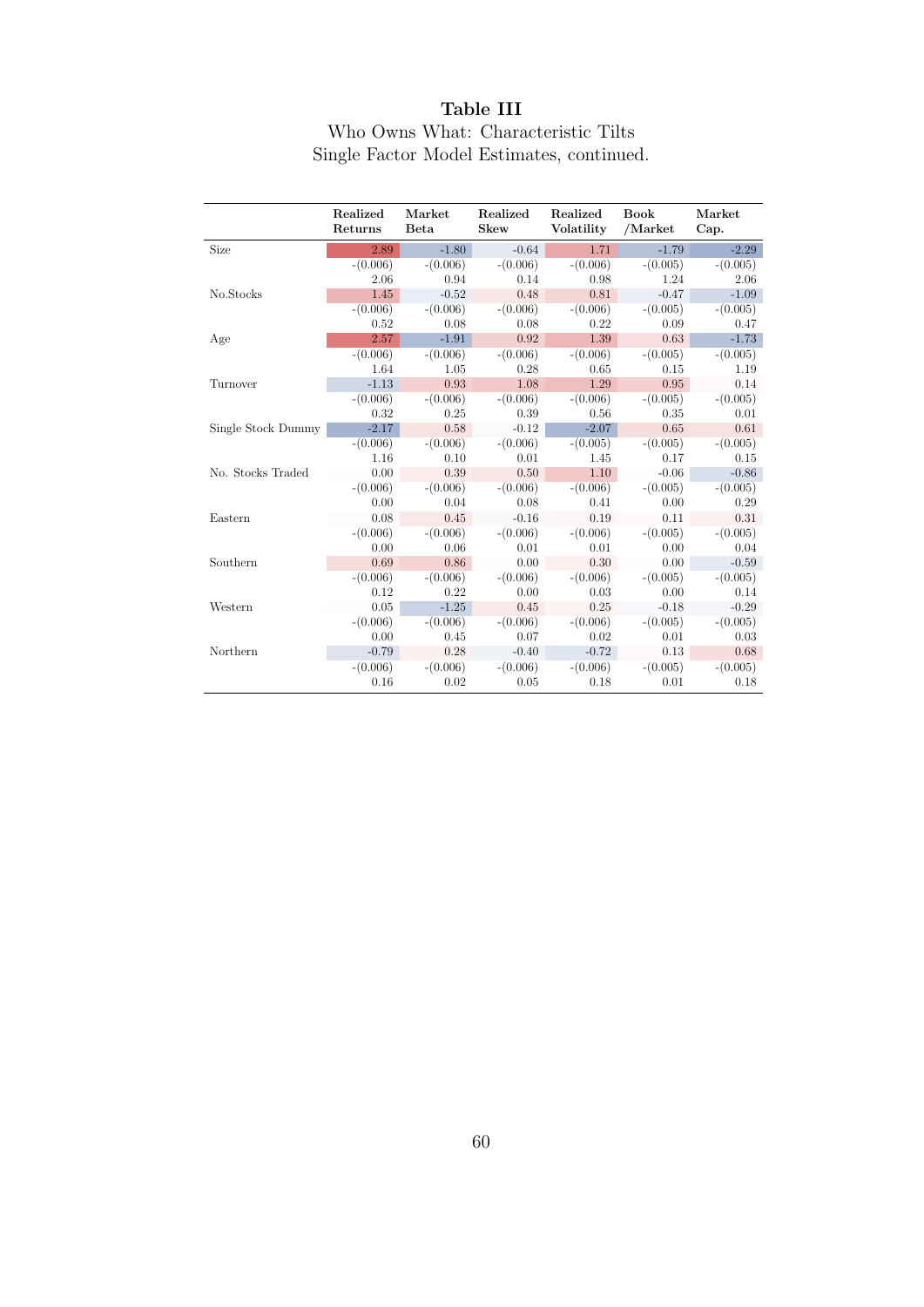## Table IV Who Owns What: Characteristic Clusters Single Factor Model Estimates

This table reports the factor loadings, the standard error, and the  $R<sup>2</sup>$  from univariate regressions of the first three principal components of investors' characteristic tilts (using orthogonalized characteristics and excluding business group, industry and geographical zone) in August 2011 on account attributes. The account attributes (in rows) are normalized to each have variance of one. Shading of coefficients corresponds to their sign and magnitude. The estimates equally weight all investors in the data.

|                    | PC1       | PC2       | PC <sub>3</sub> |
|--------------------|-----------|-----------|-----------------|
| Size               | 0.0922    | $-0.0549$ | 0.0828          |
|                    | (0.000)   | (0.000)   | (0.000)         |
|                    | 9.21      | 5.00      | 12.50           |
| No.Stocks          | 0.0402    | $-0.0105$ | 0.0270          |
|                    | (0.000)   | (0.000)   | (0.000)         |
|                    | 1.75      | 0.18      | 1.33            |
| Age                | 0.0351    | $-0.0169$ | 0.0350          |
|                    | (0.000)   | (0.000)   | (0.000)         |
|                    | 1.33      | 0.47      | 2.23            |
| Turnover           | $-0.0012$ | 0.0396    | $-0.0313$       |
|                    | (0.000)   | (0.000)   | (0.000)         |
|                    | 0.00      | 2.60      | 1.79            |
| Single Stock Dummy | $-0.0720$ | 0.0066    | $-0.0410$       |
|                    | (0.000)   | (0.000)   | (0.000)         |
|                    | 5.62      | 0.07      | 3.07            |
| No. Stocks Traded  | 0.0292    | 0.0044    | 0.0050          |
|                    | (0.000)   | (0.000)   | (0.000)         |
|                    | 0.92      | 0.03      | 0.04            |
| Eastern            | 0.0079    | 0.0033    | $-0.0026$       |
|                    | (0.000)   | (0.000)   | (0.000)         |
|                    | 0.07      | 0.02      | 0.01            |
| Southern           | 0.0102    | 0.0117    | 0.0035          |
|                    | (0.000)   | (0.000)   | (0.000)         |
|                    | 0.11      | 0.23      | 0.02            |
| Western            | 0.0051    | $-0.0099$ | 0.0067          |
|                    | (0.000)   | (0.000)   | (0.000)         |
|                    | 0.03      | 0.16      | 0.08            |
| Northern           | $-0.0219$ | $-0.0023$ | $-0.0093$       |
|                    | (0.000)   | (0.000)   | (0.000)         |
|                    | 0.52      | 0.01      | 0.16            |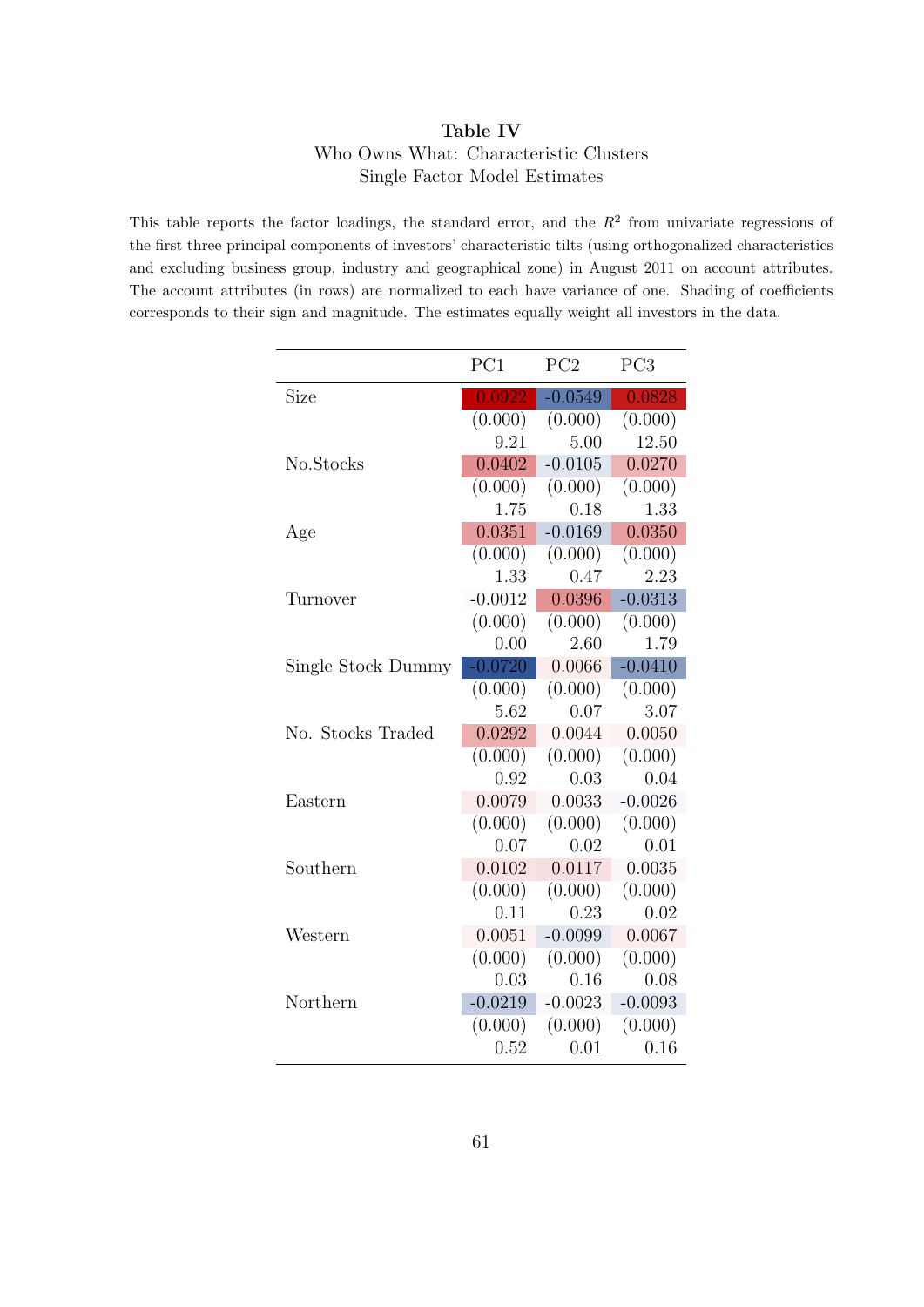### Table V Stock-level Estimates: Multi Factor Model Summary

For each stock, we estimate the observed factor model in using the equally-weighted cross-section of 9.7 million investors in August 2011. This table summarizes the factor loadings across the 3,103 stocks, presented in terms of the basis point change in portfolio share per standard deviation change in the factor. Each row in Panel A corresponds to an account attribute, and each row in Panel B corresponds to a characteristic tilt. Characteristic tilts used in the regression exclude any holdings of the selected stock in their construction. Columns show the standard deviation,  $10^{th}$ ,  $50^{th}$ ,  $90^{th}$  percentiles of the crosssectional distribution, respectively. The last two columns present the average of the absolute values of the t−statistic, and the percent of stocks for which the factor loading is statistically significantly different from zero at the 5% level.

|                    | Std. Dev | 10%     | 50%     | 90%  | Avg.<br>$ t - stat $ | $Sig.(5\%$ level) |
|--------------------|----------|---------|---------|------|----------------------|-------------------|
| Age                | 3.53     | $-0.40$ | 0.05    | 0.63 | 13.70                | 85.92             |
| <b>Size</b>        | 14.85    | $-0.77$ | $-0.01$ | 0.96 | 18.12                | 90.36             |
| Turnover           | 5.90     | $-0.10$ | 0.01    | 0.34 | 6.41                 | 62.26             |
| No. Stocks         | 2.17     | $-0.15$ | 0.00    | 0.30 | 4.49                 | 57.20             |
| No. Stocks Traded  | 1.81     | $-0.16$ | 0.01    | 0.28 | 4.69                 | 54.46             |
| Single Stock Dummy | 10.19    | $-0.46$ | $-0.07$ | 0.08 | 8.19                 | 80.89             |
| Geographic Region  |          |         |         |      |                      |                   |
| Southern           | 2.89     | $-0.27$ | 0.00    | 0.31 | 6.20                 | 57.43             |
| Northern           | 3.90     | $-0.27$ | $-0.01$ | 0.16 | 4.50                 | 50.66             |
| Western            | 5.06     | $-0.34$ | 0.04    | 0.34 | 6.37                 | 71.16             |

|                                | Std. Dev | 10%     | 50%     | 90%     | Avg. $ t\text{-stat} $ | $Sig.(5\%$ level) |
|--------------------------------|----------|---------|---------|---------|------------------------|-------------------|
| Fama-French factors            |          |         |         |         |                        |                   |
| Book/Market                    | 1.17     | $-0.02$ | 0.07    | 0.30    | 6.38                   | 84.85             |
| Market Capitalization          | 2.17     | $-0.44$ | $-0.14$ | $-0.02$ | 10.06                  | 94.55             |
| Market Beta                    | 1.66     | $-0.22$ | $-0.02$ | 0.20    | 5.39                   | 63.81             |
| Return-based factors           |          |         |         |         |                        |                   |
| Realized Returns               | 1.67     | $-0.34$ | 0.01    | 0.14    | 5.12                   | 56.94             |
| Realized Volatility            | 1.42     | $-0.06$ | 0.07    | 0.30    | 6.67                   | 84.53             |
| Realized Skewness              | 1.47     | $-0.06$ | 0.02    | 0.15    | 3.90                   | 48.08             |
| <b>Behavioral</b> factors      |          |         |         |         |                        |                   |
| Share Price                    | 1.89     | $-0.77$ | $-0.16$ | $-0.02$ | 12.21                  | 95.55             |
| Stock Age                      | 2.61     | $-0.34$ | 0.05    | 0.38    | 9.09                   | 82.02             |
| Turnover                       | 1.03     | $-0.22$ | $-0.02$ | 0.31    | 6.12                   | 72.22             |
| Dividend Paying                | 1.83     | $-0.83$ | $-0.17$ | 0.00    | 13.11                  | 93.23             |
| <b>Business Group Holdings</b> |          |         |         |         |                        |                   |
| Reliance (ADAG)                | 12.64    | $-0.14$ | 0.00    | 0.18    | 4.96                   | 49.69             |
| Tata                           | 1.32     | $-0.18$ | 0.00    | 0.07    | 3.30                   | 46.70             |
| Reliance (DAG)                 | 2.24     | $-0.57$ | $-0.06$ | 0.09    | 4.56                   | 56.82             |
| Birla Aditya                   | 2.39     | $-0.11$ | $-0.01$ | 0.02    | 2.42                   | 29.91             |
| Jaypee                         | 2.35     | $-0.23$ | $-0.01$ | 0.04    | 3.41                   | 49.47             |
| Jindal                         | 1.22     | $-0.15$ | $-0.01$ | 0.02    | 2.70                   | 38.58             |
| Mahindra                       | 0.81     | $-0.18$ | $-0.01$ | 0.03    | 2.62                   | 35.48             |
| Suzlon                         | 1.39     | $-0.27$ | $-0.03$ | 0.02    | 4.13                   | 60.33             |
| Vedanta                        | 0.78     | $-0.12$ | $-0.01$ | 0.04    | 2.40                   | 34.87             |
| <b>PSE</b>                     | 2.40     | $-0.13$ | 0.01    | 0.11    | 3.98                   | 49.79             |
| Industry Holdings              |          |         |         |         |                        |                   |
| Construction                   | 2.02     | $-0.35$ | $-0.04$ | 0.04    | 3.95                   | 50.63             |
| <b>Financial Services</b>      | 1.67     | $-0.63$ | $-0.07$ | 0.03    | 7.52                   | 76.64             |
| Food, Agri. and Textiles       | 1.13     | $-0.12$ | 0.01    | 0.21    | 4.06                   | 51.11             |
| Information Technology         | 1.51     | $-0.11$ | 0.00    | 0.14    | 4.22                   | 52.76             |
| Manufacturing                  | 1.07     | $-0.07$ | 0.03    | 0.30    | 5.38                   | 65.23             |
| Oil and Gas                    | 3.36     | $-0.14$ | 0.00    | 0.11    | 4.03                   | 45.60             |
| Geography                      |          |         |         |         |                        |                   |
| Southern                       | 0.79     | $-0.10$ | 0.00    | 0.11    | 3.58                   | 44.80             |
| Northern                       | 0.82     | $-0.09$ | 0.00    | 0.06    | 2.81                   | 35.74             |
| Western                        | 1.00     | $-0.16$ | $-0.02$ | 0.09    | 3.96                   | 50.50             |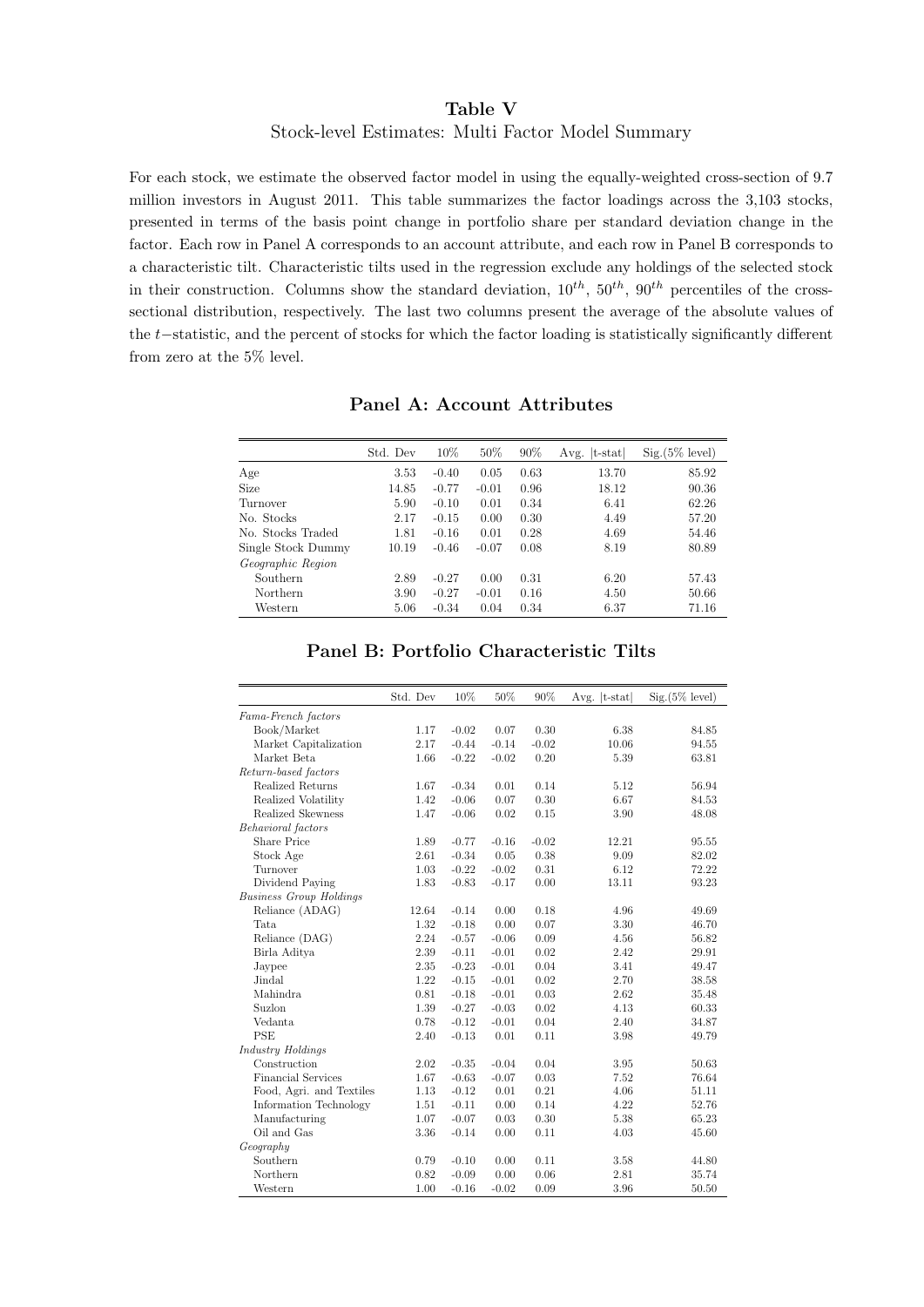## Table VI Stock-level Estimates: Explanatory Power

This table presents the relative contribution of different groups of factors to the explanatory power of the regressions summarized in Table V. The first row in Panel A presents the full model R-squared from a pooled least squares model with stock-specific intercepts and loadings. In each row following the first, we re-estimate this model excluding factors corresponding to the attributes or tilts listed at left, and report the reduction in R-squared that results (i.e. the marginal R-squared) as a percentage of the full model R-squared.

| 3.96                      |
|---------------------------|
| Percent of Full R-squared |
| 57.15                     |
| 15.31                     |
| 9.89                      |
| 4.36                      |
| 1.49                      |
| 0.35                      |
| 0.26                      |
| 36.23                     |
| 13.66                     |
| 2.11                      |
| 1.14                      |
| 0.89                      |
| 0.82                      |
|                           |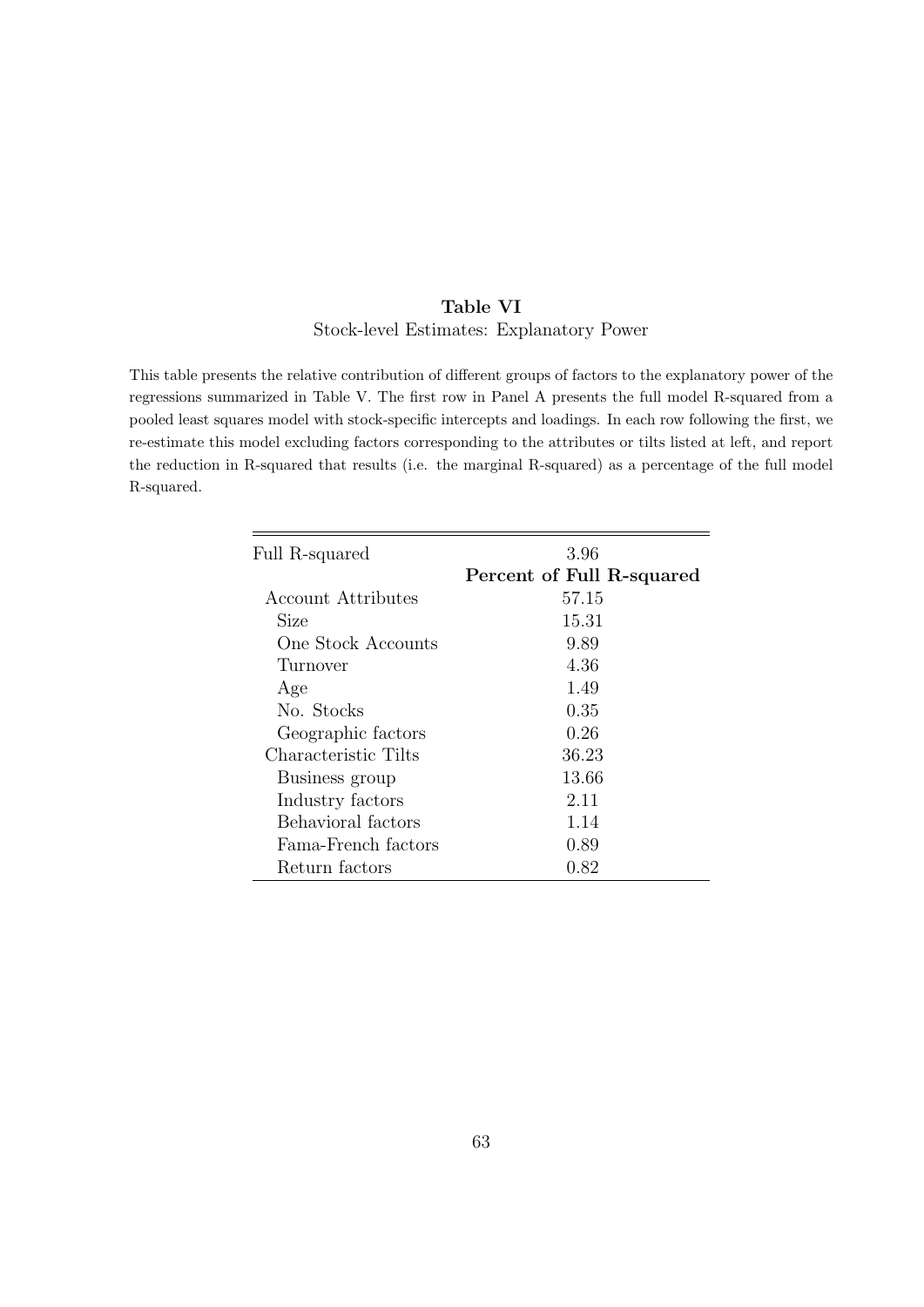### Table VII Characteristic Return and Tilt Variances and Covariances

This table presents regressions of characteristic return factor variances (columns 1 through 3) and covariances (columns 4 through 6) on characteristic tilt variances and covariances, or the contribution to these characteristic tilt (co)variances due to stock holdings (diagonal) and coholdings (off-diagonal). All variables are constructed using orthogonalized characteristics and equally weighting investors, and excludes the business group, industry and geographical zone characteristics. Regressions use the August 2011 cross-section, with return factor (co)variances constructed using weekly returns from March 2002 to August 2011.

| Dep. Var: Return Factor (Co)Variance |                  | Variances |                                   | Covariances       |                   |                                   |  |
|--------------------------------------|------------------|-----------|-----------------------------------|-------------------|-------------------|-----------------------------------|--|
|                                      | $\left(1\right)$ | (2)       | $\left( 3\right)$                 | $\left(4\right)$  | $\left( 5\right)$ | (6)                               |  |
| Holding Factor (Co)variance          | 0.003<br>(0.004) |           |                                   | 0.0001<br>(0.002) |                   |                                   |  |
| Of which, coholding contribution     |                  | 0.028     | $0.120***$                        |                   | $0.038***$        | $0.063***$                        |  |
| Of which, holding contribution       |                  | (0.018)   | (0.038)<br>$-0.020***$<br>(0.008) |                   | (0.008)           | (0.006)<br>$-0.010***$<br>(0.001) |  |
| Constant                             | Y                | Y         | V                                 | Y                 | Y                 |                                   |  |
| Adj. R-squared                       | $-0.047$         | 0.133     | 0.499                             | $-0.023$          | 0.359             | 0.685                             |  |
| N                                    | 10               | 10        | 10                                | 45                | 45                | 45                                |  |

 $\frac{1}{\sqrt{2}}$   $\frac{1}{\sqrt{2}}$   $\frac{1}{\sqrt{2}}$   $\frac{1}{\sqrt{2}}$   $\frac{1}{\sqrt{2}}$   $\frac{1}{\sqrt{2}}$   $\frac{1}{\sqrt{2}}$   $\frac{1}{\sqrt{2}}$   $\frac{1}{\sqrt{2}}$   $\frac{1}{\sqrt{2}}$   $\frac{1}{\sqrt{2}}$   $\frac{1}{\sqrt{2}}$   $\frac{1}{\sqrt{2}}$   $\frac{1}{\sqrt{2}}$   $\frac{1}{\sqrt{2}}$   $\frac{1}{\sqrt{2}}$   $\frac{1}{\sqrt{2}}$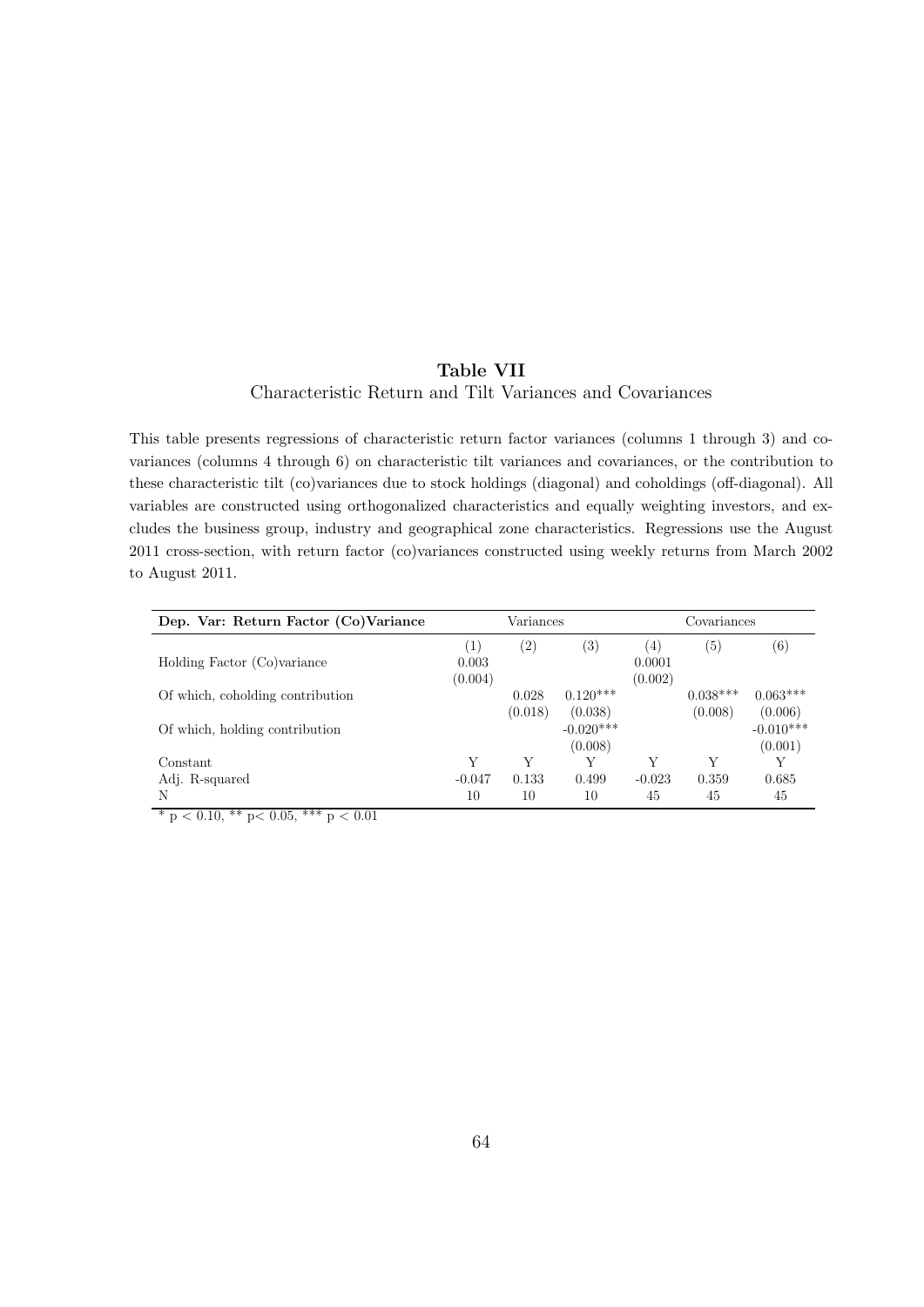## Figure 1 Number of Investors per Stock

This figure plots the cross-sectional distribution of the number of investors holding each stock in August 2011 sample. The x−axis plots the percentile cut-offs from 0 to 100, the left y–axis shows the number of investors (logarithmic scale), and the right y−axis shows the corresponding percent share of investors (%). The 10 most widely held stocks and the share of investors holding them are: Reliance Power limited (40%), Reliance Industries limited (26%), Reliance Communications limited (12%), National Hydro Power Corporation (12%), Power Grid Corporation of India (11%), Suzlon Energy limited (9.5%), National Thermal Power Corporation (8%), Tata Steel limited (8%), Larsen and Toubro limited (7.5%), Reliance Infrastructure limited (7.5%).



Cross−sectional Distribution (Percentile Cut−offs): August 2011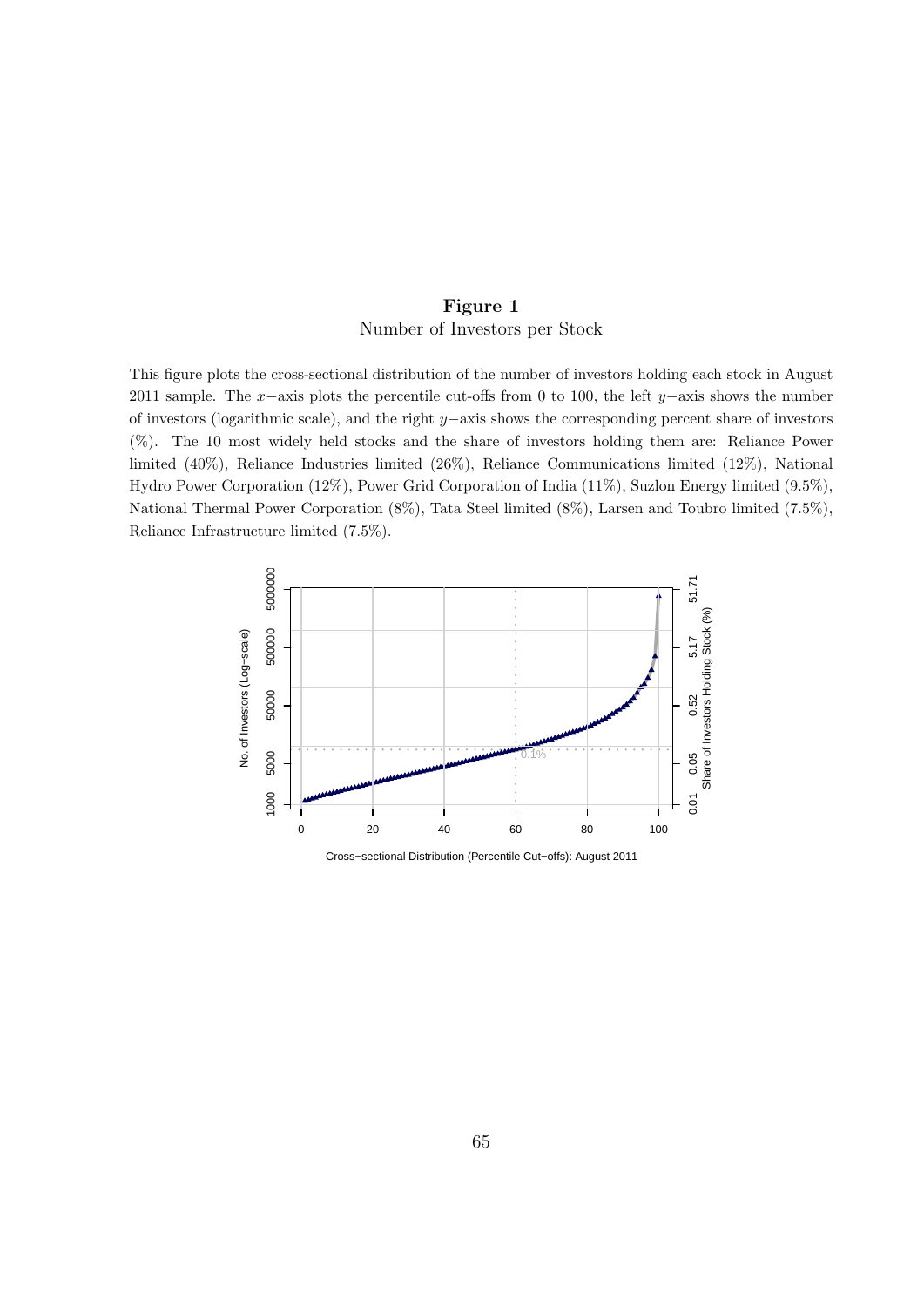## Figure 2 Average Portfolio Share

This figure plots the cross-sectional distribution of the average portfolio share of each stock in August 2011, both across all individual investors (blue curve, left hand side axis) and only those investors holding the stock (green curve, right hand side axis).



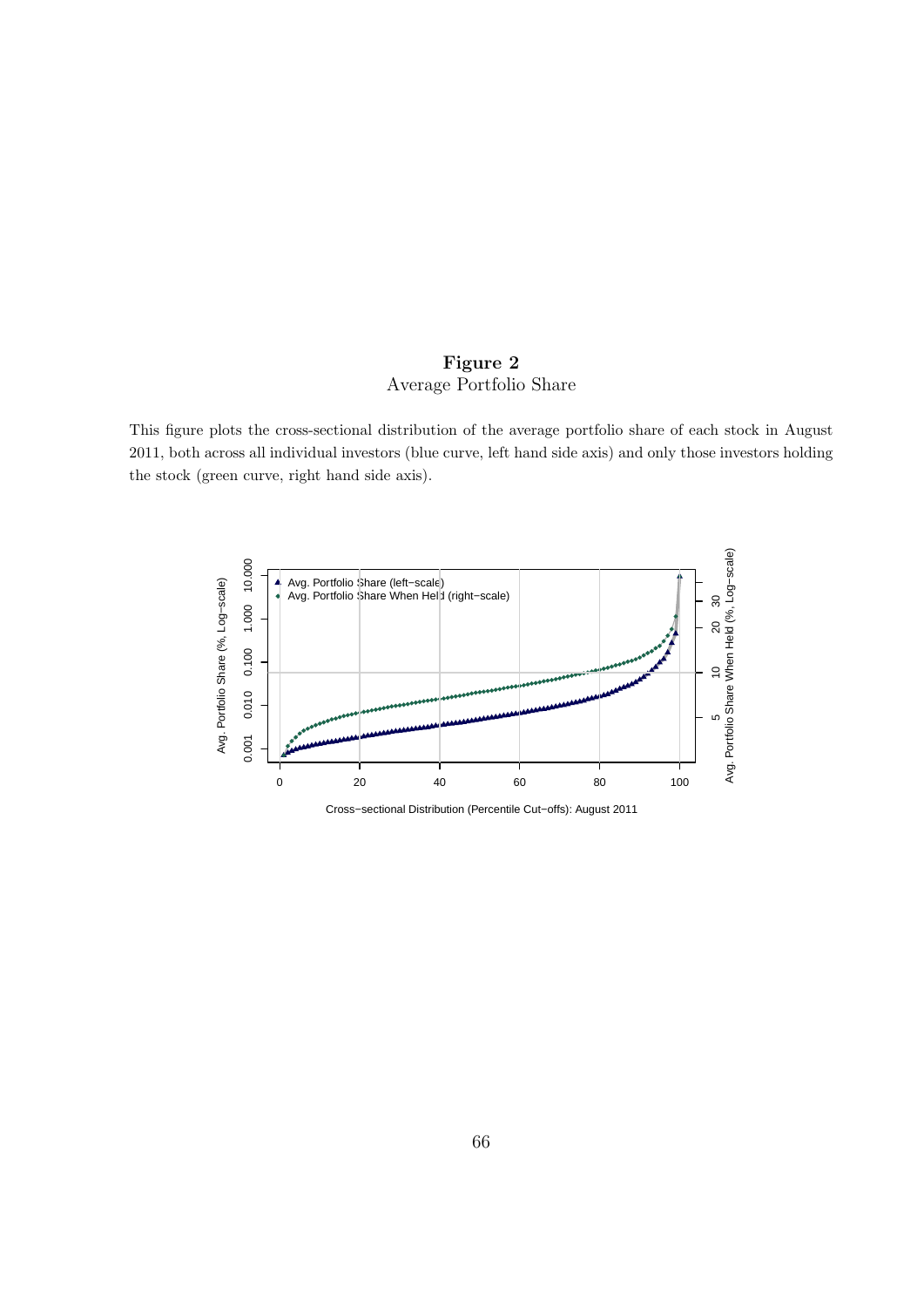## Figure 3 Stock Characteristic Clusters Principal Component Analysis

This figure presents the loadings of investors' characteristic tilts (using orthogonalized characteristics) on the first three principal components extracted from the 9.7M x 10 matrix of characteristic tilts (excluding business group, industry and geographical zones). Characteristics appear along the horizontal axis in decreasing order of their clientele strength. All statistics are constructed by equally weighting investors.

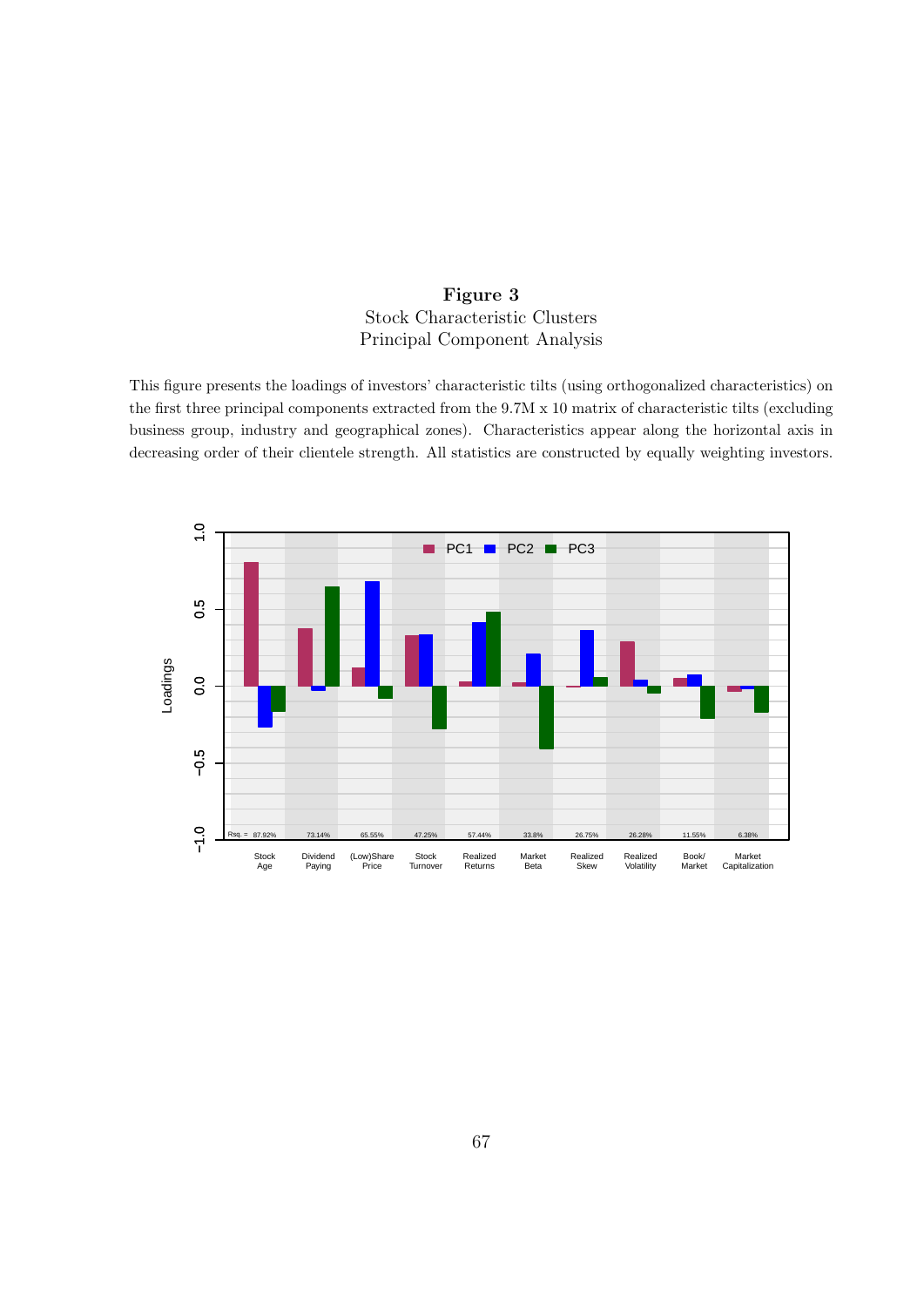Figure 4 Correlations of Investors' Characteristic Tilts

The panels below present the correlations of investors' characteristic tilts (using orthogonalized characteristics, excluding business group, industry and geographic zone) in August 2011, equally weighting each investor. The shading illustrates the sign and magnitude of the correlations indicated in gray text. In Panel A, characteristics are presented in order of their clientele strength (Table II), whereas Panel B reorders the characteristics to illustrate the presence of clusters of (coheld) characteristics.



## Panel A: Ordered by Characteristic Clientele Strength

Panel B: Ordered by Cluster

 $\overline{a}$ 

|                          | Stock<br>Age | Dividend<br>Paying | Stock<br>Turnover | Realized<br>Volatility | (Low)Share<br>Price | Realized<br>Skew | Realized<br>Returns | Market<br>Beta | Book/<br>Market | Market<br>Capitalizatio |         |
|--------------------------|--------------|--------------------|-------------------|------------------------|---------------------|------------------|---------------------|----------------|-----------------|-------------------------|---------|
| Stock<br>Age             |              | 0.25               | 0.23              | 0.31                   | 0.02                | $-0.04$          | $-0.05$             | 0.02           | 0.03            | 0.04                    | 0.35    |
| Dividend<br>Paying       | 0.25         |                    | 0.09              | 0.19                   | 0.03                | $-0.06$          | 0.18                |                | $-0.07$         | $-0.17$                 | 0.28    |
| Stock<br>Turnover        | 0.23         | 0.09               |                   | 0.22                   | 0.17                | 0.09             | 0.01                | 0.18           | 0.11            | $-0.14$                 | 0.21    |
| Realized<br>Volatility   | 0.31         | 0.19               | 0.22              |                        | 0.12                | $-0.03$          | $-0.01$             | $-0.03$        | 0.2             | $-0.04$                 | 0.14    |
| (Low)Share<br>Price      | 0.02         | 0.03               | 0.17              | 0.12                   |                     | 0.24             | 0.19                |                | 0.11            | 0.12                    | 0.07    |
| Realized<br>Skew         | $-0.04$      | $-0.06$            | 0.09              | $-0.03$                | 0.24                |                  | 0.22                | 0.02           | $-0.04$         | $-0.12$                 | 0       |
| Realized<br>Returns      | $-0.05$      | 0.18               | 0.01              | $-0.01$                | .19<br>0.           | 0.22             |                     | $-0.06$        | $-0.09$         | $-0.04$                 | $-0.07$ |
| Market<br>Beta           | 0.02         |                    | 0.18              | $-0.03$                | n 13                | 0.02             | $-0.06$             |                | 0.08            | 0.04                    | $-0.14$ |
| Book/<br>Market          | 0.03         | $-0.07$            | 0.11              | 0.2                    | 0.11                | $-0.04$          | $-0.09$             | 0.08           |                 | 0.07                    | $-0.21$ |
| Market<br>Capitalization | 0.04         | $-0.17$            |                   | $-0.04$                | 0.12                | $-0.12$          | $-0.04$             | 0.04           | 0.07            |                         | $-0.28$ |
|                          |              |                    |                   |                        |                     |                  |                     |                |                 |                         | $-0.35$ |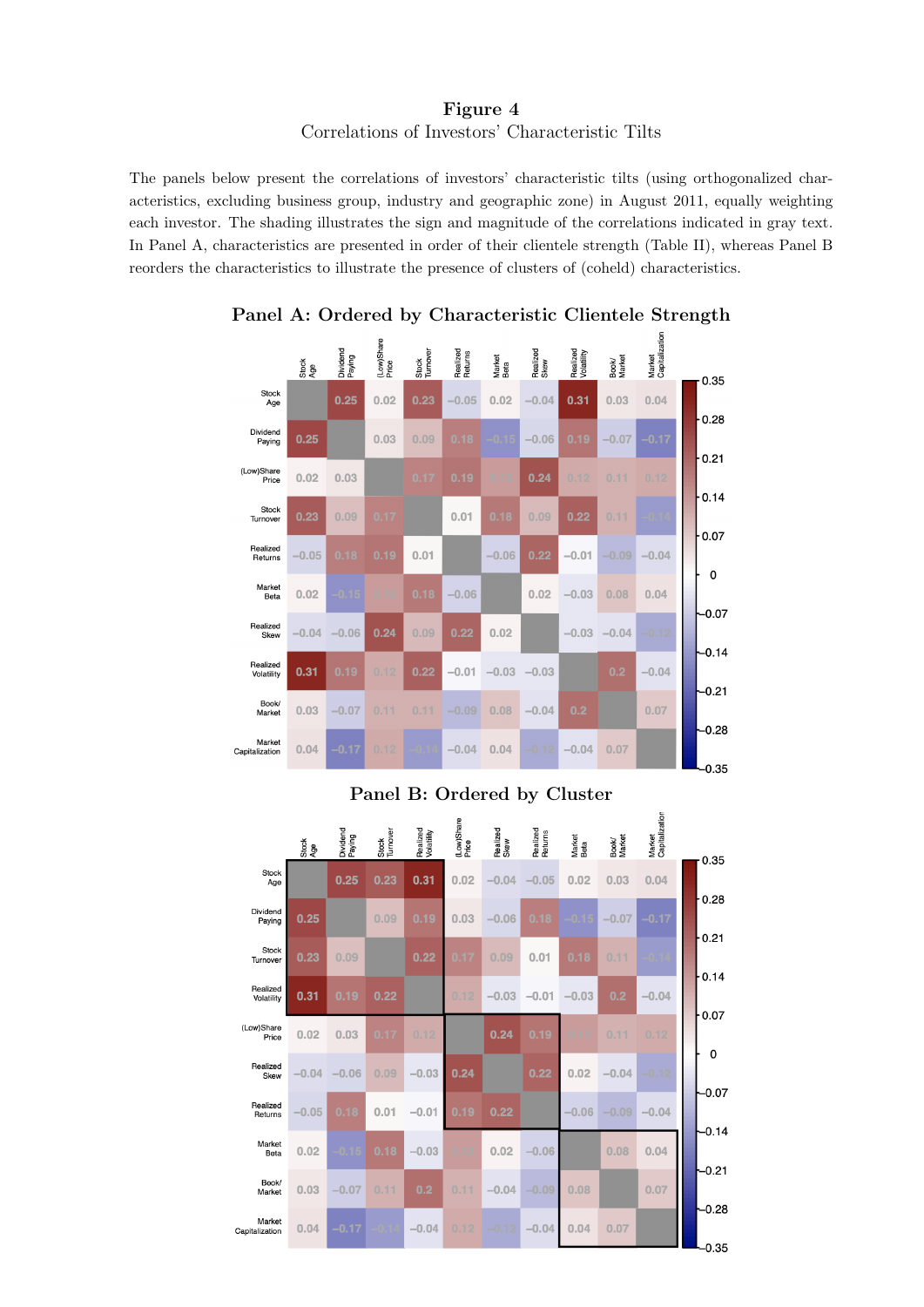### Figure 5 Stock Returns and Holdings (Co)Variances

This figure presents the relationship between stock return volatility and decile bins of holdings variance for 3103 stocks (Panel A) and between stock return correlation and decile bins of holdings covariances for all stock pairs (Panel B). The return (co)variance measures are based on weekly returns data for a year leading up to August 2011. Standard errors are presented as vertical lines for each bin.

Panel A: Stock Return Volatility and Holdings Variance



Panel B: Stock Return Correlation and Holdings Covariance



Decile Bins of Holdings Covariance